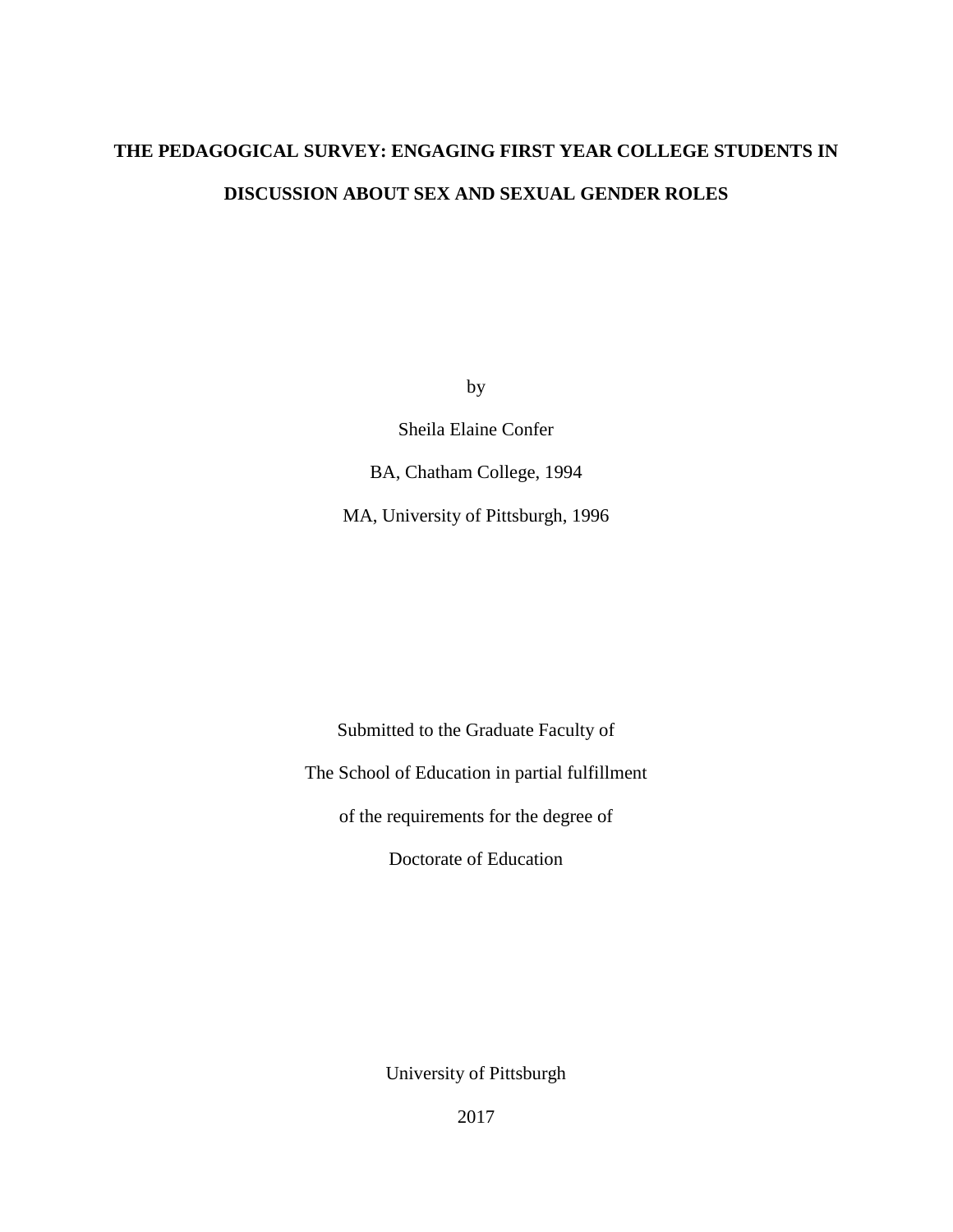# UNIVERSITY OF PITTSBURGH

# SCHOOL OF EDUCATION

This dissertation was presented

by

Sheila E. Confer

It was defended on

June 6, 2017

and approved by

Dr. Linda DeAngelo, PhD, Assistant Professor, School of Education

Dr. Jo Victoria Goodman, PhD, Adjunct Assistant Professor, School of Education

Dr. Timothy Holler, PhD, Assistant Professor, University of Pittsburgh at Greensburg

Dissertation Advisor: Dr. Noreen Garman, PhD, Professor, School of Education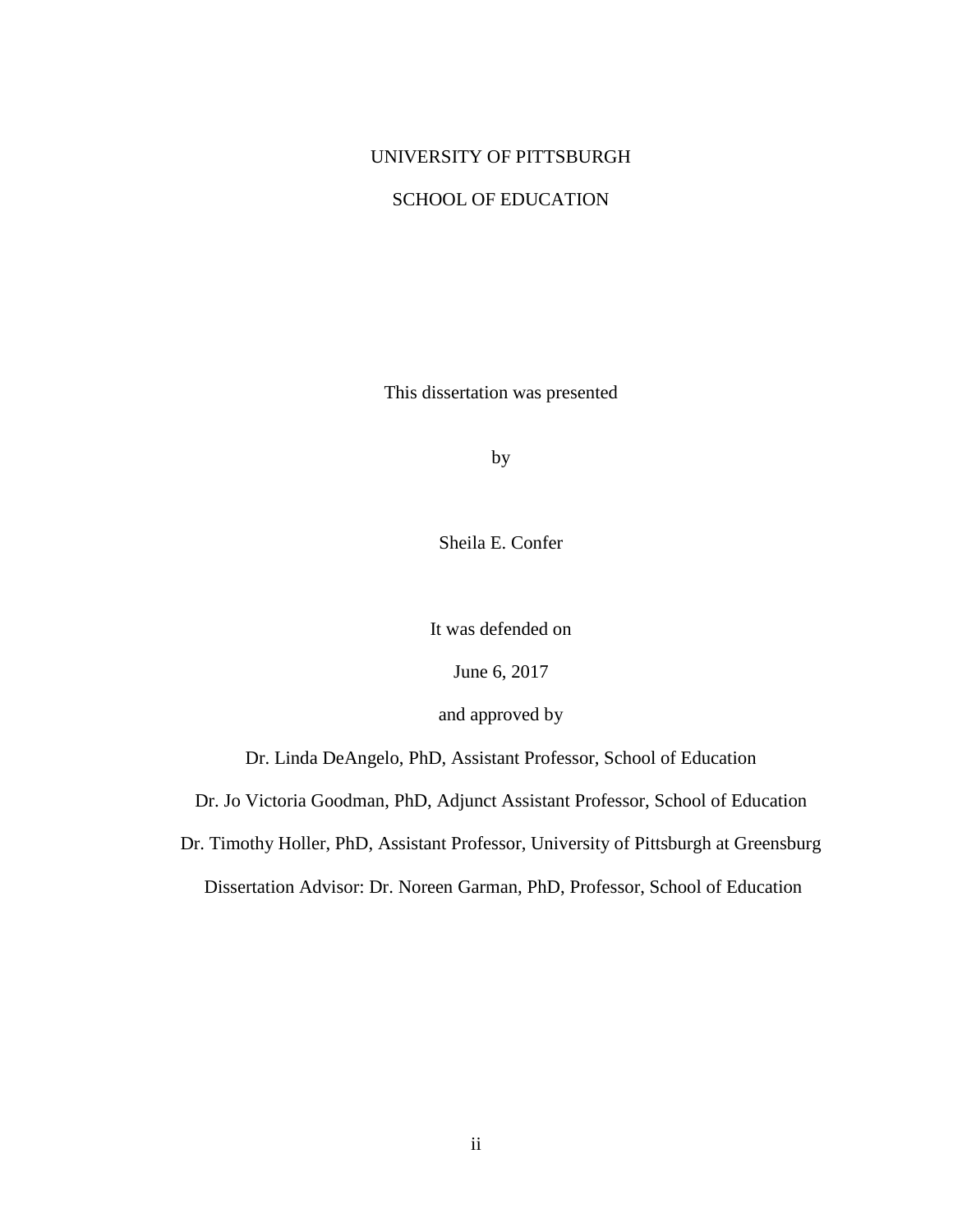Copyright © by Sheila E. Confer

2017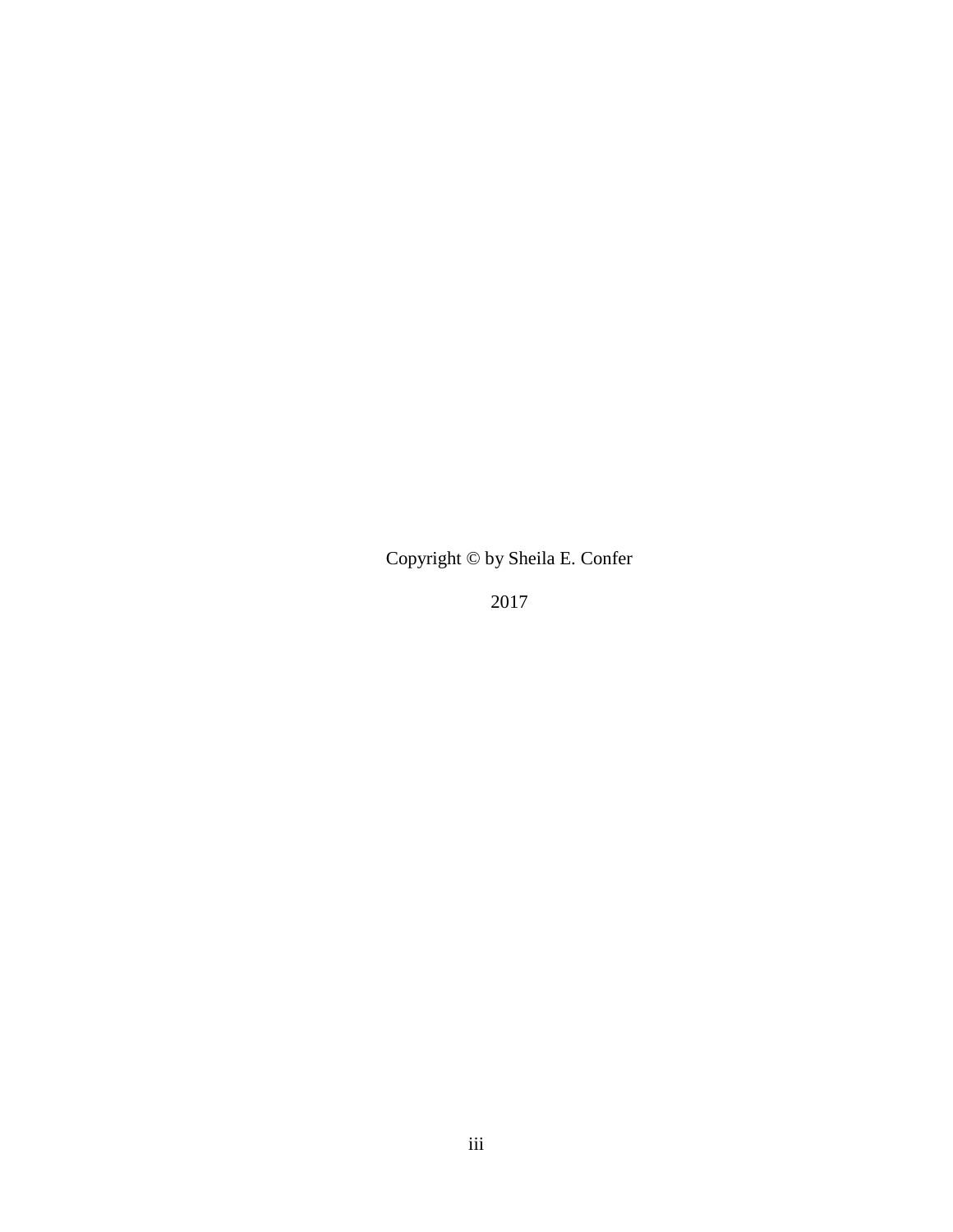# **THE PEDAGOGICAL SURVEY: ENGAGING FIRST YEAR COLLEGE STUDENTS IN DISCUSSION ABOUT SEX AND SEXUAL GENDER ROLES**

Sheila Elaine Confer, EdD

University of Pittsburgh School of Education, 2017

The often cited and criticized statistic stating one in four college women will be a victim of some form of assault while in college (Koss, 1985) has regained traction over the last several years due, in part, to renewed efforts by the Department of Education's Office of Civil Rights to redefine Title IX and place many high profile schools under investigation.

While laws such as Title IX, The Campus SaVE Act, The Violence Against Women Act and Office of Civil rights guidance documents have sought to force colleges and universities to address the issue, they fall short of addressing the root causes of gender-based violence. This additional piece could help us make the cultural shift away from acceptance of the inevitability of gender-based violence.

Sexual immaturity and adherence to outdated and unhealthy gender roles related to sex could be factors that contribute to gender-based violence. Most high school students in the United States are not required to receive sex education. Thus, first time students enter college with a variable range of knowledge and experiences regarding sex. Add to this traditional, and sometimes restrictive, gender roles and media portrayals, and it becomes difficult to address something as serious and uncomfortable as sexual assault and gender-based violence in a meaningful and substantive way. Traditional prevention efforts and bystander training may help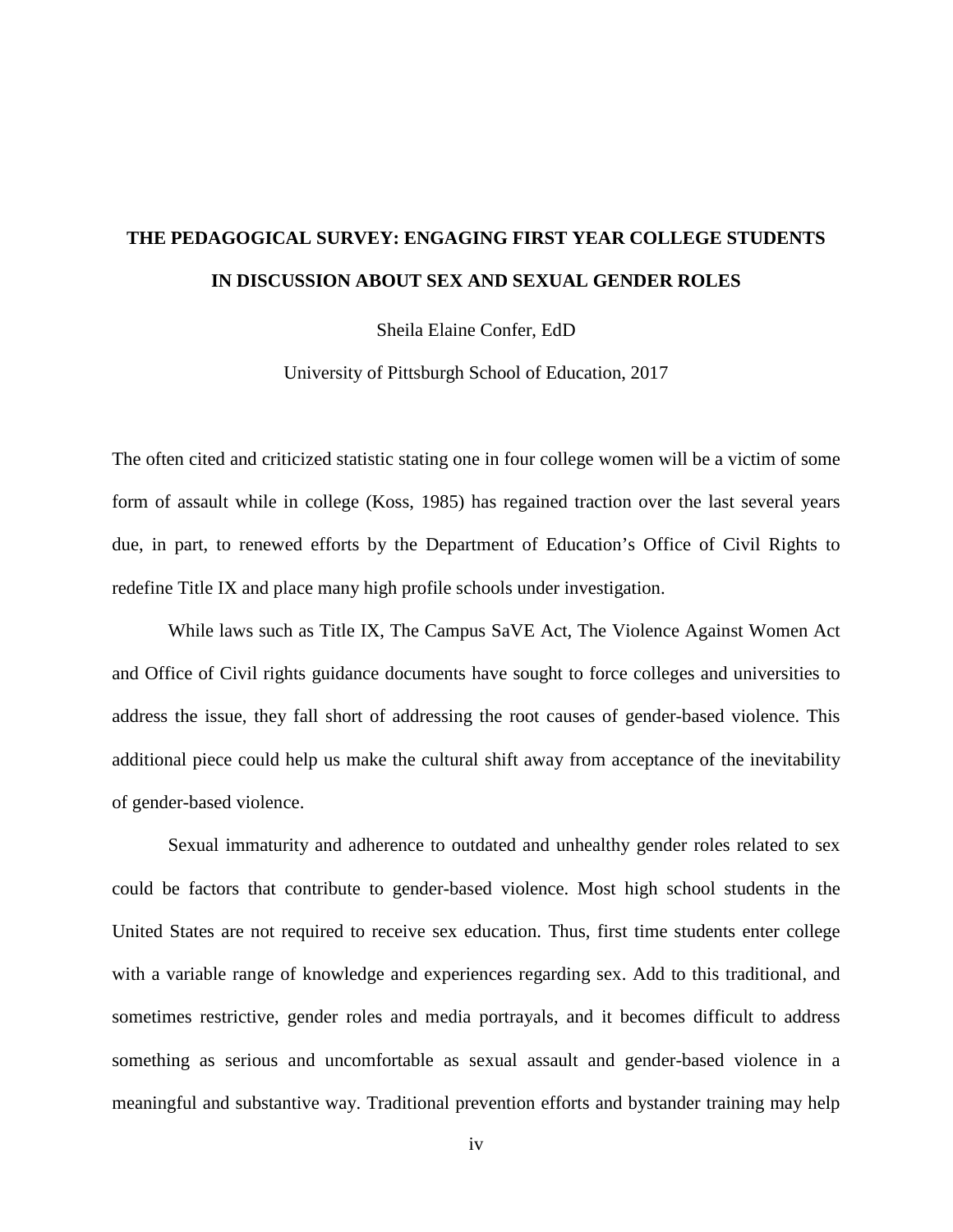increase student awareness and reporting. However, gaining an understanding of student attitudes when they enter college may help schools provide a more nuanced approach to prevention training and education. These combined efforts can ultimately begin to move the needle toward a culture change.

This dissertation in practice exists in two parts. Part one introduces the issue of genderbased violence on college campuses and examines the current discourse surrounding this complicated issue. In part two, this information will be used to develop a pedagogical survey for use in first year seminar courses that will result in a class text and drive discussion about sexual education and sexual gender roles.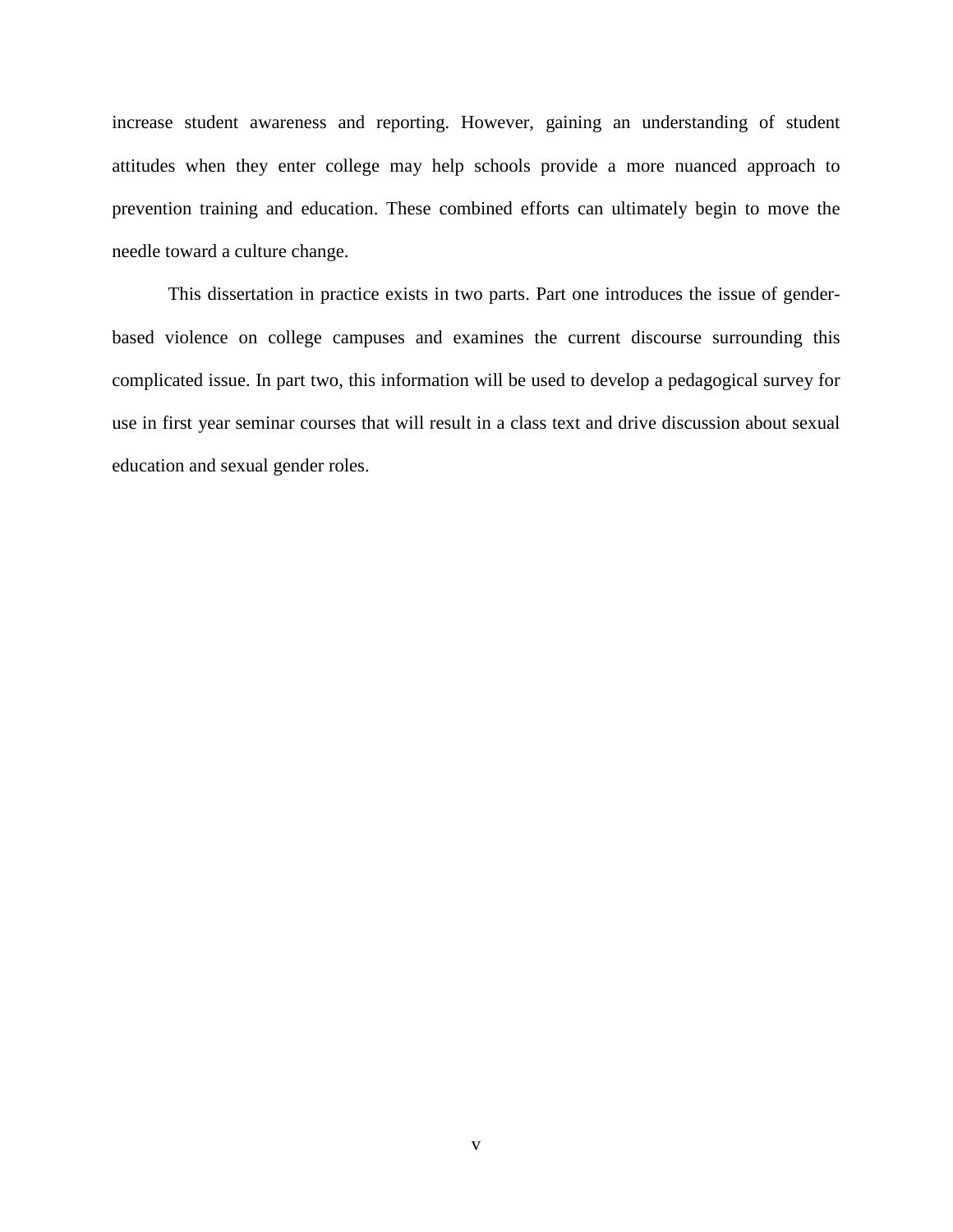# **TABLE OF CONTENTS**

| 1.0 |     |       |                                              |  |  |  |
|-----|-----|-------|----------------------------------------------|--|--|--|
|     | 1.1 |       |                                              |  |  |  |
|     | 1.2 |       |                                              |  |  |  |
| 2.0 |     |       |                                              |  |  |  |
|     | 2.1 |       | THEORETICAL FRAMEWORK FOR PEDAGOGICAL SURVEY |  |  |  |
|     |     |       |                                              |  |  |  |
|     |     | 2.1.1 |                                              |  |  |  |
|     |     | 2.1.2 |                                              |  |  |  |
|     | 2.2 |       |                                              |  |  |  |
|     |     | 2.2.1 |                                              |  |  |  |
|     |     | 2.2.2 |                                              |  |  |  |
|     | 2.3 |       |                                              |  |  |  |
|     |     | 2.3.1 |                                              |  |  |  |
|     |     | 2.3.2 |                                              |  |  |  |
|     |     | 2.3.3 |                                              |  |  |  |
|     |     | 2.3.4 |                                              |  |  |  |
|     |     | 2.3.5 |                                              |  |  |  |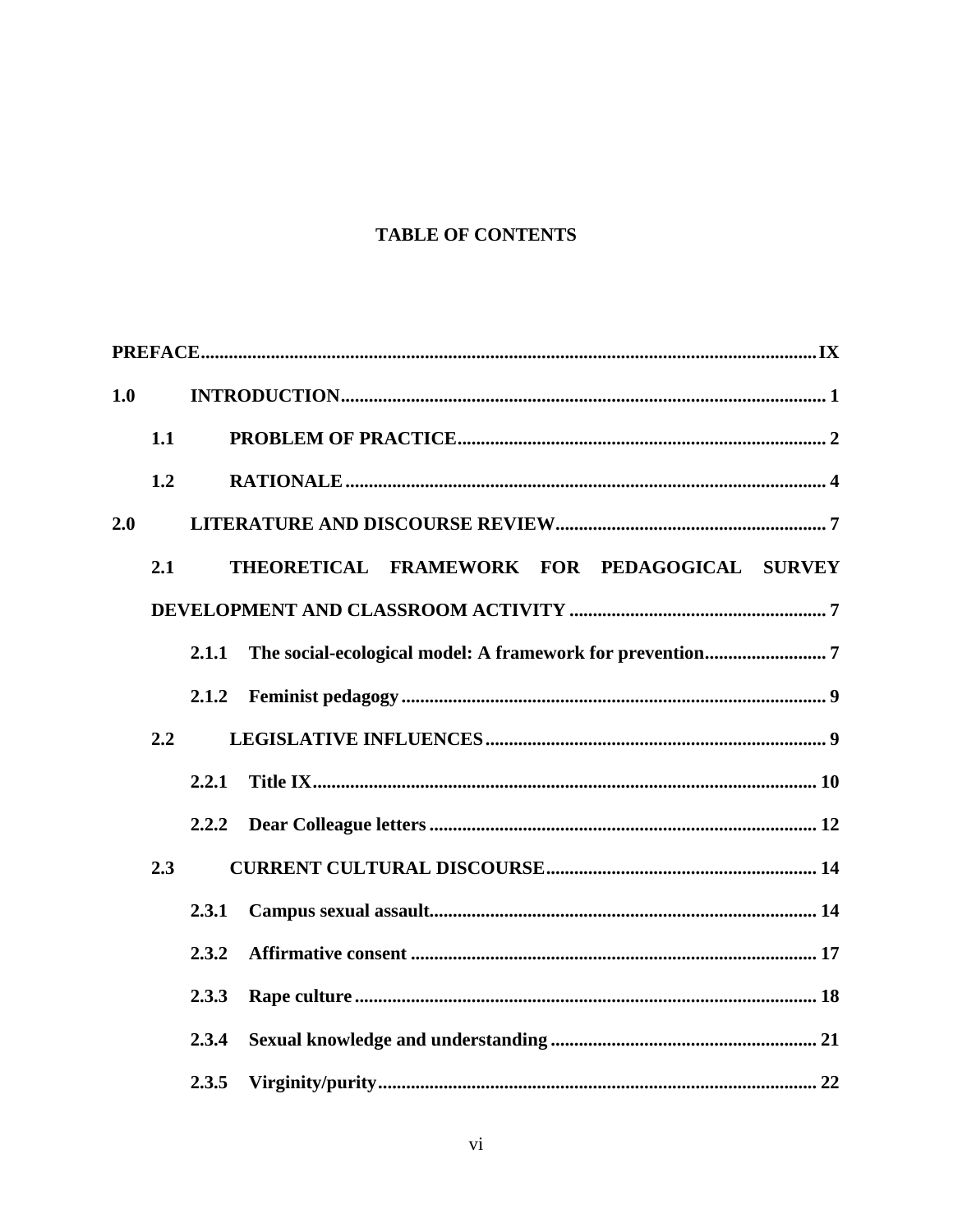|     |     | 2.3.6 |
|-----|-----|-------|
|     |     | 2.3.7 |
| 3.0 |     |       |
|     | 3.1 |       |
|     | 3.2 |       |
|     | 3.3 |       |
|     | 3.4 |       |
|     | 3.5 |       |
| 4.0 |     |       |
|     | 4.1 |       |
|     |     | 4.1.1 |
|     |     | 4.1.2 |
|     |     | 4.1.3 |
|     |     | 4.1.4 |
|     |     | 4.1.5 |
|     | 4.2 |       |
|     | 4.3 |       |
| 5.0 |     |       |
|     |     |       |
|     |     |       |
|     |     |       |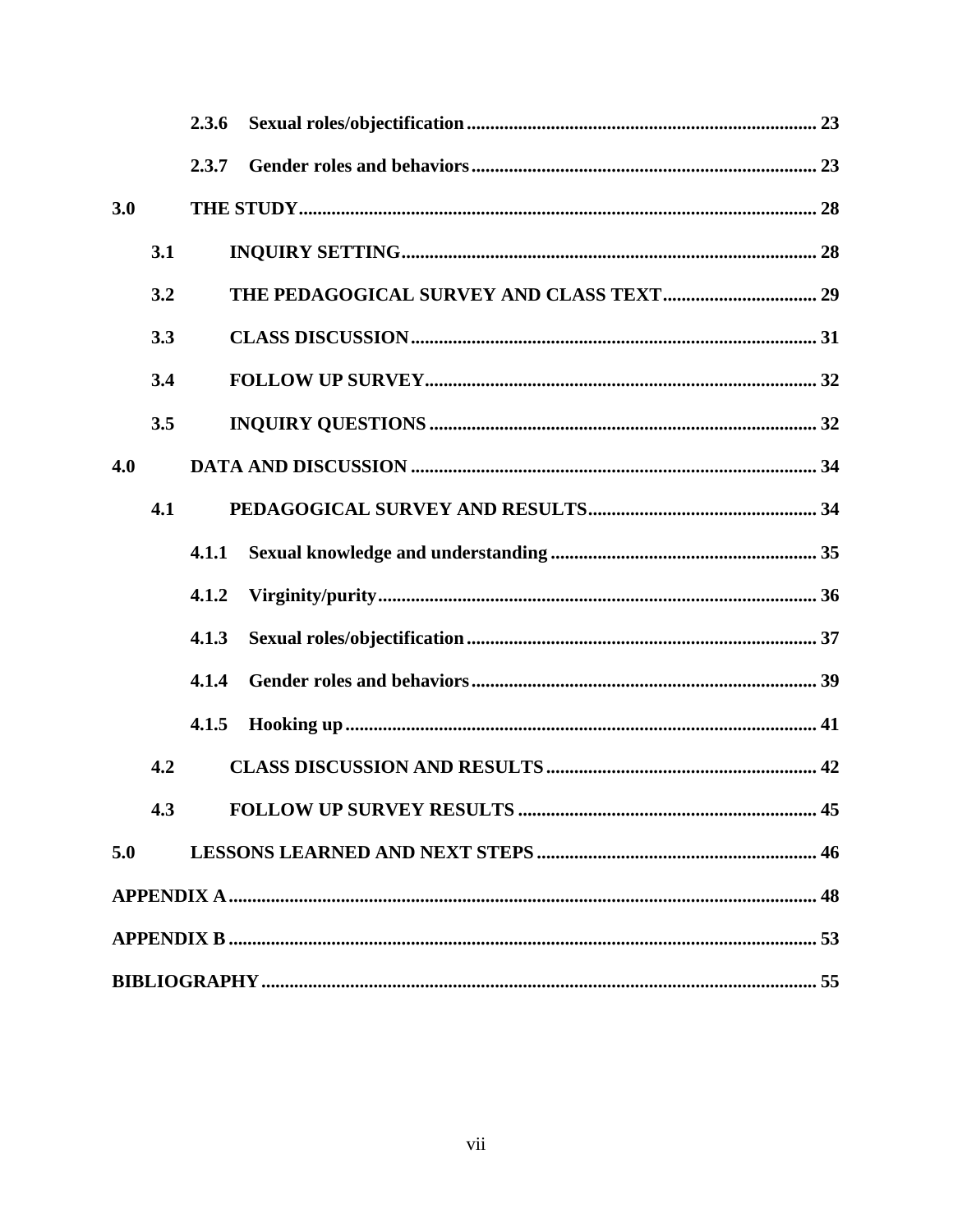# **LIST OF FIGURES**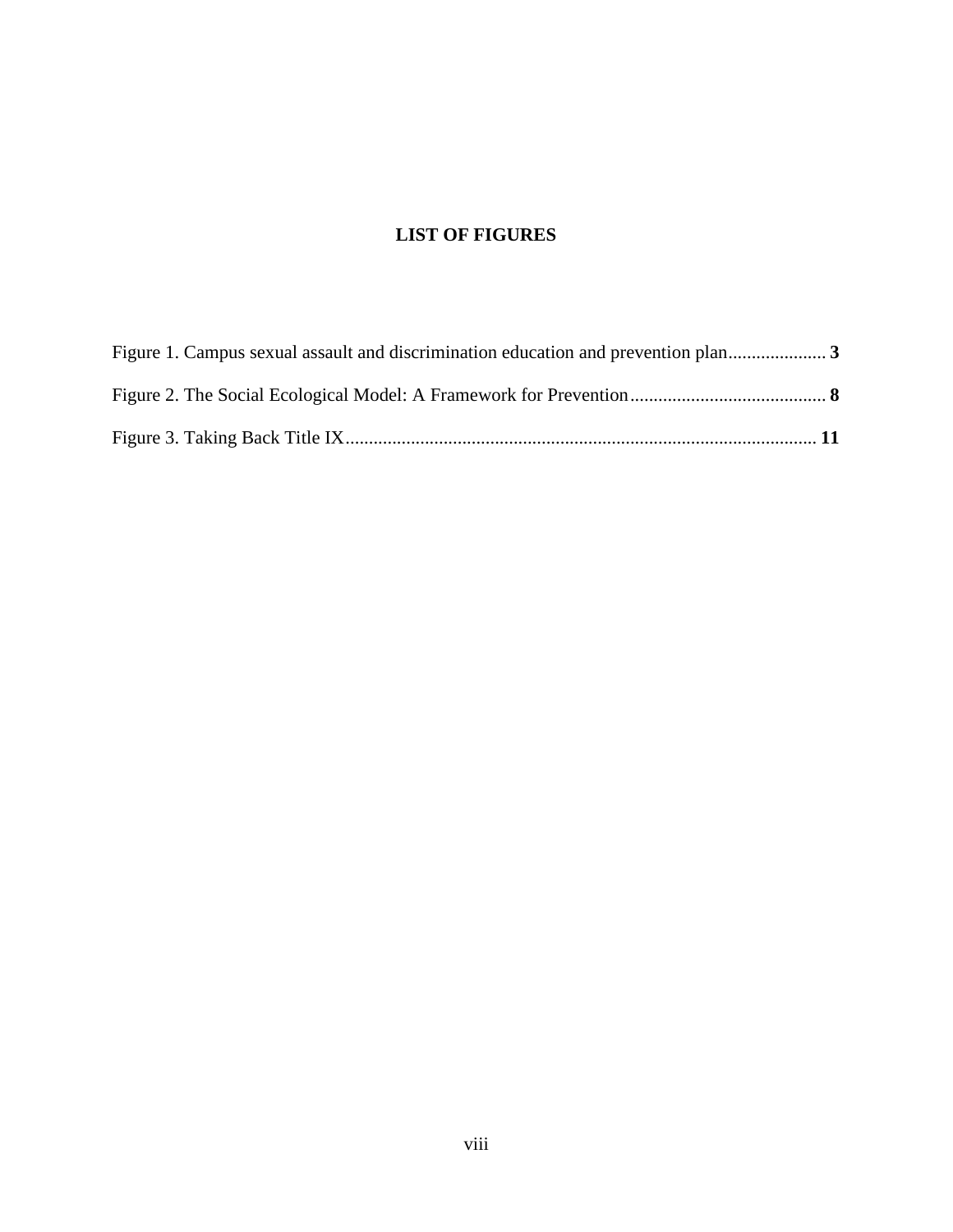# <span id="page-8-0"></span>**PREFACE**

Among the great opportunities available to me as an employee of the University of Pittsburgh, one has been the support of my pursuit of this EdD. While the financial support has made this possible in a practical sense, it is the unwavering support of my colleagues and friends on the Pitt-Greensburg campus and my family who have helped to make it possible in every other way. Thank you to everyone who has supported me on this journey, especially to my mom, Eddy, for instilling a love of learning very early in my life, to my dad, Wayne, for instilling kindness and compassion, and to my life partner, Bruce, for his tenacity and telling me I could do this, until I did.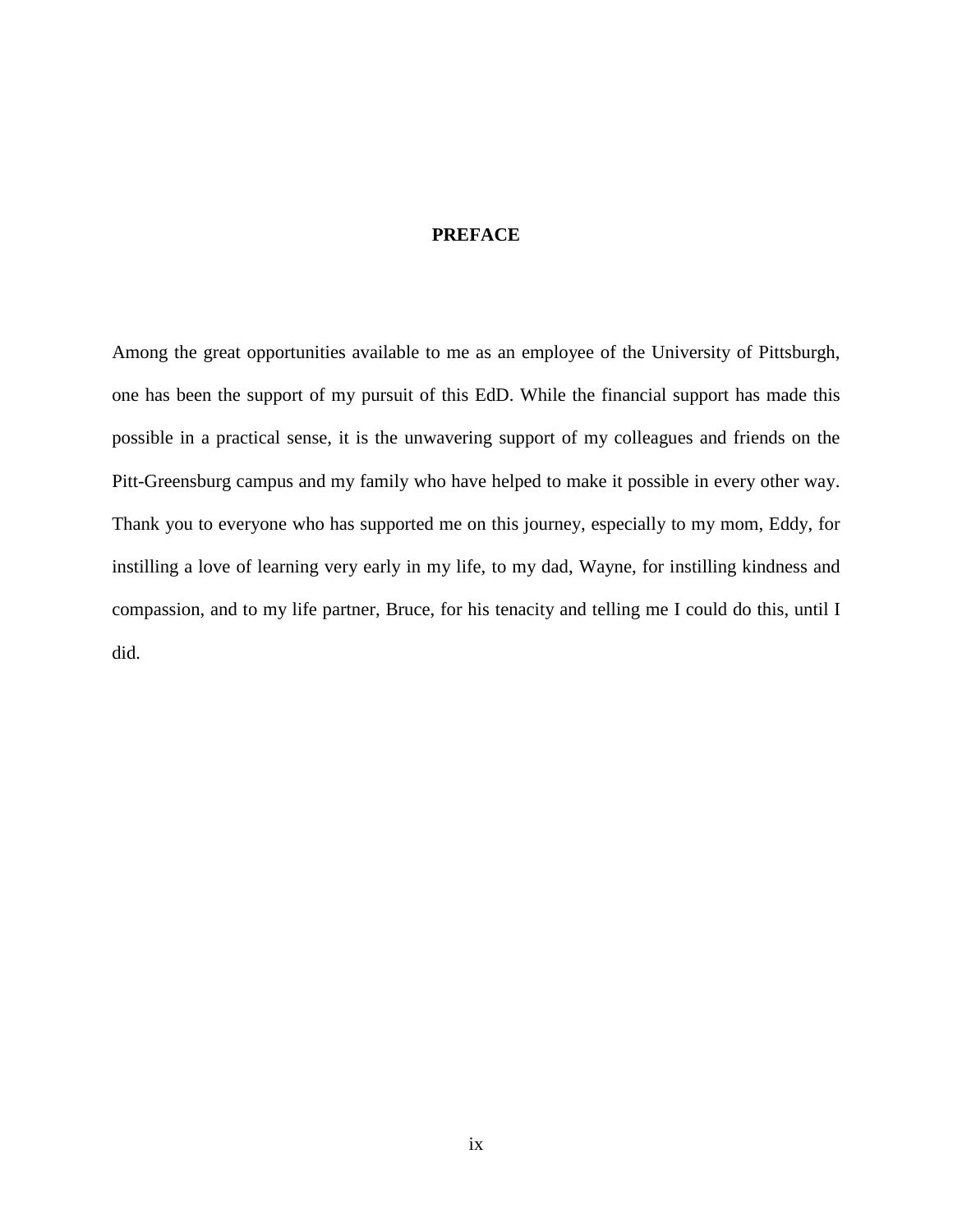#### **1.0 INTRODUCTION**

<span id="page-9-0"></span>The Academic Village at the University of Pittsburgh at Greensburg was developed in 1999 for the purpose of providing high achieving students a co-curricular learning environment that is driven by faculty involvement. While many things about the structure and operation of the Academic Village have changed over the years, this goal of connecting students with faculty to engage in learning opportunities outside the classroom has remained. A second goal of The Village, as it is known locally, is to be a place for experimental and innovative teaching. This goal has been realized through a variety of team taught interdisciplinary courses as well as a three credit First Year Seminar course developed specifically for first-year students living in the Academic Village.

As the Assistant Director of the Academic Village, I developed the Village Seminar course, and team teach it with the Director of the Village every fall. As the lead faculty for the course, it is my responsibility to develop course content and relevant course activities. The goal of the course is to provide an academically focused alternative to the traditional one credit Freshman Seminar course taken by all first-year students and to employ innovative teaching methods. While the Village Seminar incorporates the required components of a traditional firstyear seminar, it does so by engaging students in work and discussion around salient cultural and social issues and concepts. One such issue is gender-based violence and harassment on college campuses. While this is a multi-faceted issue with many underlying causes, I have chosen as the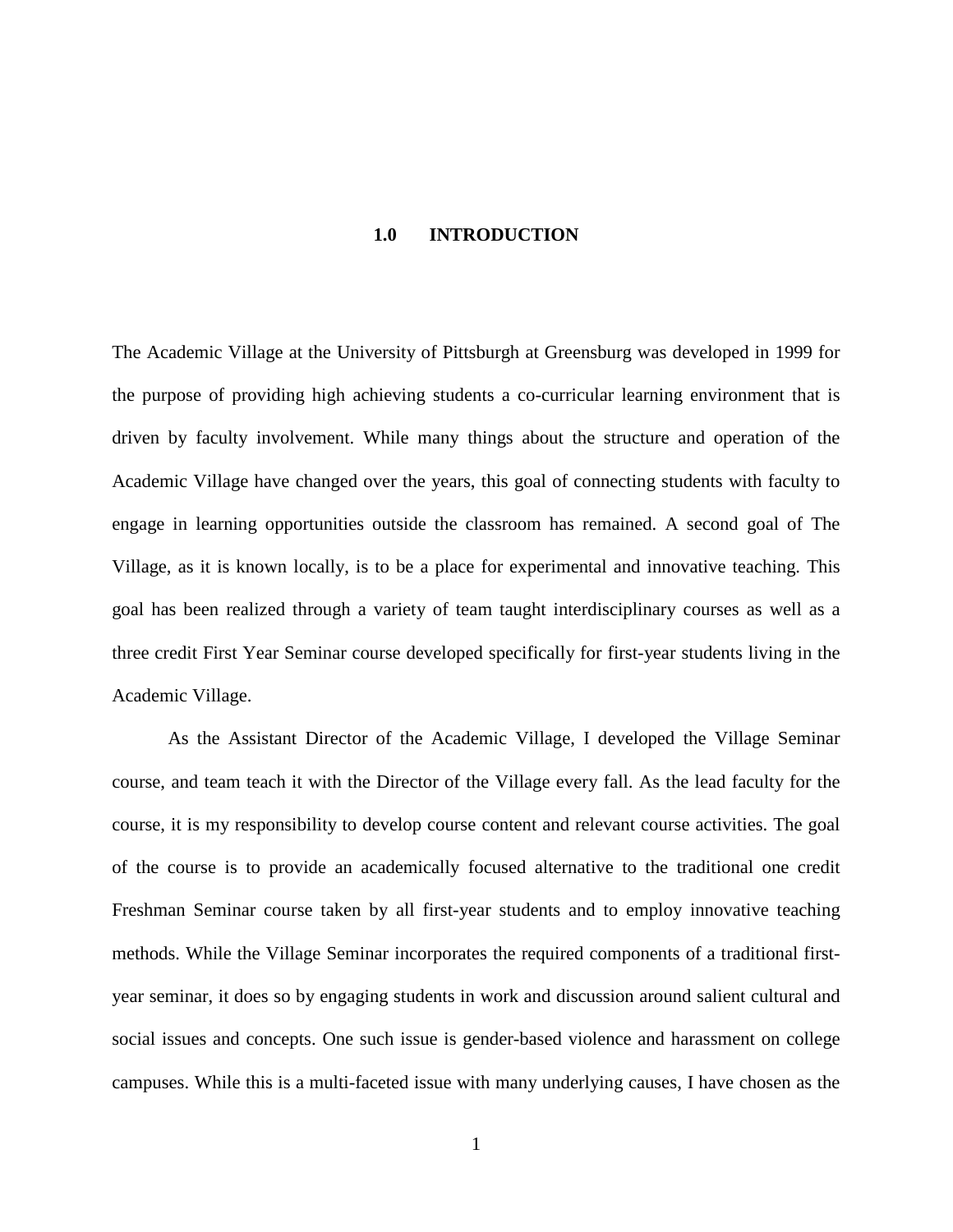content for my problem in practice study to concentrate on the sexual knowledge and ideas about sexual gender roles held by the students in my Village Seminar. This study contains two distinct parts. Part one is the review of literature and discourse, which identifies important themes in the literature and the current culture. This identification will then lead to part two, which is the development and administration of a pedagogical survey for first-year students in the Village Seminar and the use of the results to create a class text to be used in class discussion as well as for future development of the course.

#### **1.1 PROBLEM OF PRACTICE**

<span id="page-10-0"></span>The problem of gender-based violence, which includes sexual assault, dating violence, sexual harassment and sexual misconduct on college campuses, and the cultural environment that supports it, provide the broad framework for this study. However, the specific problem to be studied is how I, as an instructor, can address these topics by developing meaningful and effective ways for first-year students to engage in conversations about potentially uncomfortable topics. I want to be able to do this in ways that can also help them to think about how these topics as they relate to larger societal problems and challenges.

The purpose of this study is to develop an effective way to talk about the societal factors and attitudes that contribute to the existence of gender-based violence with students in a first year seminar class. Taking the form of a pedagogical survey, developed based on evidence from literature, students, using pseudonyms, will complete a confidential questionnaire, read the responses as a class text and engage in classroom discussion. Such an exercise can help educators go deeper by helping students understand and talk about difficult and sometimes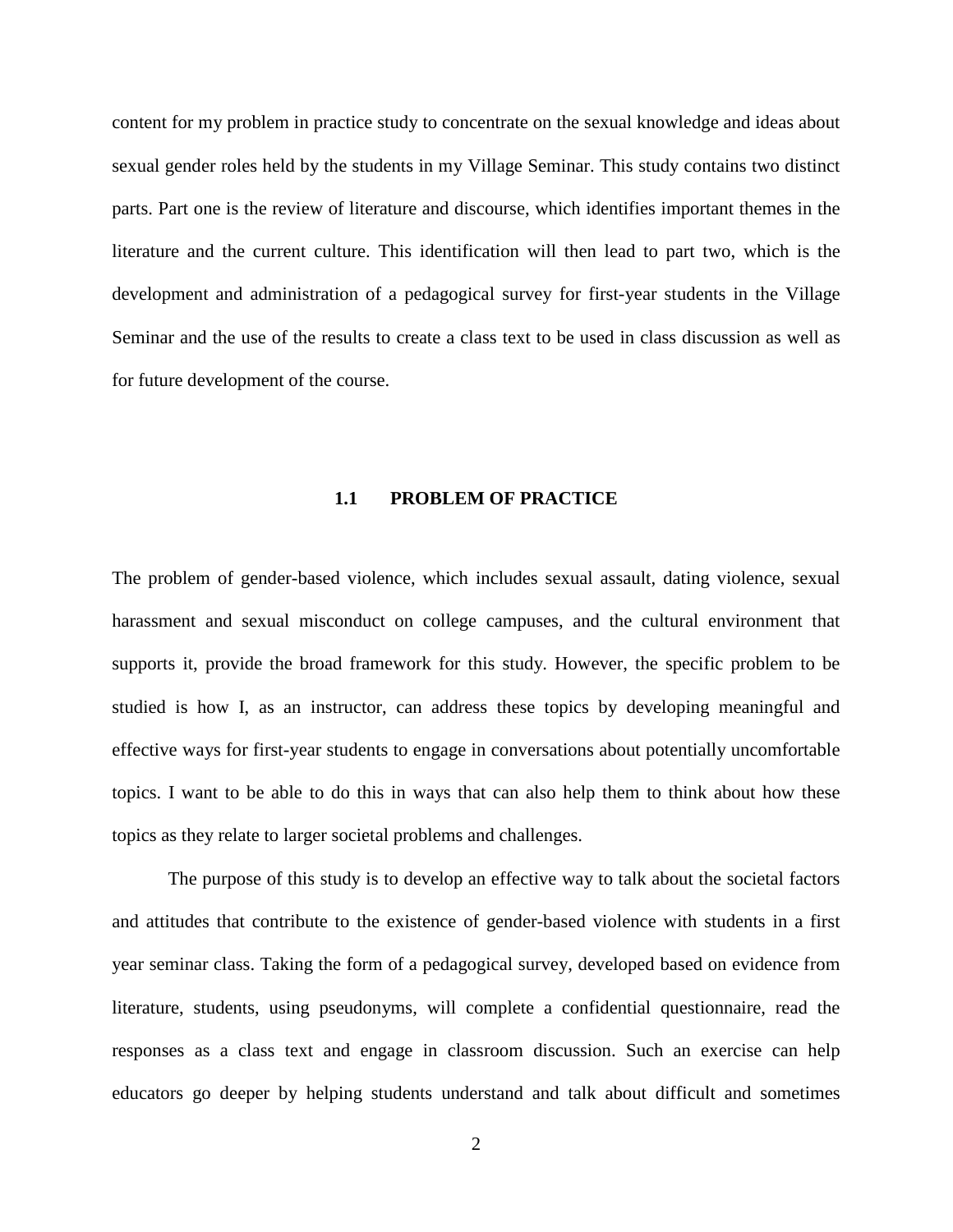<span id="page-11-0"></span>controversial, even embarrassing subjects. A campus approach to gender-based violence prevention is necessarily multi-faceted, as shown in Figure 1. This study addresses a small piece of the bigger picture, using curriculum and teaching to supplement the additional efforts of the university.



Campus sexual assault and discrimination education and prevention plan.

Figure 1: Campus sexual assault and discrimination education and prevention plan

Image credit: Confer (2015)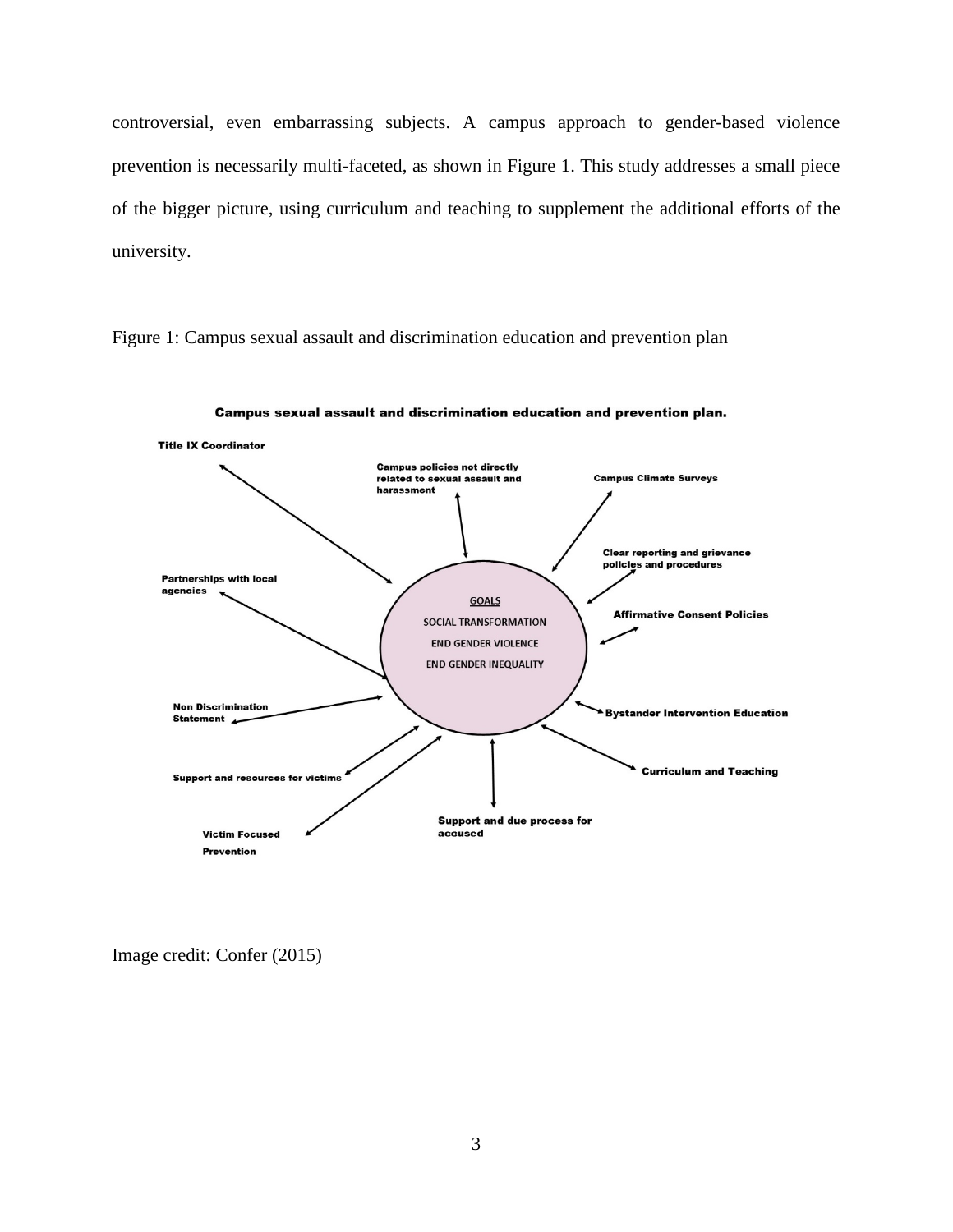# **1.2 RATIONALE**

<span id="page-12-0"></span>The first semester of a student's first year is a critical time to establish a clear message that makes the campus mission, position and core values, as they relate to preventing gender-based violence, crystal clear. This message should carry through a student's career at an institution and be an integral part of their experiences both in and out of the classroom.

For many years, campus sexual assault education prevention programs have focused on the victim, telling students, mostly women, how not to be victims (Buchwald, Fletcher & Roth, 2005). There has been a move in recent years toward primary prevention efforts. Primary prevention can be defined by strategies that focus on perpetrators and changing their behaviors instead of on preventing victimization (Degue et al., 2014). However, assessing the effectiveness of primary prevention interventions is difficult, and the more easily measurable risk reduction approaches remain the default for many schools. A 2015 Canadian study of 451 women has shown that risk reduction programs can cut the risk of sexual assaults in half (Senn et al., 2015), so it is understandable why schools choose to focus resources on programs with such measurable outcomes. Title IX of the Education Amendments Act of 1972 prohibits discrimination on the basis of sex in education programs or activities. In 2001, the definition of sexual violence within Title IX was expanded to include other forms of sexual misconduct. This expansion supports the idea that efforts focusing only on overt forms of assault such as rape have become too narrow for campus prevention efforts.

One way to expand our own efforts is by encouraging classroom conversations about the societal factors that contribute to gender-based violence. This approach can provide the complement to traditional prevention-based measures and pro-social bystander education. Some anti-sexual violence advocates are actively moving away from risk reduction models and are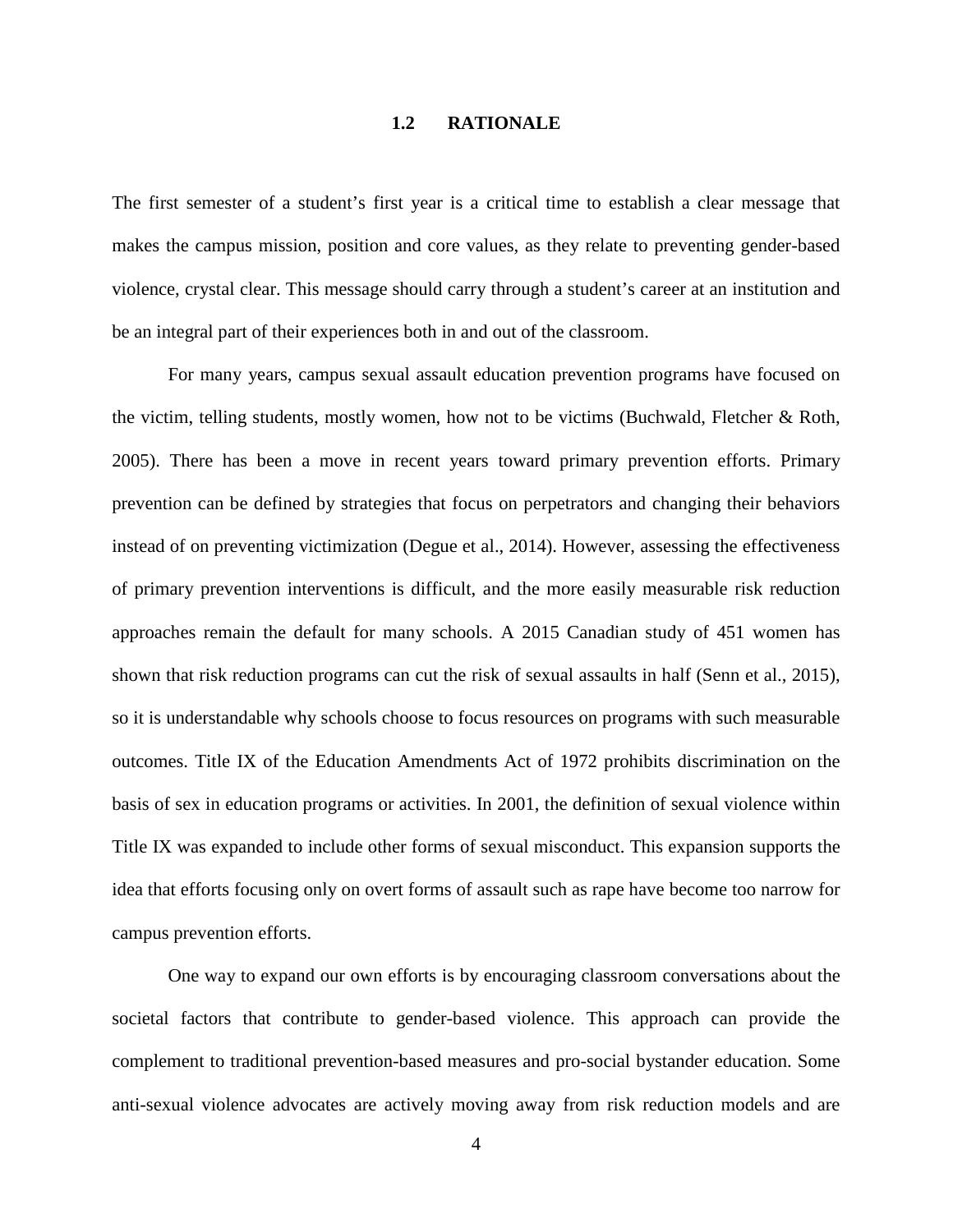encouraging schools to develop programs that do not put the onus for assault prevention on victims, but that focus more heavily on contributing societal factors and social change (Blackburn Center, 2015). This is the central tenet of primary prevention. When we apply a primary prevention lens to the issue of gender-based violence, it is important to identify and address deeply engrained social norms that contribute to the perpetuation of gender-based violence and inequality. These kinds of programs, however, are difficult to assess and "without widely accepted proof of what works, colleges have taken a scattershot approach to sexual assault" (Perez-Pena & Lovett, 2014, para. 19). The work of the White House Task Force and pressure from the Obama administration and advocates, however, have forced campuses to revise policies and implement new programs, thus providing opportunities for new and innovative approaches.

Advocates point to societal issues such as sexism, objectification of women, unhealthy masculinity and other heteronormative constructs as key concepts when thinking about the factors that contribute to gender-based violence (Blackburn Center, 2015; PCAR, n.d.; FISA, 2016). These are complicated issues that cannot easily be addressed in a single course. However, we can break down the known issues into smaller pieces and develop curricular approaches with the goal of engaging students in meaningful conversations about challenging, and even controversial, topics. Some examples of these smaller pieces include gender roles and norms, rape myths, consent, toxic masculinity, misogyny, the objectification of women, and student attitudes about sex and sexual gender roles.

A first year seminar experience can help provide a comprehensive understanding about sex and sexual gender roles, and a safe, non-judgmental environment for students to have conversations about their views and knowledge of the topic. This can provide the groundwork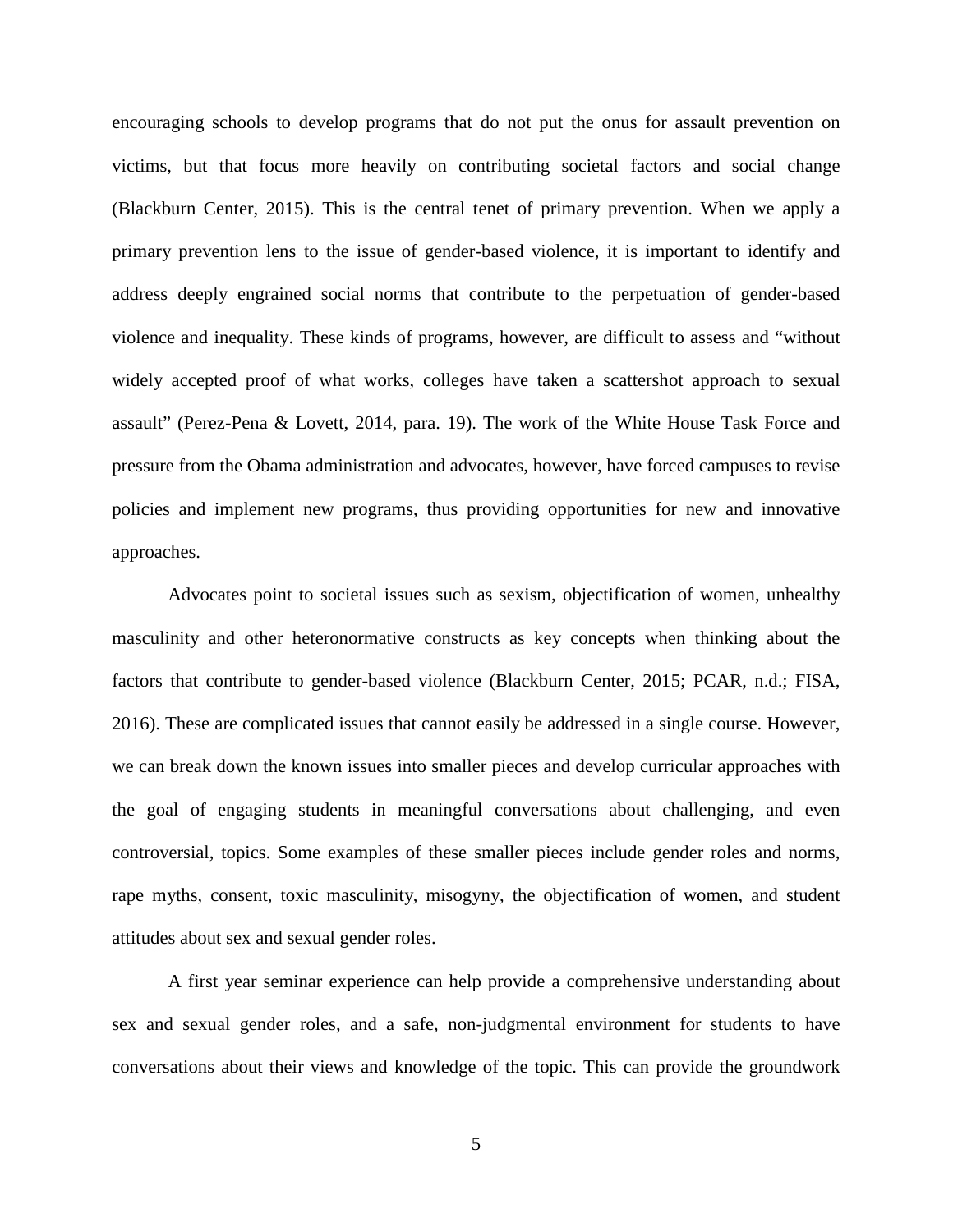for a better understanding of the more complicated issues surrounding gender-based violence and consent. Not only could this strategy help students to better navigate sexual choices and relationships, it could contribute to reducing sexual violence on campuses and help students gain a better understanding of the broad range of behaviors that are considered to be inappropriate and potentially harassing or violent. One outcome of the study will be to gain a deeper understanding of how first year college students think about and understand topics directly related to sex and sexual gender roles. It can then be determined if this information can be used to engage them in meaningful class discussions about these topics.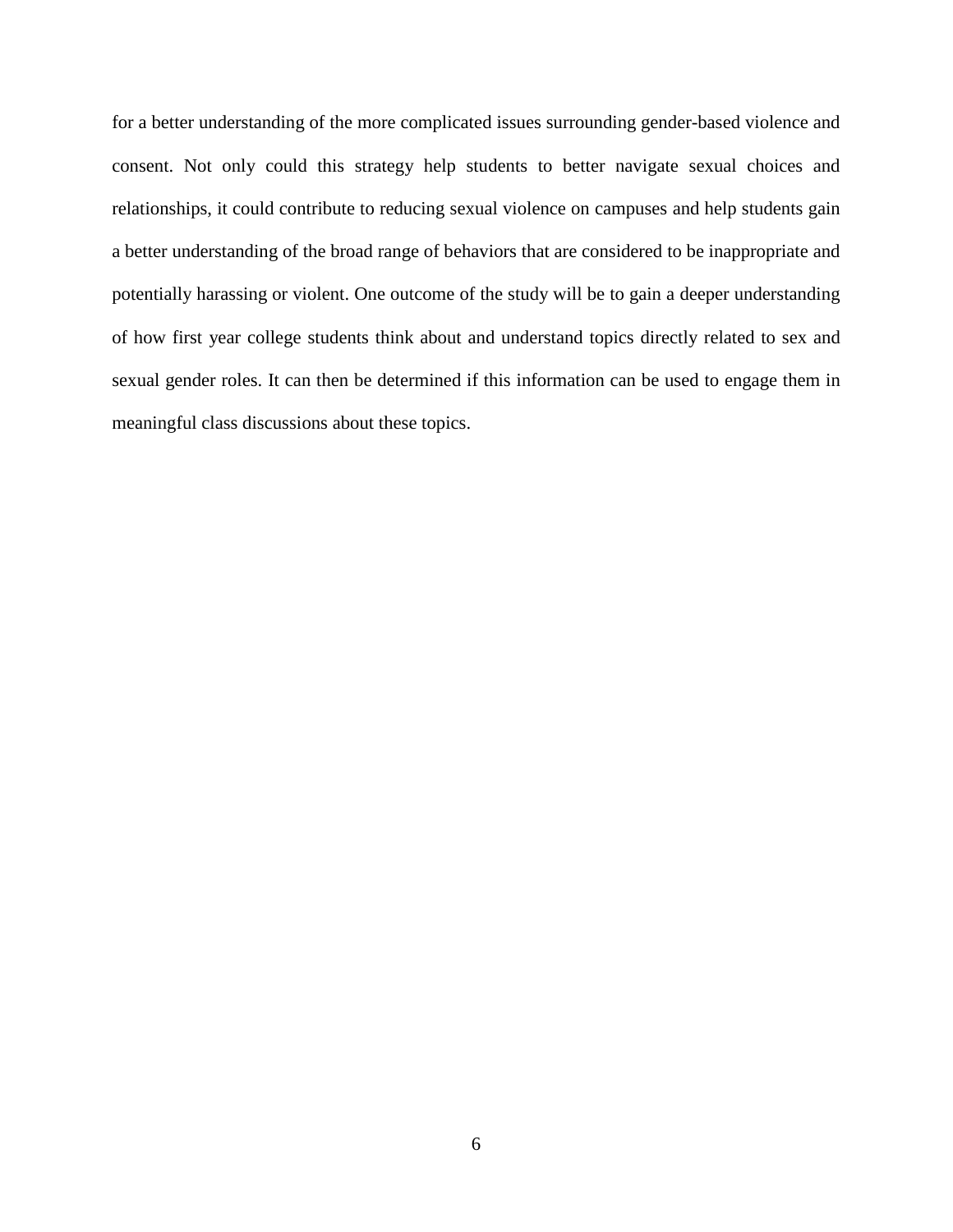#### <span id="page-15-0"></span>**2.0 LITERATURE AND DISCOURSE REVIEW**

This review of literature establishes a theoretical and pedagogical framework for this study and then provides context both through legislative history as well as pertinent cultural themes.

Since legislation and policy are often considered as a basic context for curriculum, a review of the current legislative policies governing college campuses also adds to the cultural context and helps one understand administrative resistance to or support of particular classroom initiatives such as the one being proposed in this study.

The cultural themes will be used to develop the pedagogical survey for use in the Village Seminar course. It is important to acknowledge the ever-changing political and social landscape influencing these issues. As a result, this review is inherently not exhaustive and will lend itself, in my applied practice, to frequent updating.

# <span id="page-15-1"></span>**2.1 THEORETICAL FRAMEWORK FOR PEDAGOGICAL SURVEY DEVELOPMENT AND CLASSROOM ACTIVITY**

# <span id="page-15-2"></span>**2.1.1 The social-ecological model: A framework for prevention**

The Centers for Disease Control and Prevention state that "the ultimate goal is to stop violence before it begins" (2015). In order to do this, it is important to consider the underlying societal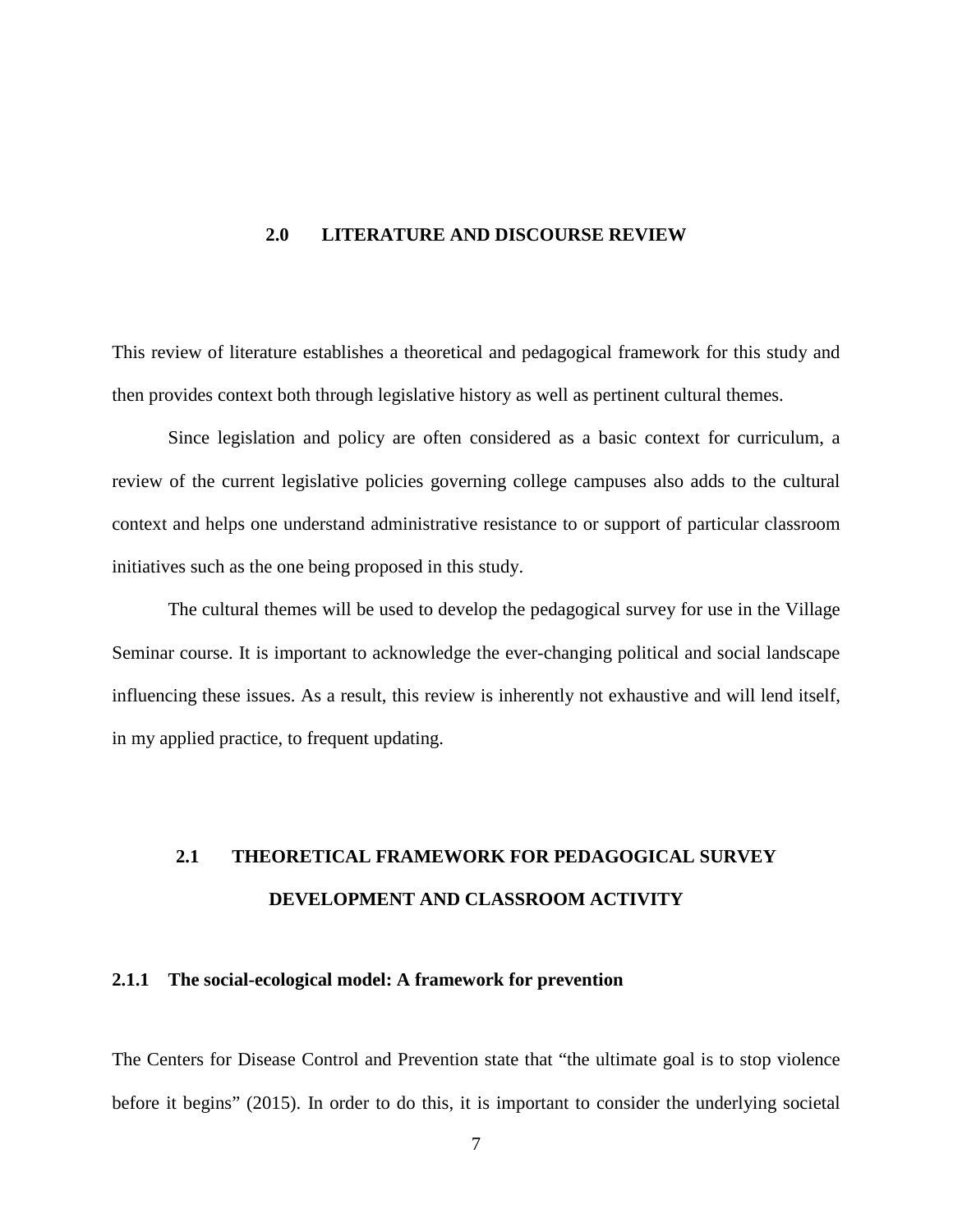<span id="page-16-0"></span>factors that are identified as influencing violence. The Centers for Disease Control's four-level social-ecological model (Figure 2) provides a framework and hopefully can give a deeper understanding of primary-prevention efforts.





Image credit: cdc.gov (2015)

For the purposes of this study, the model will be used as a heuristic to aid in the development of the pedagogical survey as well as the subsequent in-class discussion driven by the survey results. The social-ecological concept considers how individual, relationship, community and societal factors intersect to put people at risk or protect them from violence. Thus, it is necessary to act across multiple levels at the same time, and this study will attempt to do that. At the individual level, students will be asked to share their personal experiences and personal history with regard to sexual education. At the relationship level, students will be asked to think about how those who are closest to them, parents, peers, and teachers have influenced their ideas and opinions. Addressing community factors will take place in course discussion exclusively where students will be able to identify what they have in common and how they differ from their peers. They will then discuss how those differences impact them at the community level. Lastly, students will be asked to think about larger societal factors that influence men and women, particularly with regard to sex and gender roles. The students will accomplish this by completing the pedagogical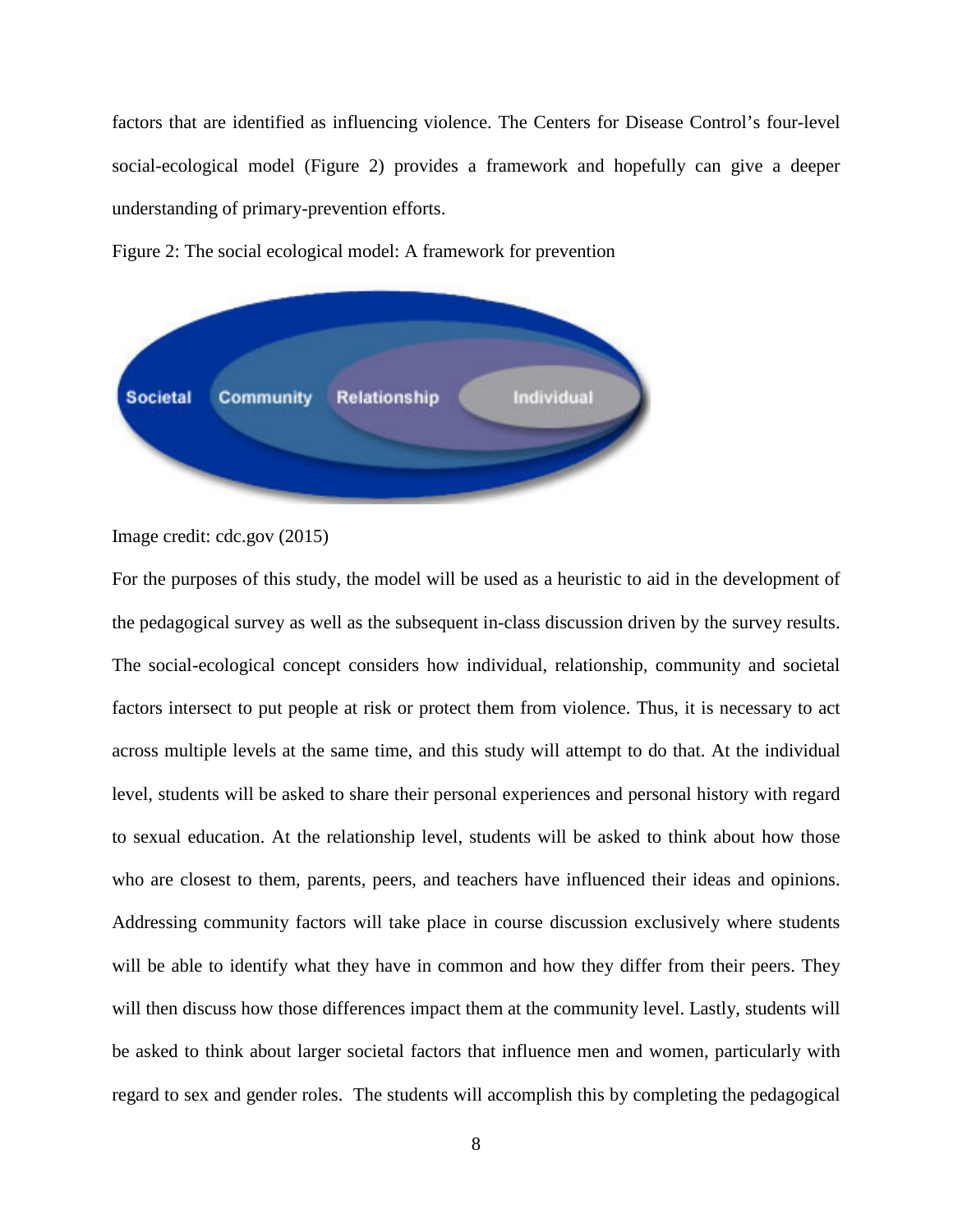survey, using pseudonyms, reading their responses as a class text and then being given the opportunity to discuss the topics from the text in class.

#### <span id="page-17-0"></span>**2.1.2 Feminist pedagogy**

My style and methods of teaching fit well into a feminist pedagogy framework. Feminist pedagogy is sometimes defined by the methods of instruction employed. This might include sitting in a circle, reflective journaling or participating in some kind of action project. However, it is more accurate to describe feminist pedagogy based on its broad goals, which are equality, caring, collective resistance and deconstruction (Bank, Delamont & Marshall, 2007). This is not necessarily exclusive to feminism, but as a feminist, I strongly relate to them.

My goal as an instructor is to empower my students, and I do this, in part, by engaging the feminist pedagogical strategy of allowing myself to be vulnerable and sharing my voice with students (hooks, 1994). Recognizing the value of each individual voice is a central tenet of a feminist pedagogy (hooks, 1994), therefore, a feminist pedagogy fits perfectly with goals of the Village Seminar, which include addressing structural inequalities and making room for diverse voices and experiences.

### **2.2 LEGISLATIVE INFLUENCES**

<span id="page-17-1"></span>With Title IX of the Education Amendments Act of 1972 providing the umbrella, guidance, and mandates regarding how campuses approach the issue of sexual assault have come from a variety of places. The Office of Civil Rights has issued several guidance documents, known as "Dear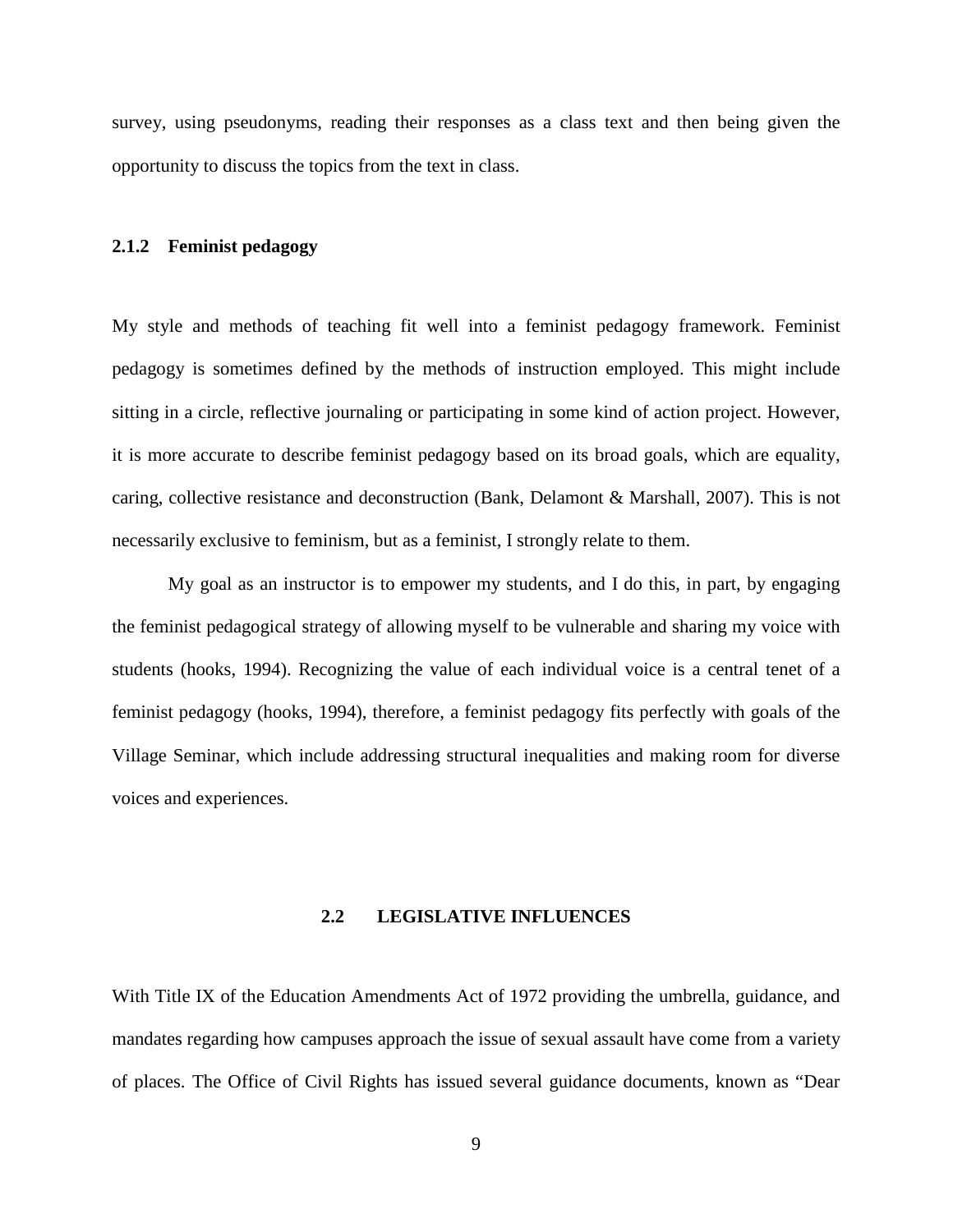Colleague Letters," to all U.S. colleges and universities that receive federal funding. The United States Congress, created the Campus Save Act as part of its 2013 reauthorization of the Violence Against Women Act. Finally, the Obama Administration issued a report from its White House Task Force to protect students from sexual assault in April 2014, which further emphasized the administration's focus on the campus sexual assault issue. The recent change in administration has not yet resulted in any significant changes to Office of Civil Rights guidance regarding Title IX.

### <span id="page-18-0"></span>**2.2.1 Title IX**

Title IX of the Education Amendments Act of 1972 prohibits discrimination on the basis of sex in education programs or activities. Title IX is considered a civil rights law, and compliance is managed by the United States Department of Education Office for Civil Rights.

Title IX states that "No person in the United States shall, on the basis of sex, be excluded from participation in, be denied the benefits of, or be subjected to discrimination under any education program or activity receiving federal financial assistance (Title 20 U.S.C. Sections 1681-1688)." Title IX applies to all levels and types of education.

When it was passed, Title IX was widely used to promote gender equality in athletics. While there is a long legislative and legal history associated with the law since its passage, it was in 2009 in *Alexander v. Yale* that it was first interpreted as applying to sexual harassment (Suran, 2015). Subsequent guidance documents from the Office of Civil Rights have been written with this interpretation in mind.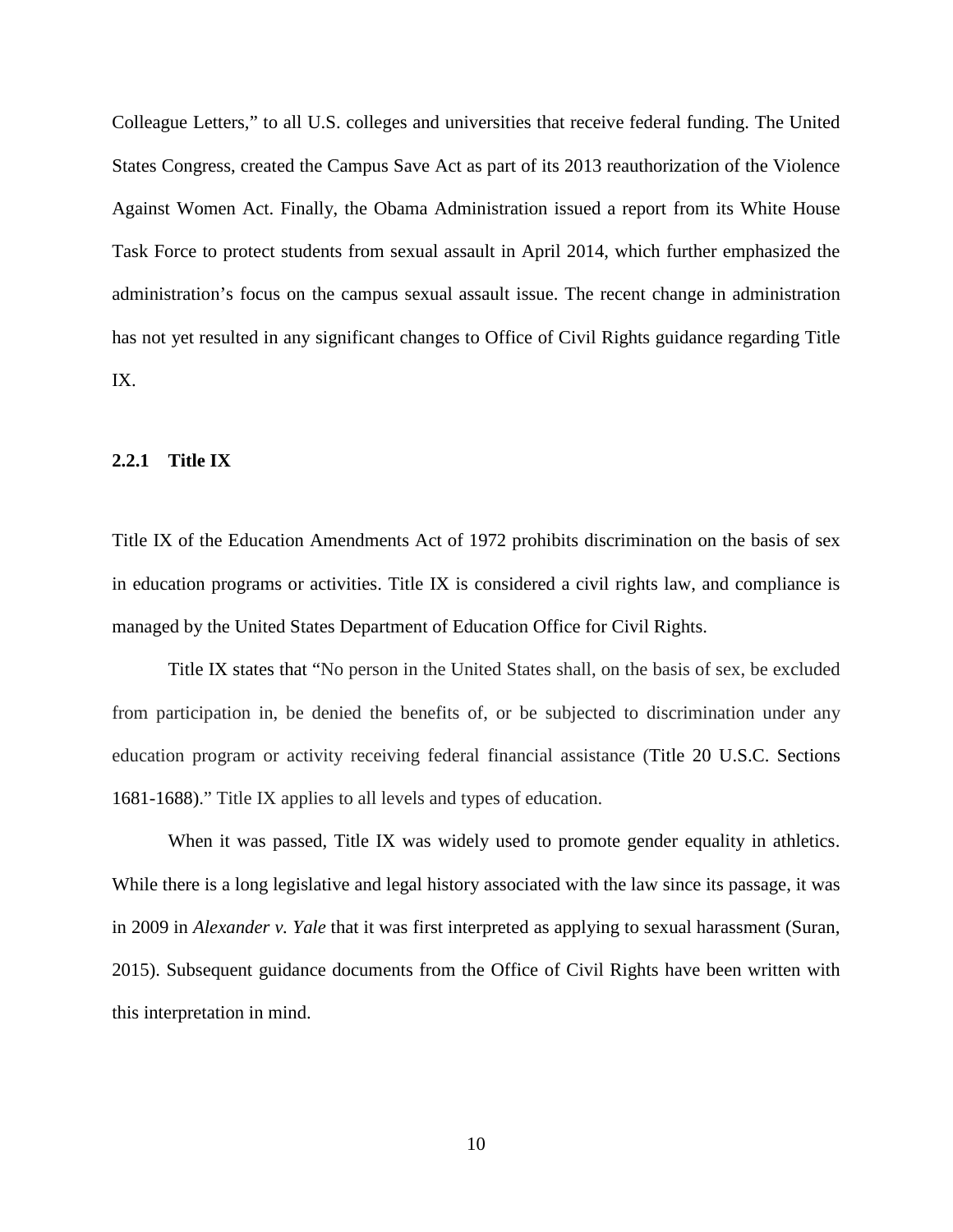<span id="page-19-0"></span>The way Title IX has evolved in the eyes of students is evident in an image from Northwestern University's student newspaper, The Daily Northwestern (Figure 3), which provides a picture of the complexities of Title IX and its evolution as a tool for student advocacy. Figure 3: Taking back Title IX



Image credit: Jeanne Kuang (2013)

While the diagram contains items specific to Northwestern's own campus culture, it provides a representation of what Title IX has come to mean on college campuses. Most notable is the absence of any mention of athletics. The fact that today's focus when talking about Title IX is on sexual violence is indicative of the evolution of, and cultural importance of, Title IX and may also support Suran's (2015) claim that Title IX is a weak law that is actually a "better rallying point than it is a law" (p. 309).

However, some are critical of the scope of the law as well as its newfound application to cases of gender-based violence. Baumgardner (2014) does not see the evolution of Title IX as a positive, stating, "…nothing in Title IX's legislative history indicates congressional intent to reach claims of sexual misconduct at all" (p. 1814). She further expresses dissatisfaction with the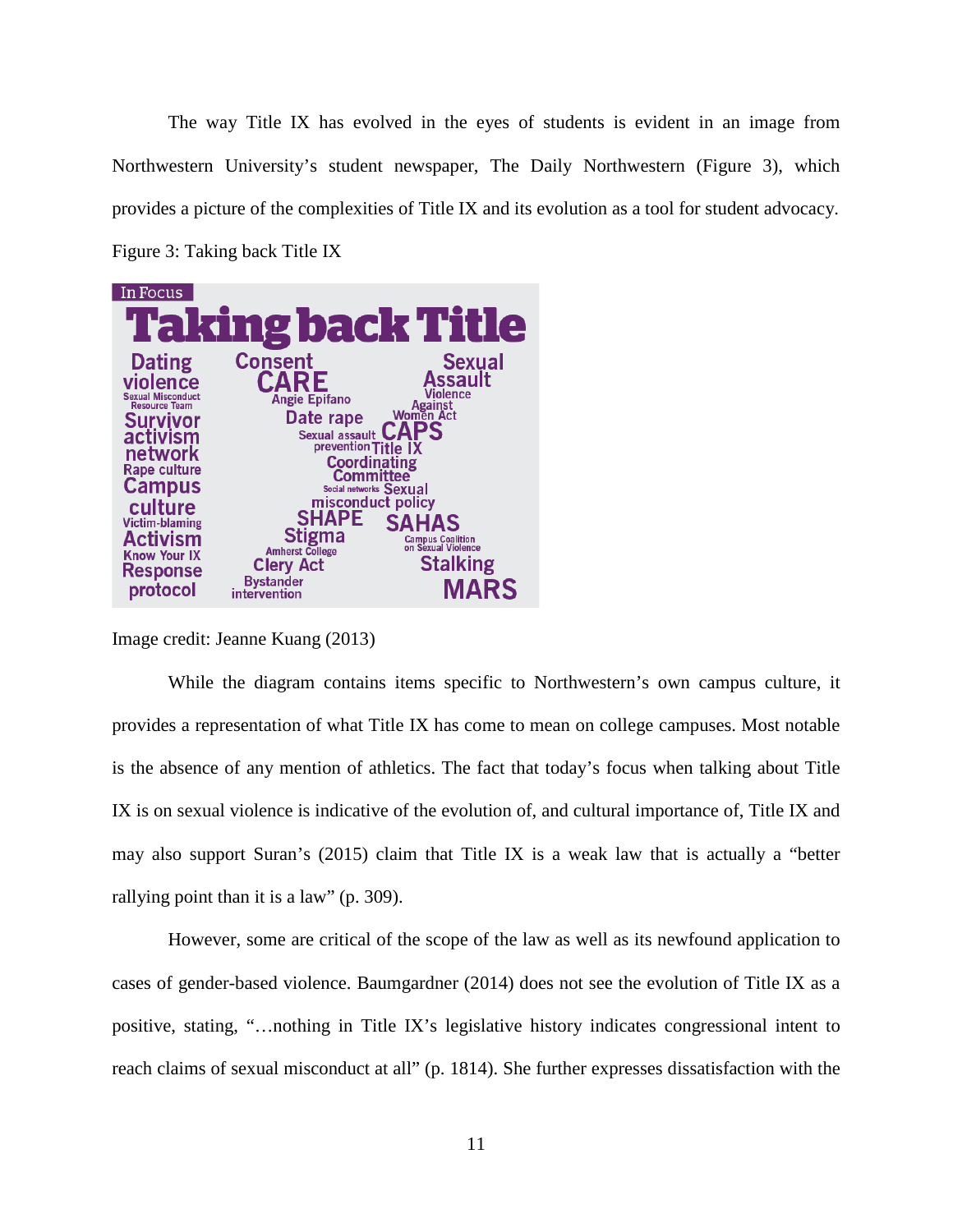redefining of sexual harassment in the Dear Colleague Letter (Ali, 2011) and the 2013 University of Montana Missoula ruling. The University of Montana ruling provided a Resolution Agreement that is intended to "serve as a blueprint for colleges and universities throughout the country to protect students from sexual harassment and assault" and that "significantly redefined sexual harassment" (p. 1817). Baumgardner (2014) also asserts that "accused students can be punished before they are found guilty of harassment" (p. 1819) and that it will open the door for all forms of bad or mistaken behavior to be classified as rape or sexual assault. This conflict is playing out in the current political and cultural discourse surrounding Title IX and the future of the Obama era mandates that were issued in the form of Dear Colleague letters.

### <span id="page-20-0"></span>**2.2.2 Dear Colleague letters**

Since the 1972 passage of Title IX, the Office of Civil Rights has issued a number of Dear Colleague Letters. These letters intend to clarify and offer guidance to help schools with Title IX compliance. An important implementation challenge with Title IX is the perception that the law has no teeth. In fact, in the history of the law, the government has never revoked federal funding and, while the Office of Civil Rights investigates complaints, Title IX lawsuits typically go nowhere (Suran, 2015). That being said, schools appear to believe it is in their best interest to comply with the law, possibly to avoid bad press or because they simply want to do the right thing. Suran (2015) states that "students expect and demand more from their schools, and survivor activism coupled with media attention will provide the enforcement mechanisms the law itself lacks" (p. 299). In other words, sexual assault activism, in this age of social media, provides the social pressure schools need to feel compelled to comply with Title IX.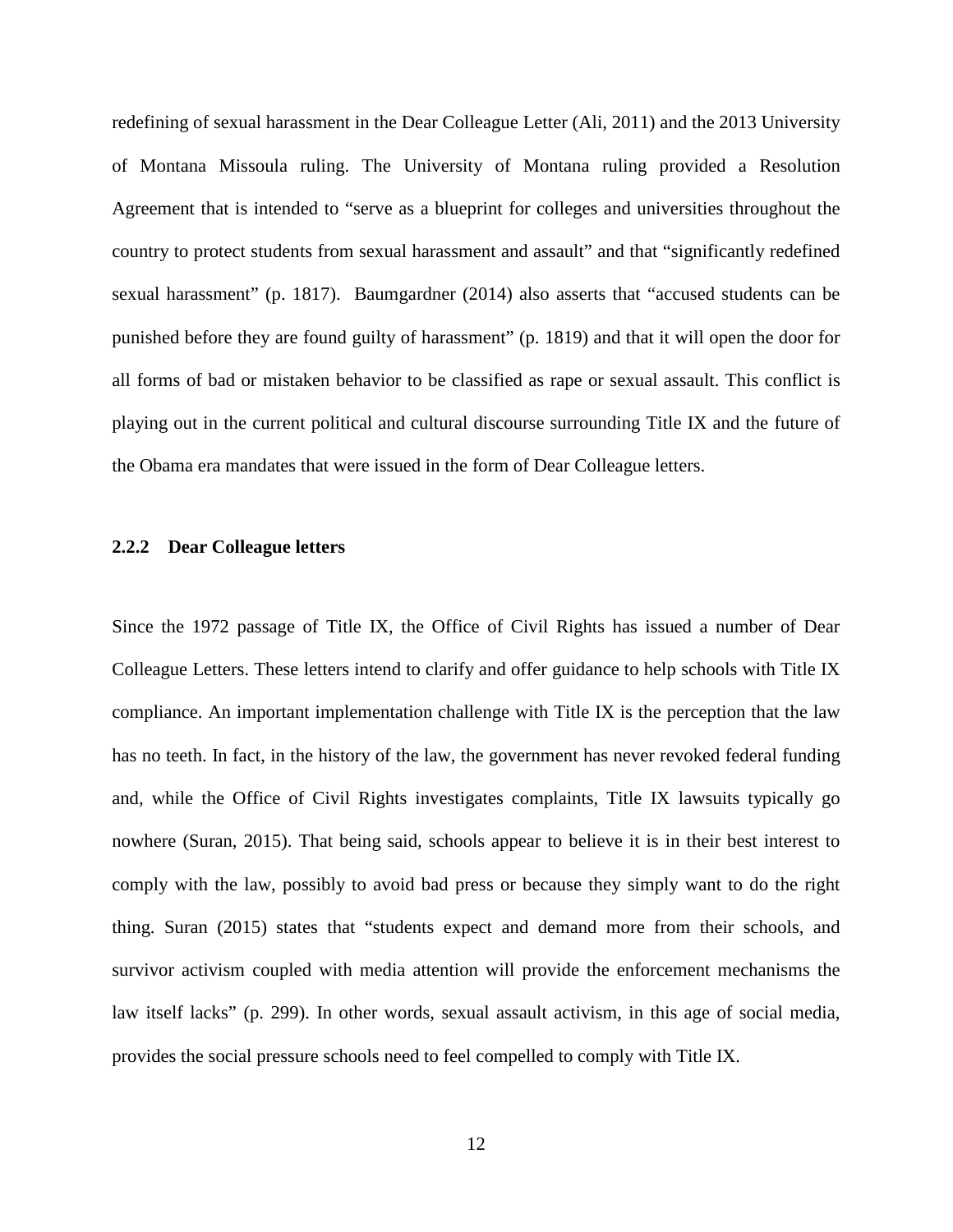The 2011 Dear Colleague Letter also clarifies the definition of harassment by referencing a 2001 guidance, which states

…when a student sexually harasses another student, the harassing conduct creates a hostile environment if the conduct is sufficiently serious that it interferes with or limits a student's ability to participate in or benefit from the school's program. The more severe the conduct, the less need there is to show a repetitive series of incidents to prove a hostile environment, particularly if the harassment is physical. Indeed, a single or isolated incident of sexual harassment may create a hostile environment if the incident is sufficiently severe. For instance, a single instance of rape is sufficiently severe to create a hostile environment (Ali, 2011, p. 3).

The 2011 Dear Colleague Letter served as a wake-up call to many schools and resulted in a flurry of policy changes. The Dear Colleague Letter not only expands the definition of what constitutes sexual harassment and sexual misconduct, it provides guidance to schools to work toward education and prevention by taking "proactive measures to prevent sexual harassment and violence" (Ali, 2011, p. 14). The justification for this expansion is based on the concept that acts such as "unwelcome sexual advances, requests for sexual favors, and other verbal, nonverbal, or physical conduct of a sexual nature" create a "hostile environment if the conduct is sufficiently serious that it interferes with or limits a student's ability to participate in or benefit from the school's program" (p. 3). While some have criticized this expanded definition as overreach or overreaction (Kipnis, 2015; Baumgardner, 2014), the Dear Colleague Letter language allows schools a great deal of latitude in making determinations regarding the seriousness of allegations of violence and harassment.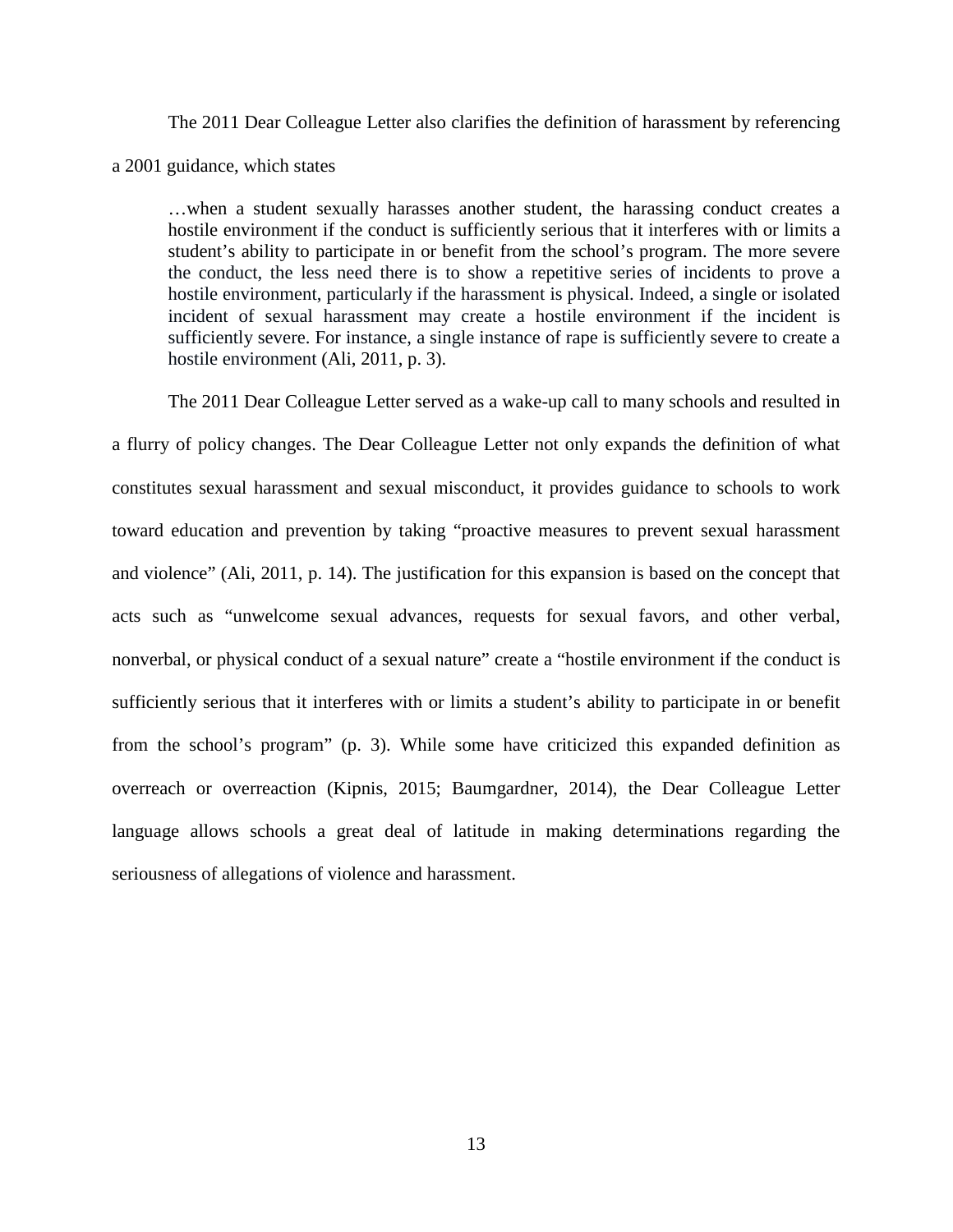# **2.3 CURRENT CULTURAL DISCOURSE**

<span id="page-22-0"></span>Some of the societal issues and cultural concepts that can be identified as contributing to the problem of gender-based violence will be discussed in this section. It is from this review of the cultural discourse I will develop the pedagogical survey based on major themes identified in the literature.

#### <span id="page-22-1"></span>**2.3.1 Campus sexual assault**

The issue of gender-based violence on college campuses is pervasive in the current culture and has captured the attention of government officials, the media and American society. The term most frequently used to describe this problem is *campus sexual assault*. However, it is more accurate to describe the group of behaviors we are talking about in terms of the larger cultural issue, which is gender-based violence. This broad term incorporates all of the behaviors on a spectrum of recognized behaviors and is inclusive of the behaviors identified by the Title IX guidance documents.

The much cited and much criticized statistic stating one in four college women will be a victim of some form of assault while in college, (Koss, 1985) has regained traction over the last several years. Koss' work was groundbreaking as it exposed what she called "hidden rape victims," those who had experiences that met the legal definition of rape but who did not perceive themselves as rape victims (1985, p. 349). Koss did this using her Sexual Experiences Survey. The survey described experiences that met the legal definition of rape without using the words rape or sexual assault. Koss's work created quite a bit of controversy, and Katie Roiphe, a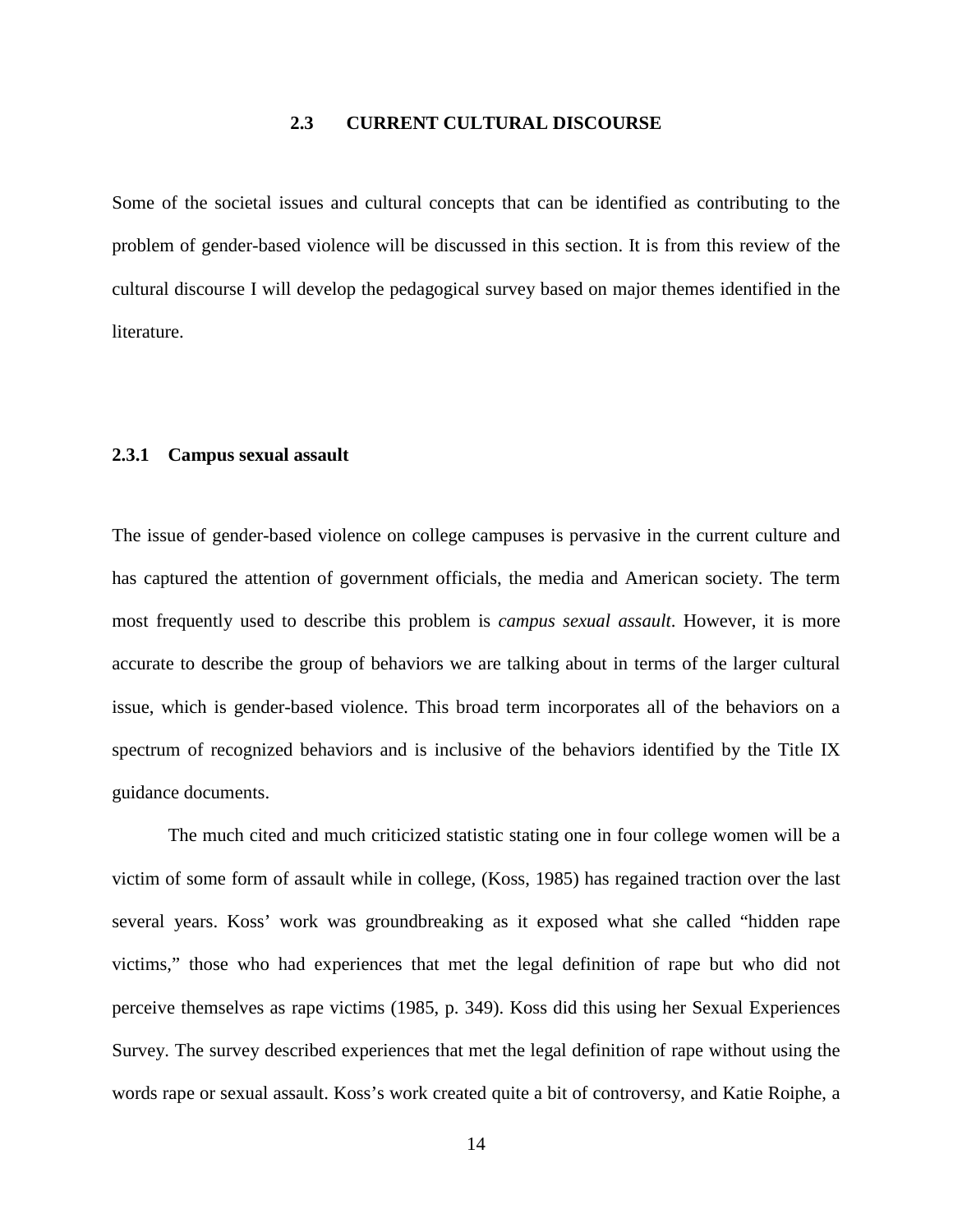doctoral candidate at Princeton, accused Koss of engaging in "sexual politics." Roiphe's New York Times Magazine article from 1993 downplayed the one in four statistic, asking "if 25 percent of my woman friends were really being raped—wouldn't I know it?" (Roiphe, 1993, p. 1). Roiphe's argument and subsequently her book, *The Morning After: Sex, Fear and Feminism on Campus* (1993), was used by many who looked to dispute Koss' findings. Roiphe's argument was convincing as it, ironically, depended on the very denial and misconceptions about rape revealed in Koss' research. The backlash was sufficient enough to drive the topic back underground for a number of years (CampusClarity, 2013). Today's resurgence of campus activism and attention can be traced, in part, to a 2011 Dear Colleague Letter, a 19-page guidance document written by the Office of Civil Rights, which reminded colleges and universities of their responsibilities under the Title IX amendments of the Civil Rights Act of 1964 (Ali, 2011).

Then "Not Alone," the first report from the White House Task Force to Protect Students from Sexual Assault, was released in April 2014. The report confirmed Koss' 1985 findings. Twenty-five to 28.5 percent of women and 14 percent of men will experience sexual assault during their time in college, and 81 percent of all students report some form of sexual harassment while in school (White House Task Force, 2014). The results from a 2015 Association of American Universities survey of more than 10,000 students at 27 colleges and universities further confirmed these findings. "More than 20 percent of female undergraduates at an array of prominent universities said this year they were victims of sexual assault and misconduct, echoing findings elsewhere" (Anderson & Svrluga, 2015). In addition, parents and students are more aware and savvy about the issue than ever before. Award winning documentaries such as *The Hunting Ground* (Ziering, 2015) and websites like KnowYourIX.org have permeated the culture.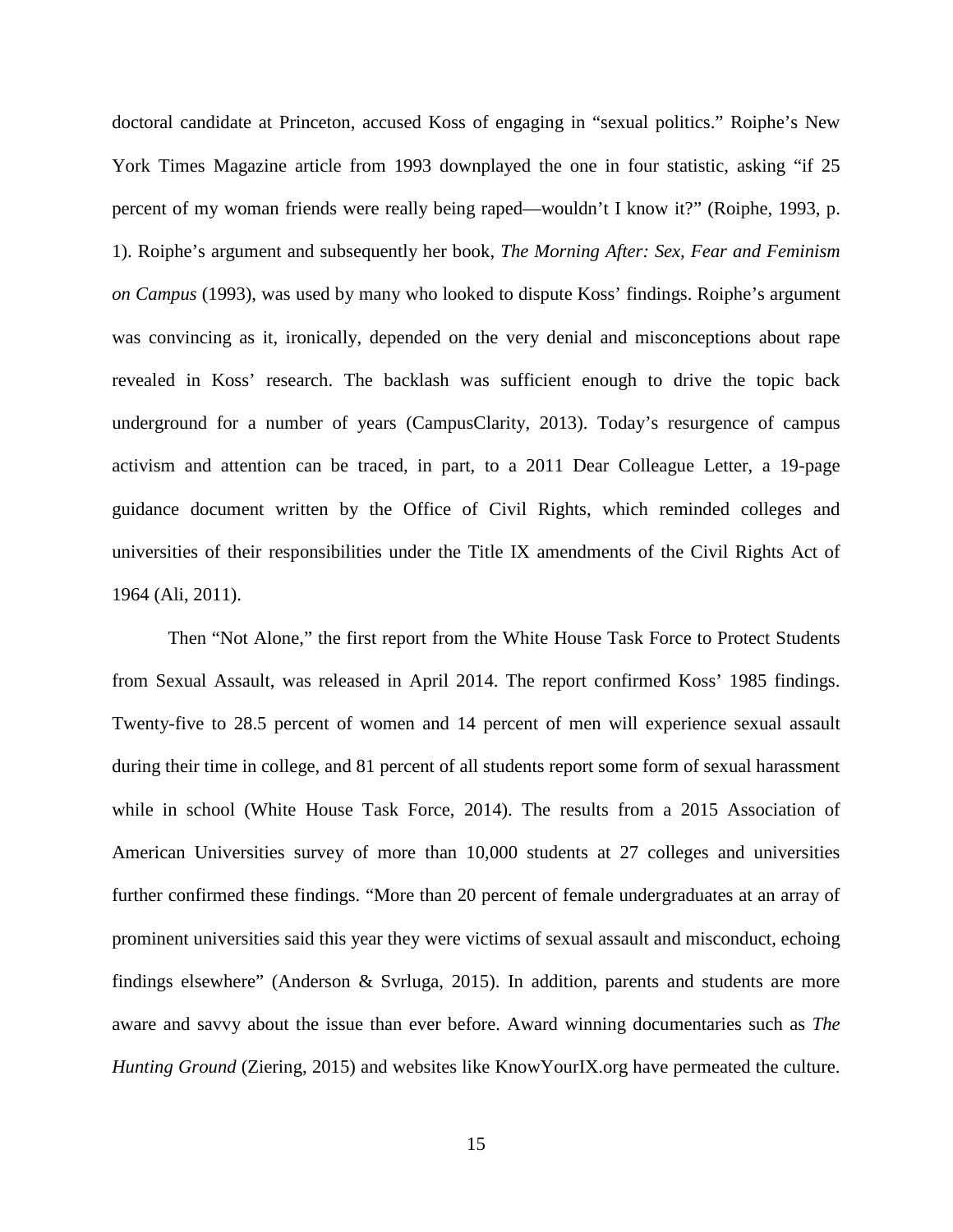Stories about campuses coming under investigation pepper the media. A single case of former Stanford student Brock Turner, who received an alarmingly light six-month sentence of which he served only three, after being convicted of raping an unconscious woman behind a dumpster (Grinberg & Shoichet, 2016), sparked the outrage of seemingly the entire country in May, 2016. In her impact statement, which she read directly to the defendant in court, Turner's victim described her experience in great detail. She then describes the subsequent investigation where she recalls being "pummeled with narrowed, pointed questions that dissected my personal life, love life, past life, family life, inane questions, accumulating trivial details to try and find an excuse for this guy who had me half naked before even bothering to ask for my name" (Baker, 2016). The statement was widely shared and discussed, even prompting a live reading in the U.S. House of Representatives by a bipartisan group of 18 representatives made up of 12 women and six men (Aguilera, 2016). The attention of government, campus activism, popular culture, and high profile cases such as Brock Turner's, have all contributed to the recent attention and scrutiny over the issue of sexual assault on college campuses, and many schools are trying to do what they can to address the issue. While school administrators want to protect their students, given the fact that many schools did not publicly respond until after the 2011 Dear Colleague Letter, it is fair to say many efforts are strongly motivated by the desire to not run afoul of Title IX.

The current socio-political climate is salient and ever-changing as colleges and universities, already committed to addressing gender-based violence on campus are likely to see changes and the possible revocation of past guidance from the Department of Education with regard to Title IX and how the new administration interprets and administrates the law. According to Norkin (2017), "conservatives have long charged that the [Title IX] guidelines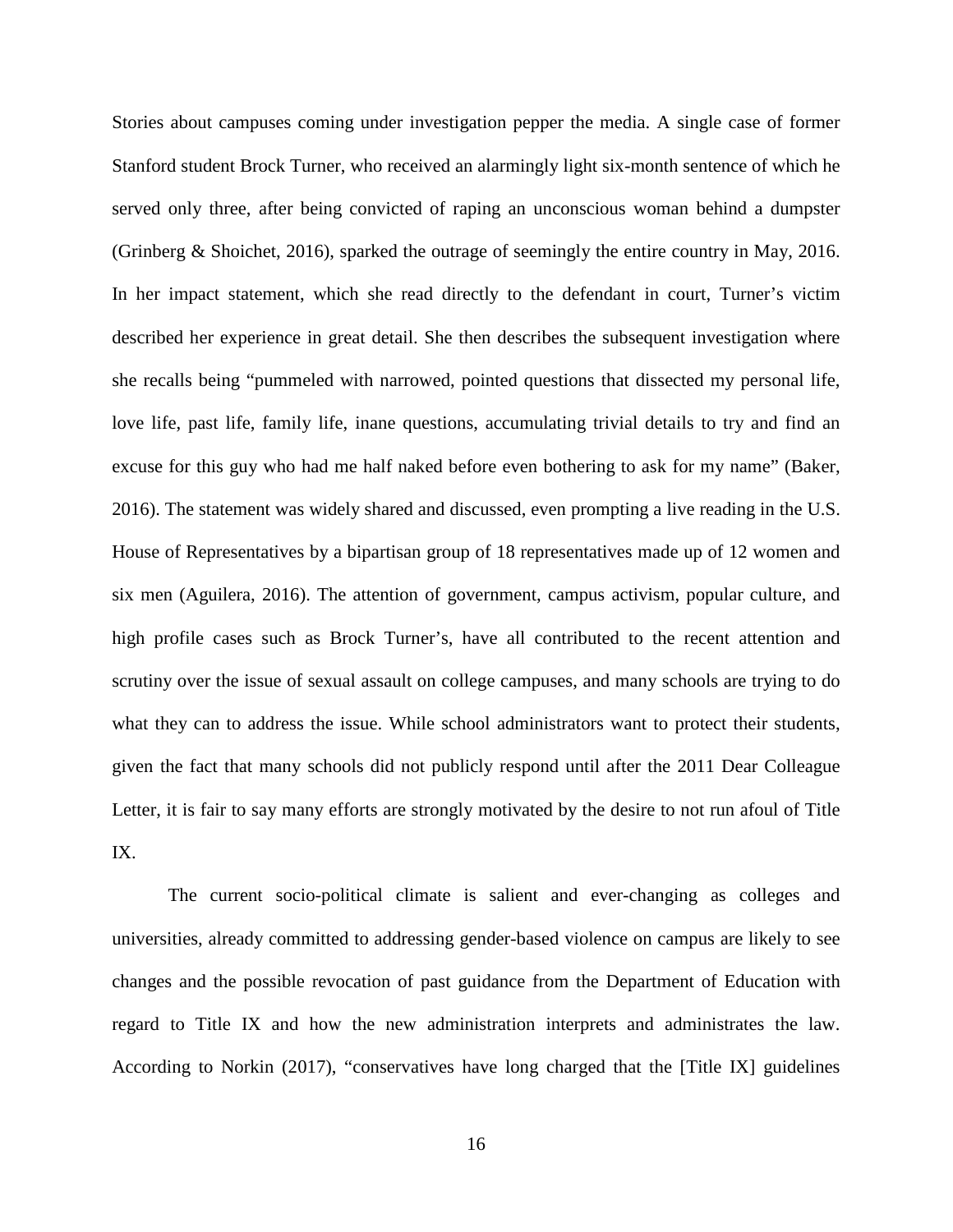were aggressive and overreaching" (p. 1), and a recent article on a Title IX case at the University of San Diego opines "Obama's Title IX regulations are on the chopping block" (Bazelon, 2017, p. 1). While everything appears to be pending, the regulations are still in place, due to the 2011 Dear Colleague letter offering guidance and clarifying requirements. This, many schools have already made major changes and commitments.

#### <span id="page-25-0"></span>**2.3.2 Affirmative consent**

One current "buzzword" in campus sexual assault prevention is consent. For several decades, schools have gravitated toward the phrase "no means no" (Turner, 2015, New, 2016). Now the phrase "yes means yes" is representing affirmative consent policies at schools like Dartmouth, Harvard, Yale and the University of Texas. The state of California went so far as to pass a state law requiring all colleges in the state to "adopt sexual assault policies that shift the burden of proof…from those accusing to the accused" and defining consent as "an affirmative, unambiguous, and conscious decision by each participant to engage in mutually agreed-upon sexual activity" (Turner, 2015, para. 3). The California law further defines consent as something that is ongoing and can be revoked at any time. While some critics are justifiably concerned with issues of due process on behalf of accused perpetrators, advocates of these programs hope they will make it easier for disciplinary panels to determine responsibility. Pam Thomason, Title IX Coordinator at UCLA, is encouraged by the law, stating that it encourages panels to ask the accused questions like "what happened that made you think consent was affirmative, unambiguous and conscious" (Perez-Pena & Lovett, 2014, para. 5). Although advocates of affirmative consent policies admit that such policies can be difficult to enforce, they are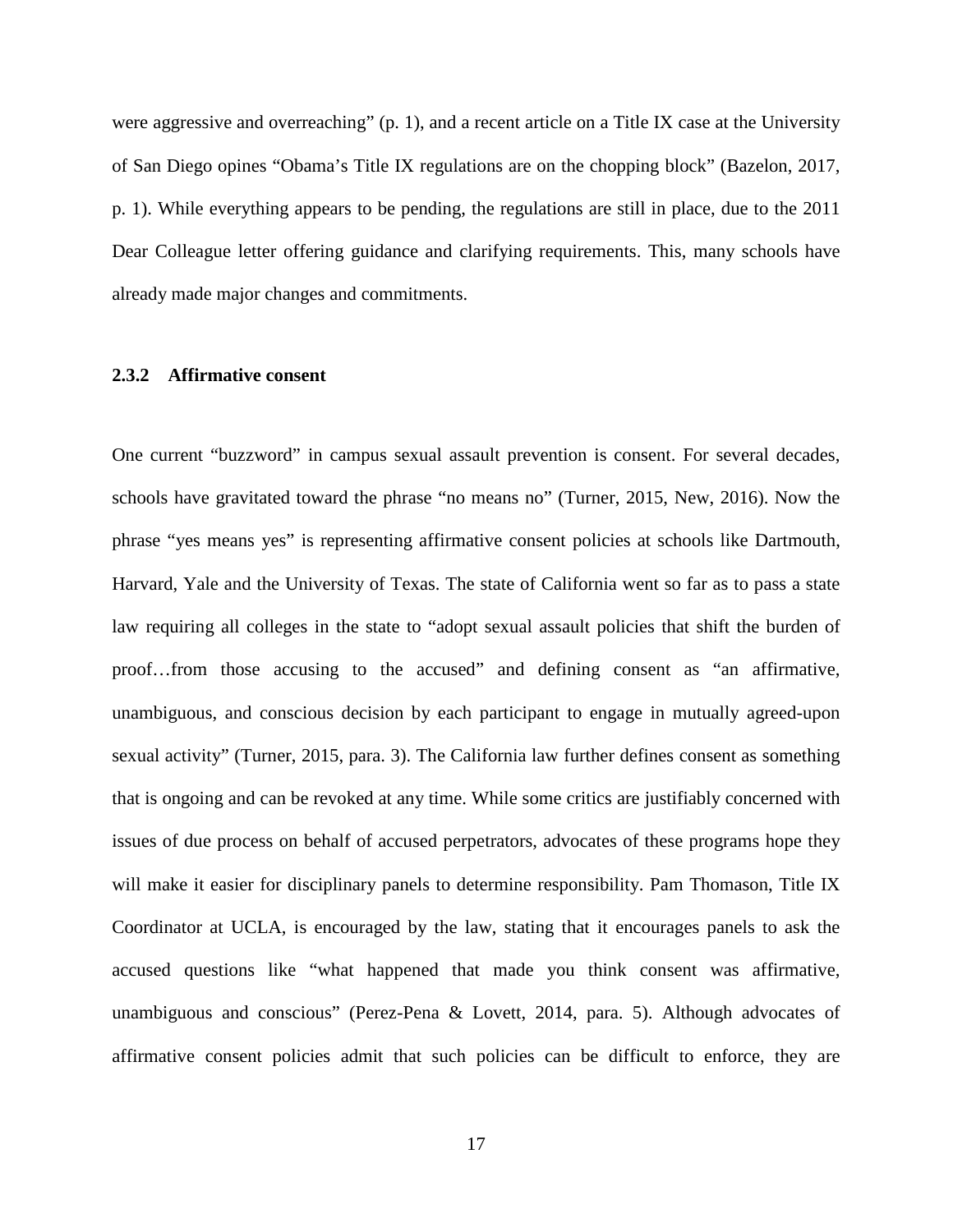confident that they will promote conversations and contribute to changing attitudes (Turner, 2015, Perez-Pena & Lovett, 2014).

In addition to due process concerns, affirmative consent programs can also miss the mark by assuming that sexual assault is most often the result of a misunderstanding, instead of acknowledging that a rape culture exists, one in which masculinity is defined by dominance and power (Buchwald, Roth & Fletcher, 1993). Discussion of rape culture however, particularly with college students, can be tricky. According to crime statistics, most sexual assaults are committed by men. Because of this, programs are often focused on men as assaulters and women as victims. This view is not only heteronormative, but can also leave young men feeling defensive and cause them to disengage from the conversation. Stemple, Flores & Meyer (2016) suggest in a recent article however, that sexual victimization perpetrated by women occurs at a higher rate than previously believed. This is an emerging area for new research, and it is important for those working in sexual assault prevention to stay on top of the almost constant updates and changes.

#### <span id="page-26-0"></span>**2.3.3 Rape culture**

The cultural conditions that enable and support sexual predators and perpetuate rape myths are referred to by some as "rape culture," a term that has been in use since the 70's (Buchwald, Fletcher & Roth, 2005). Sexual assault and misconduct is not an issue that takes place in a vacuum. There are cultural influences and systems that make these kinds of behaviors not only possible but also difficult to address. Rape culture does not mean that rape is running rampant and that we are all in constant danger. The term is to be applied to the general culture where gender-based violence is accepted as inevitable and perpetuated as a result of deeply embedded ideas and concepts. Sexism, societal inequality, exploitation of women and toxic masculinity are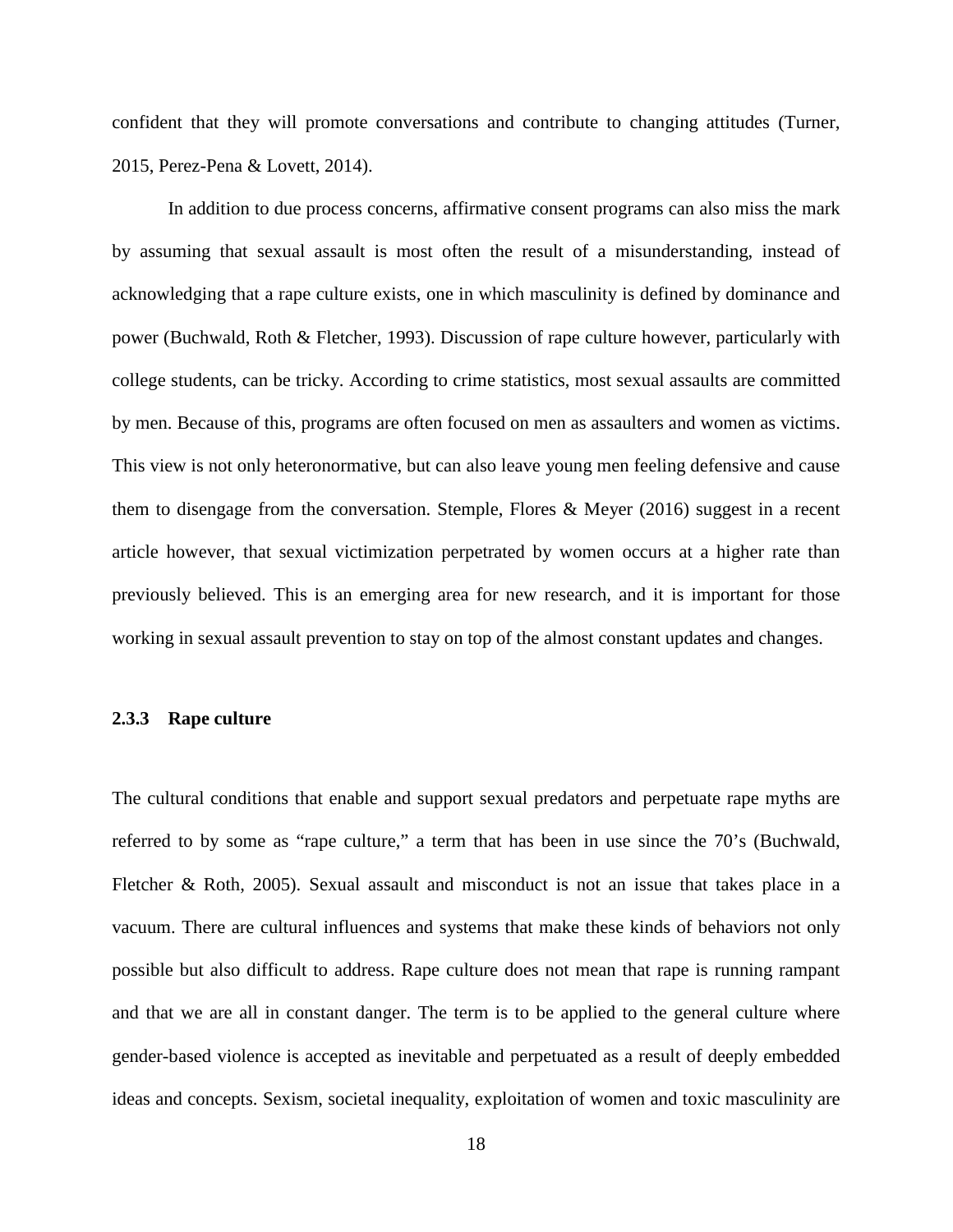just a few of the things deeply ingrained in American culture that we can point to as "root causes" of gender-based violence and ultimately parts of the rape culture (Buchwald, Fletcher & Roth, 2005).

Several scholars in their research on the concept of rape culture tell us that in communities where behaviors such as objectifying women, telling sexist jokes, unwanted sexting, and unwanted sexual advances repeatedly take place with high frequency and are generally accepted as normal behavior, the chance of sexual assaults occurring will ultimately rise (Lisak & Miller, 2002; Buchwald, Fletcher & Roth, 2005; Eckstein, Moynihan, Banyard & Plante, 2013). Rape culture describes a culture where gender-based violence, rape and sexual assault are inevitable due to the influence of "root causes" such as sexism, hyper-masculinity, denigration of women, strict gender roles and calloused sexual attitudes, to name a few.

The work of David Lisak (2002) was central in beginning the discussion about rape culture potentially existing on college campuses. Lisak's research exposed predatory behavior of a small percentage of college men and concluded that the vast majority of campus sexual assaults are committed by these serial offenders. This research has been crucial to the work of Title IX coordinators and investigators in their work to identify predators on their campuses.

Koss (1985) discusses the pervasiveness of sexual assault, concluding "it was part of what the culture defined as "'normal' interaction between women and men" (Orenstein, 2016, p. 171). The current cultural and political environment shows us how little things have changed since Koss coined the term "date rape" in the 80's. In the media, we are barraged almost daily by stories of assaulters and abusers, as well as the light, to non-existent, punishments they receive. The end of Bill O'Reilly's tenure at Fox News is one of the latest in a long line of high profile stories that have dominated the current news cycle. During the recent presidential election,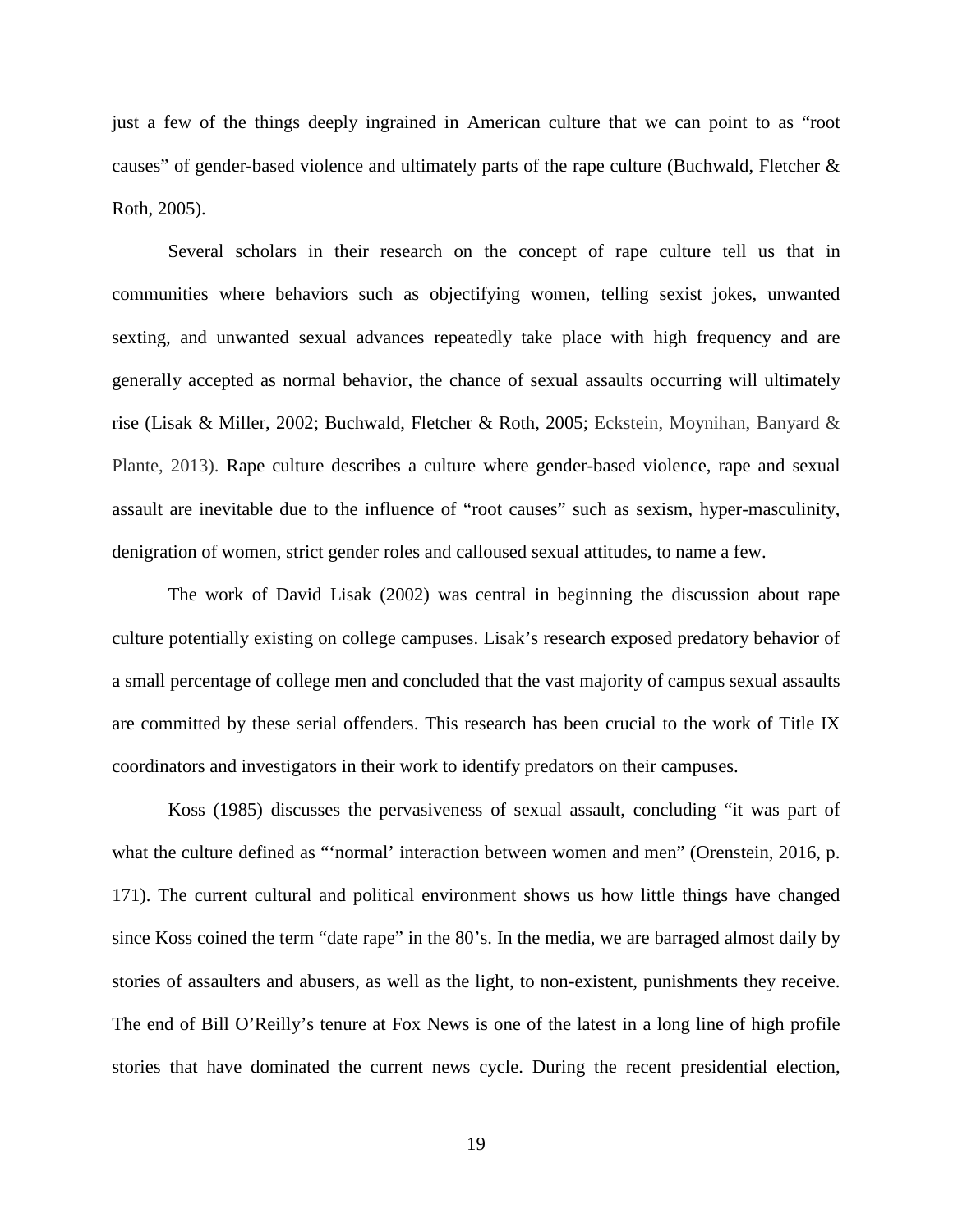leaked tapes of then candidate, Donald Trump, revealed him discussing candidly the act of grabbing women by their genitals. (*New York Times*, 2016).

Many people dismissed Trump's words as "locker room talk" (Grinberg, 2016). However, Kelly Oxford, who is identified in a CNN article as a "social media star" with 746,000 Twitter followers (Grinberg, 2016), took issue with that characterization, stating that it was instead an admission of sexual assault. Oxford took to Twitter, asking women to tweet to her their first assaults. Fourteen hours after her initial tweet, Oxford claims she received 50 stories per minute for those 14 hours (Oxford, 2016). Six members of Harvard's women's soccer team also took issue with the "locker room talk" dismissal, writing in an open letter in The Harvard Crimson, pointing out that this kind of talk is not limited to athletic teams. "The whole world is the locker room" (Clayman et al., 2016). Their letter is in response to a very public and derogatory "scouting report" put together each year by members of Harvard's men's soccer team where they ranked, rated and discussed explicitly the bodies and physical attributes of the women soccer players. The release of this "report" resulted in the cancellation of the men's soccer season, but the incident serves to further remind us of this deep seeded culture where many young men feel entitled to think this way about women. Dr. Timothy Holler, Assistant Professor of Criminal Justice at the University of Pittsburgh at Greensburg, wrote in a blog post for Blackburn Center, "what Mr. Trump has done is minimize his own behavior by attempting to normalize it, as if it happens all the time, so it is acceptable" (Holler, 2016, para. 3). This widespread outrage over the fact that America may have elected an admitted sexual abuser to its highest office has continued to be a theme and central talking point in current political discourse.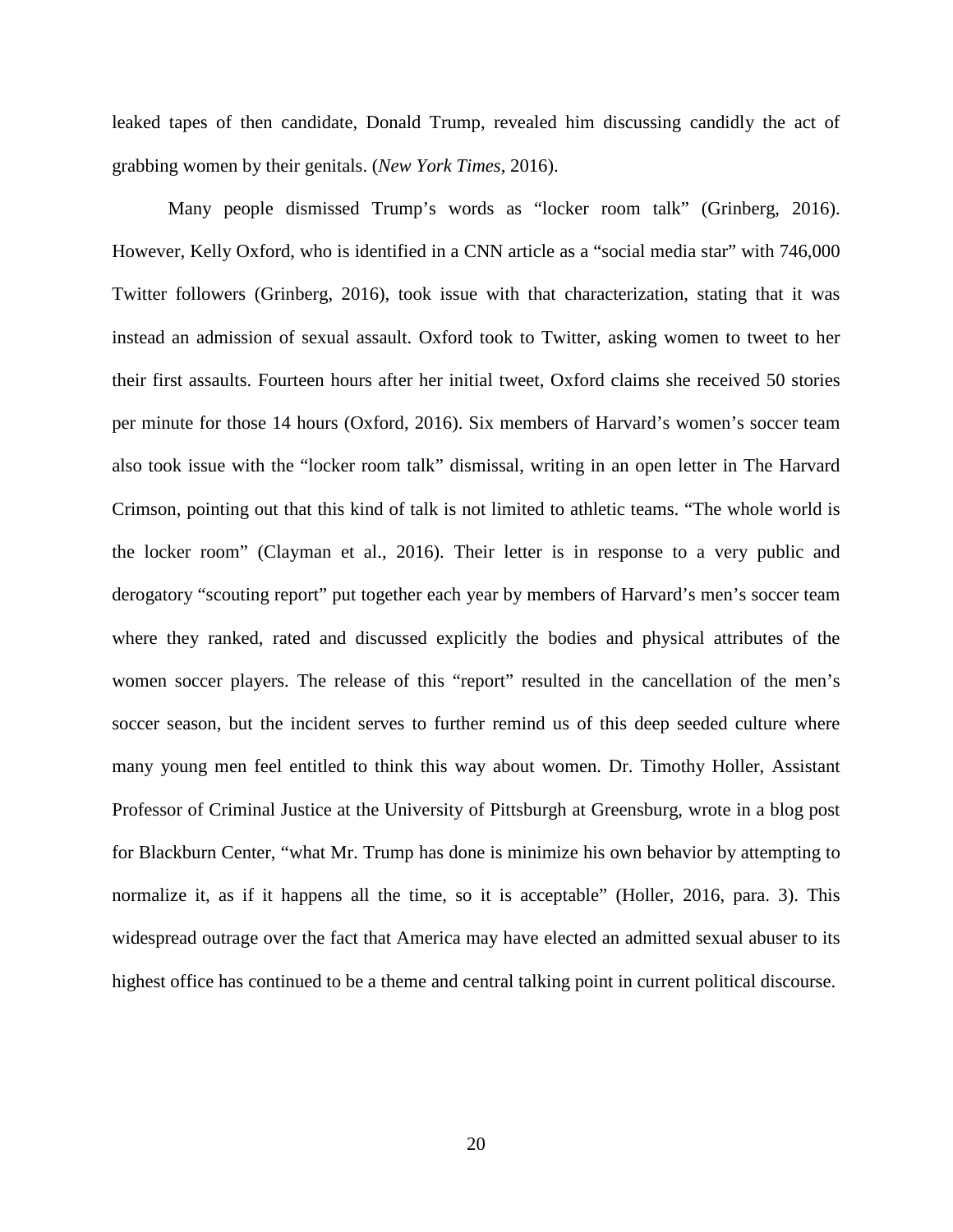#### <span id="page-29-0"></span>**2.3.4 Sexual knowledge and understanding**

The majority of high school students in the United States receive very little to no sexual education, and what many do receive is not comprehensive, sometimes to the point of being downright incorrect (Orenstein, 2016). Recent literature shows that young people have widely differing views about what "real sex" is, even though they are living in what has been called a "hook up culture" (Orenstein, 2016). They also have widely held misconceptions about virginity (Valenti, 2009). In addition, young people also seem to be confused about sexual satisfaction, what it means, and who is entitled to experience it (McClelland, 2014).

The Guttmacher Institute reports declines in formal sex education in schools over the last 10 years. In spite of these declines, Guttmacher researchers also report no increase in discussion of sexual education topics with parents. Even if parents were filling in the gap, Guttmacher principal research scientist Laura Lindberg tells us

Relying on parents alone to provide teens with necessary information about sex is inadequate. Schools should provide medically accurate and comprehensive sex education, so teens have the information and skills they need to enjoy the best health possible (Guttmacher Institute, 2015, para. 5).

Twenty-four US states mandate sex education be provided in schools. However, only 13 of those states require that education be "medically accurate." Pennsylvania is one of the remaining 26 states that do not require schools to provide sex education to students. (Guttmacher Institute, 2015). Given the lack of accurate and comprehensive sexual education provided in schools, young people who do not receive sexual education at home are left to their own devices to find it where they can. Several websites that provide comprehensive, medically accurate information about sex are Scarleteen, Go Ask Alice, and Sex, Etc.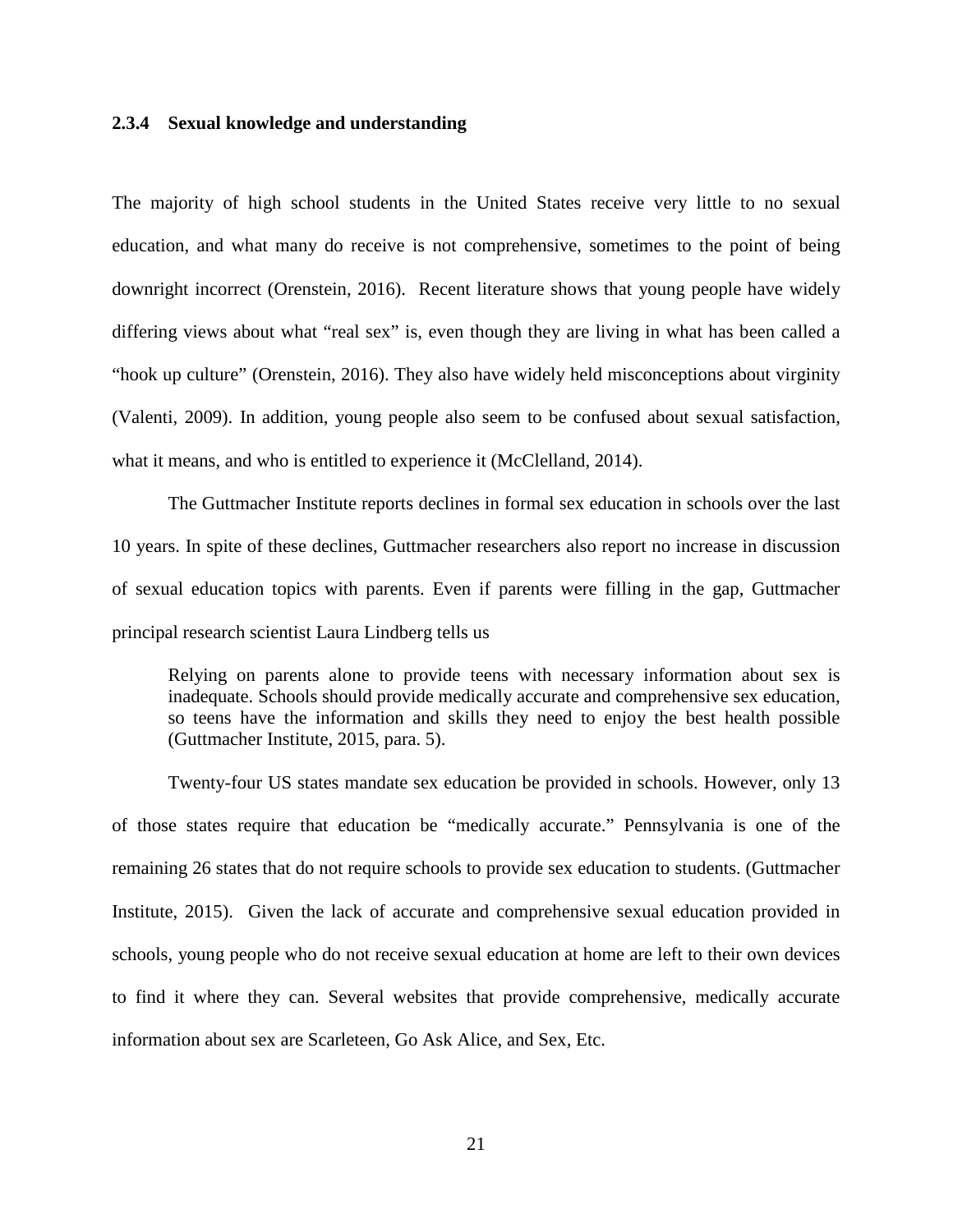### <span id="page-30-0"></span>**2.3.5 Virginity/purity**

Although there is a great deal of focus on the concept of virginity, no medical definition for virginity exists (Carpenter, 2005; Valenti, 2009). In spite of the proliferation of third wave feminist ideas about women's sexual agency, and younger males' less traditional ideas about gender roles, the responsibility to remain sexually pure is still often placed on young women. One very recent example comes from Payson High School in Arizona, where girls were required to attend an abstinence only assembly during school hours, while boys were *given the option* to attend an assembly after school where they were given dating tips (Stern, 2016). According to several newspaper reports, the presenter, Brad Henning, told girls they "should make sure they do not turn on a guy by dressing or acting in a way that unleashes a guy's God-given sexual urges," adding that girls "have a low sex drive so the planet will not get overpopulated" (Nelson, 2016; Stern, 2016). Not only does this misrepresent female sexuality, it places full responsibility for boys' behavior on girls. Others who voiced opposition to the program said it also sent the message that it is acceptable for girls to miss their regular classes, but not boys (Nelson, 2016). It is understandable why a school may prefer to separate teenage boys and girls for such a program; however, it should not be mandated for one group over another, and the same material should be given to all. The significant disparity in the programs offered to the male and female students reinforces outdated and sexist ideas about male and female sexuality, and female virginity and purity.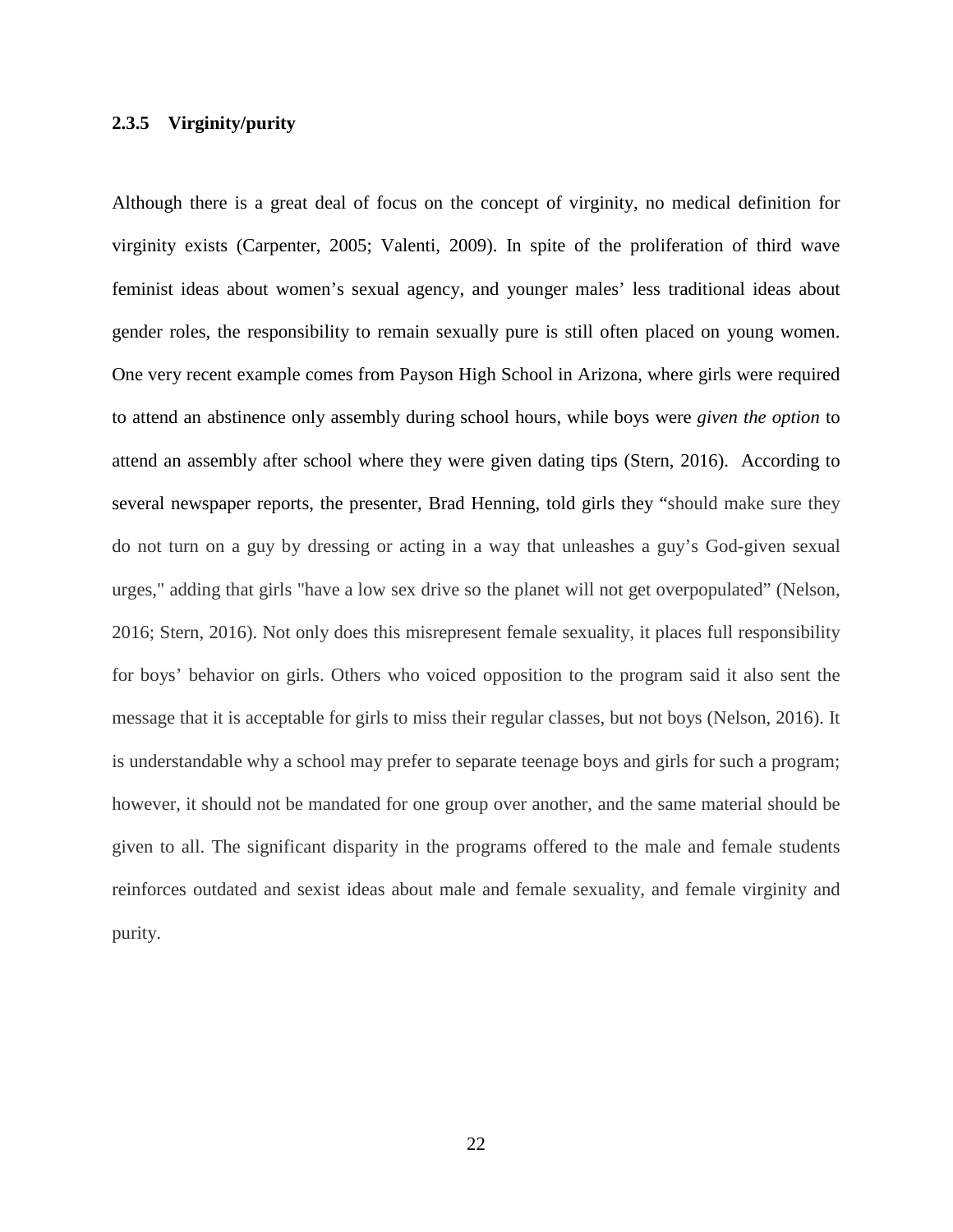#### <span id="page-31-0"></span>**2.3.6 Sexual roles/objectification**

In her 2016 book, "*Girls and Sex: Navigating the Complicated New Landscape*," Peggy Orenstein interviews a wide range of young women about their sexual experiences. One young woman, Sydney, who, in her words, chooses to dress "slutty" was considering the difference between dressing a certain way because she does not feel good about herself versus dressing a certain way because she does feel good about herself and does not need validation. Orenstein asked her to distinguish between the two and she could not, saying "My whole life is an attempt to figure out what, in the core of myself, I actually like versus what I want to hear from other people, or wanting to look a certain way to get attention" (p. 16).

Orenstein also discusses the reality that pornography has become a source of sexual education for some young people. Pornography not only provides an unrealistic portrayal of sex and sexual desire for both men and women, but also consistently relies on eroticizing and degrading women. According to a study of behavior in popular pornography, nearly 90 percent of 304 random scenes "contained physical aggression" and that "perpetrators of aggression were usually male, whereas targets of aggression were overwhelmingly female" (Bridges et al., 2010, p. 1065).

# <span id="page-31-1"></span>**2.3.7 Gender roles and behaviors**

Sexual roles based on gender expectations and the objectification of women can be contextualized within the framework of traditional gender roles and behaviors. Many scholars have studied this concept and some have developed inventories to assess how people view their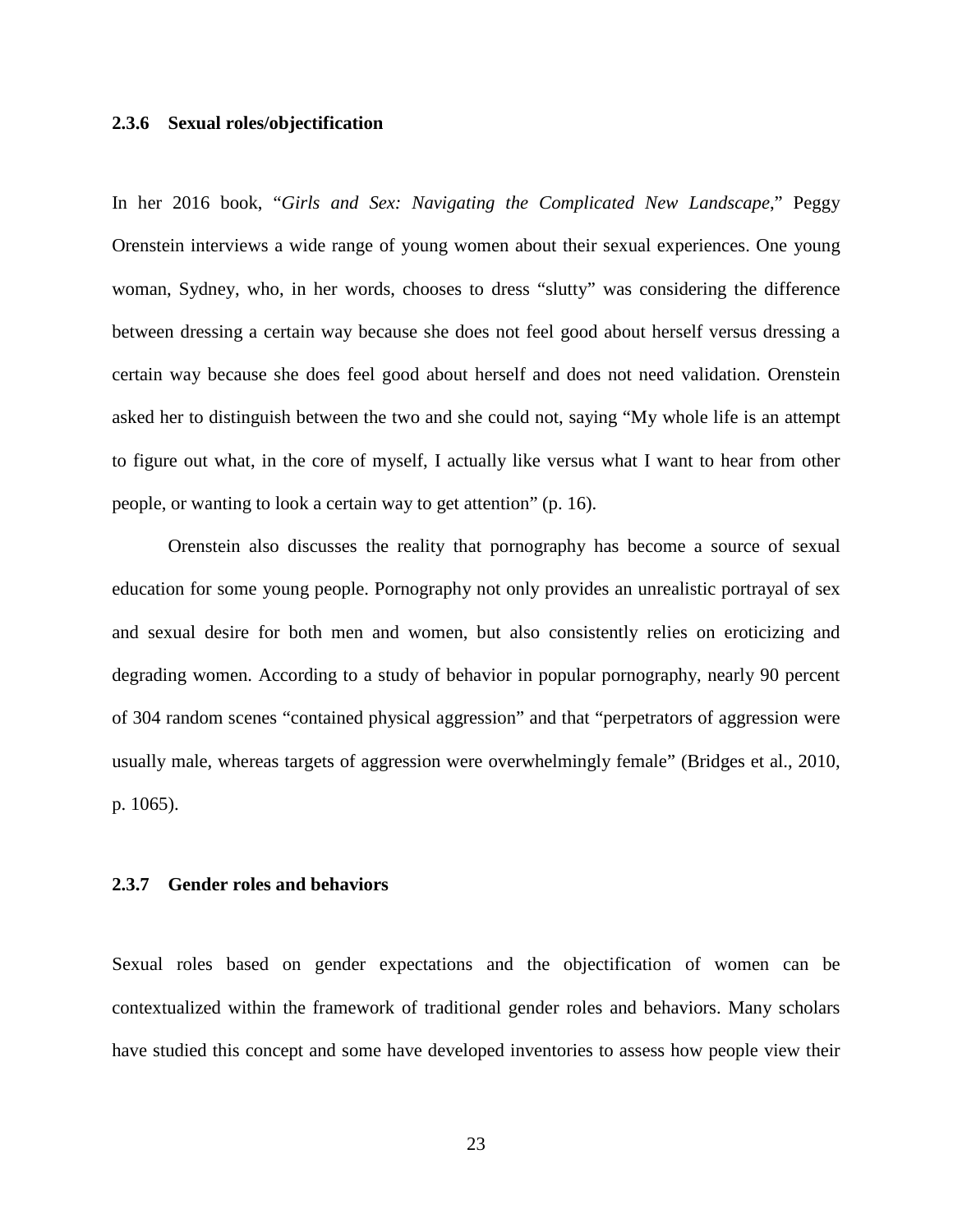own gender roles and behaviors within the broader social context. Two such tools are the Bem Sex Role Inventory (Bem, 1974) and the Gender Attitude and Belief Inventory (McCabe, 2013).

The Bem Sex Role Inventory looks at masculinity and femininity as independent dimensions, and establishes the concept of "psychological androgyny" (Hoffman & Borders, 2001). Bem's findings show that "the dimensions of masculinity and femininity are empirically, as well as logically independent" (Bem, 1974, p. 155). It is important to acknowledge that Bem's inventory is based on an individual's internalization of "society's sex-typed standards of desirable behavior for men and women" (p. 155). This distinction makes Bem's major finding particularly pointed. She insists that even those with the highest scores pointing toward masculinity or femininity are not just responding in a socially desired way, but instead are specifically describing themselves in ways that meet society's standards of acceptable behavior based on gender. Even though Bem did her original work in 1974, it has been replicated many times and continues to be a source of much interest. In 2001, Hoffman and Borders confirmed the influence of the Bem Sex Role Inventory (BSRI), stating, "for the past quarter of a century, the BSRI has endured as the instrument of choice among researchers investigating gender role orientation" (p. 39). And in 2008, in a study articulating some of the theoretical issues with the Bem Sex Role Inventory, researchers point to the continuing desirability of masculine versus feminine traits and the effectiveness of the inventory in classifying subjects as masculine and feminine, suggesting that "sex role as a social and psychological construct continues to be important" (Choi, Fuqua & Newman, 2008, p. 898). In other words, even though it is becoming more socially acceptable for males and females to exhibit a variety of traits that were previously less socially acceptable, the cultural conception that certain traits are still predominantly masculine or feminine supports the continuing relevance of the Bem Sex Role Inventory.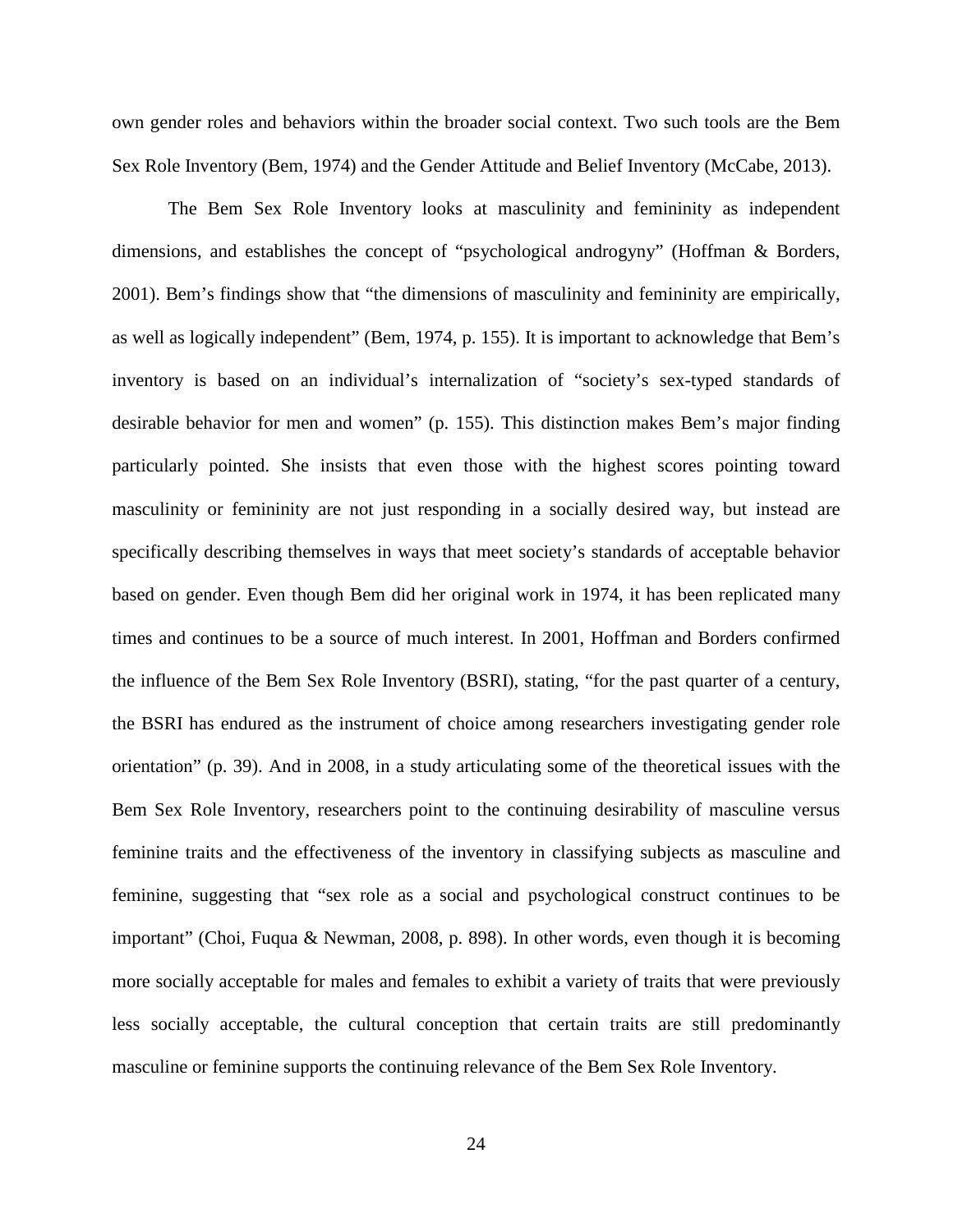Moving away from psychological factors, McCabe (2013) explores the sociological theories of gender beliefs using her Gender Attitude and Belief Inventory. The inventory is a teaching tool McCabe developed to help her students think about their own beliefs and attitudes within the context of social theory. She focuses particularly on how mass media shapes student views and the resistance of many young people, particularly women, to self-identify as feminist. McCabe has used her own classroom to study the impact of her tool and finds generally that close to three-quarters of her students find the Gender Attitude and Belief Inventory to be interesting or very interesting (2013). Perhaps most importantly, her students find the tool to be useful in helping them to identify things they can talk about in class and in reflecting on their own identity. One student says "Not only did I find the exercise to be a helpful tool, but it was interesting learning where my own views lie in respect to the theoretical perspectives" (p. 287). This journey of self-discovery and classroom conversation is one that the current pedagogical survey can hopefully help create for first year students who may not be quite ready to engage in the theoretical conversations.

McCabe's work was influenced by Judith Butler's postmodern feminist theory of "gender performativity" (Butler, 1988). Very simply put, men and women "perform" gender in a very theatrical sense. With regard to sexual performance, Orenstein (2016) points to popular culture and pornography as a kind of script for young people when they engage in sexual acts. This applies to women in particular, she says, who have been conditioned to think they are not supposed to feel sexual desire and therefore need to look to these scripts to figure out what to do with their face or their voice. In *The Purity Myth* (2009), Jessica Valenti calls out the porn culture that can negatively impact young women and men by giving men unrealistic ideas about what sex should be like and providing scripts such as Jenna Jameson's book, *How to Make Love*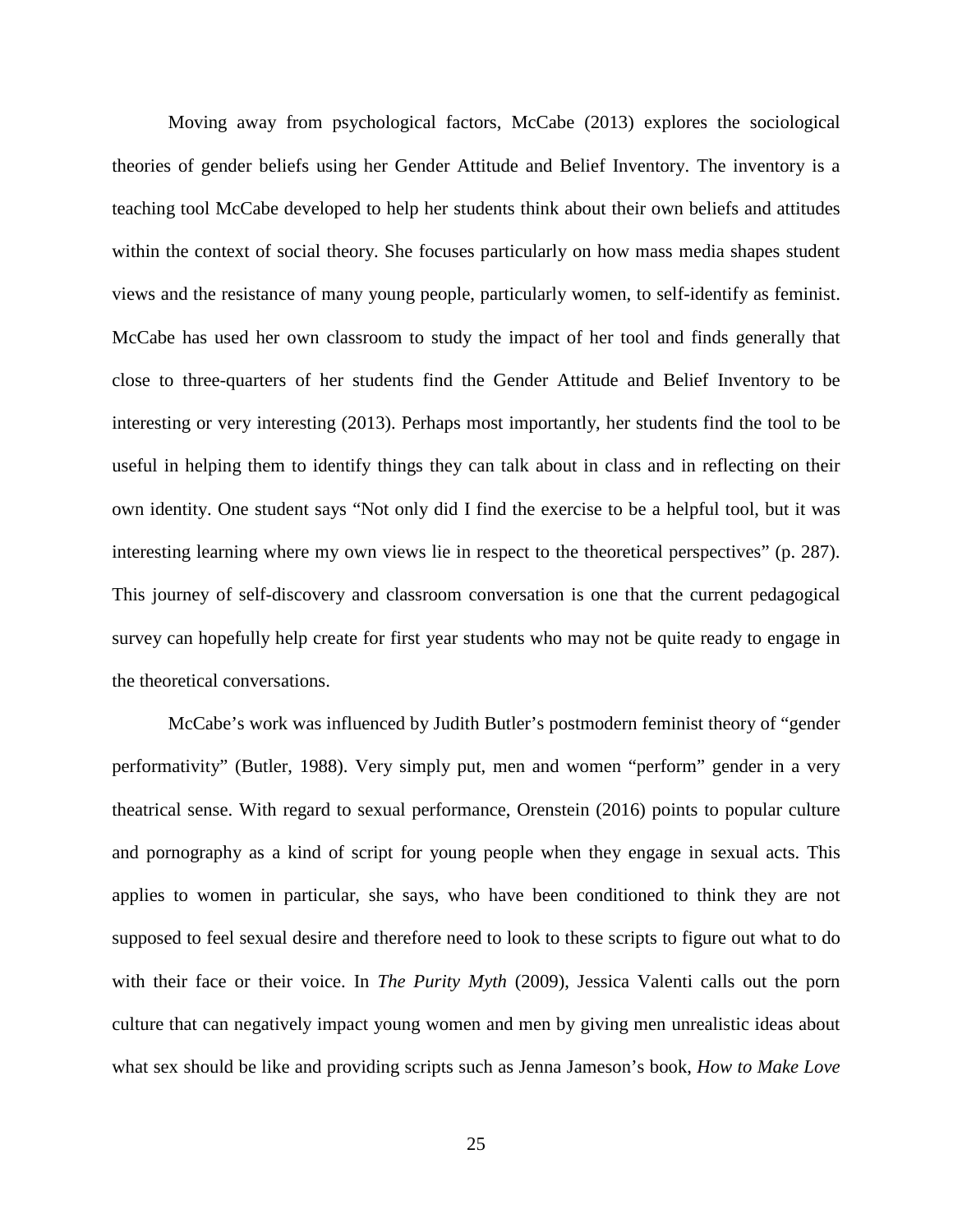*Like a Porn Star: A Cautionary Tale,* which spent six weeks on the *New York Times* bestseller list (Valenti, 2009).

In the real world, Orenstein says "girls must be careful to come off as 'hot' yet not 'slutty,'" sexually confident but not 'thirsty'" (p. 19). This can put women at odds with third wave feminist narratives, which are themselves in conflict. Rape culture and hook-up culture are both situated firmly in third wave feminism, and they can, in some ways, be in direct conflict. Rape culture calls out the objectification of women as a contributing factor to gender-based violence, while hook-up culture calls on women to embrace their sexuality and sexual agency by feeling free to engage in casual sex and to express themselves sexually. This sexual expression, however, often crosses over into what some consider self-objectification. As one student astutely put it in response to a question on the current pedagogical survey about whether he felt pressure to look a certain way, "just don't dress stupid, and you will be fine." This answer is an excellent example of the mixed and confusing messages young men, and particularly young women, receive and embrace about how they move through society as sexual beings.

According to Orenstein (2016) "earlier generations of media-literate, feminist –identified women saw their objectification as something to protest, today's women often see it as a personal choice, something that can be taken intentionally as an expression rather than an imposition of sexuality" (p. 14). In other words, women who fundamentally agree with the basic definition of feminism may no longer see their objectification as a negative because they perceive power in their ability to choose to sexualize themselves. This understanding seems crucial to identifying how to talk to young people about gender-based violence.

The review here can provide a wealth of information and exemplars that may invite students to think more comprehensively about their own attitudes and beliefs related to gender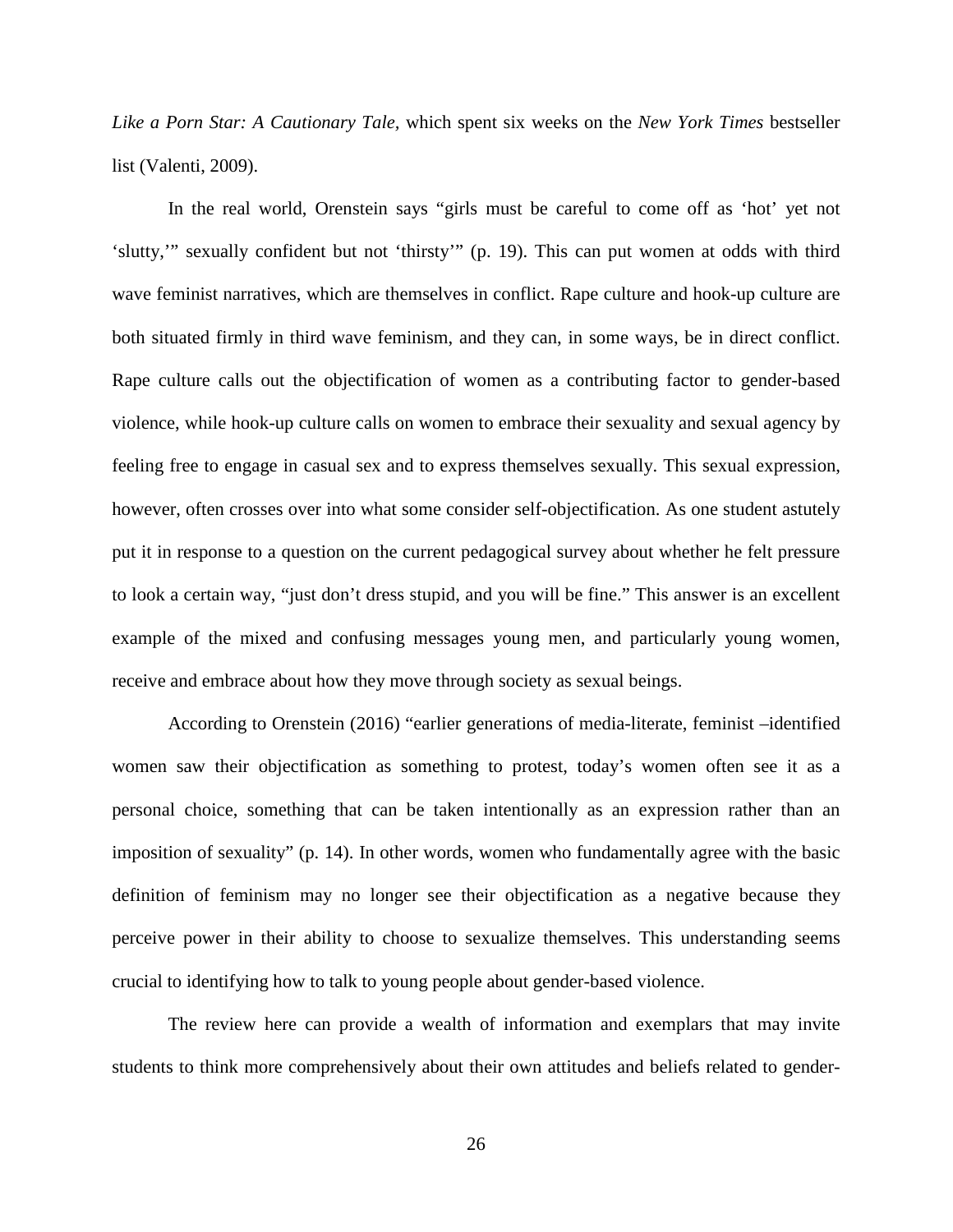based violence and sexual violence on campus. This is the first part of a continuing study into the role first year seminar courses can play in providing opportunities for students to think and talk about important issues of social and political importance. This work is central to my own practice in creating curricular and co-curricular opportunities for students to engage in these topics.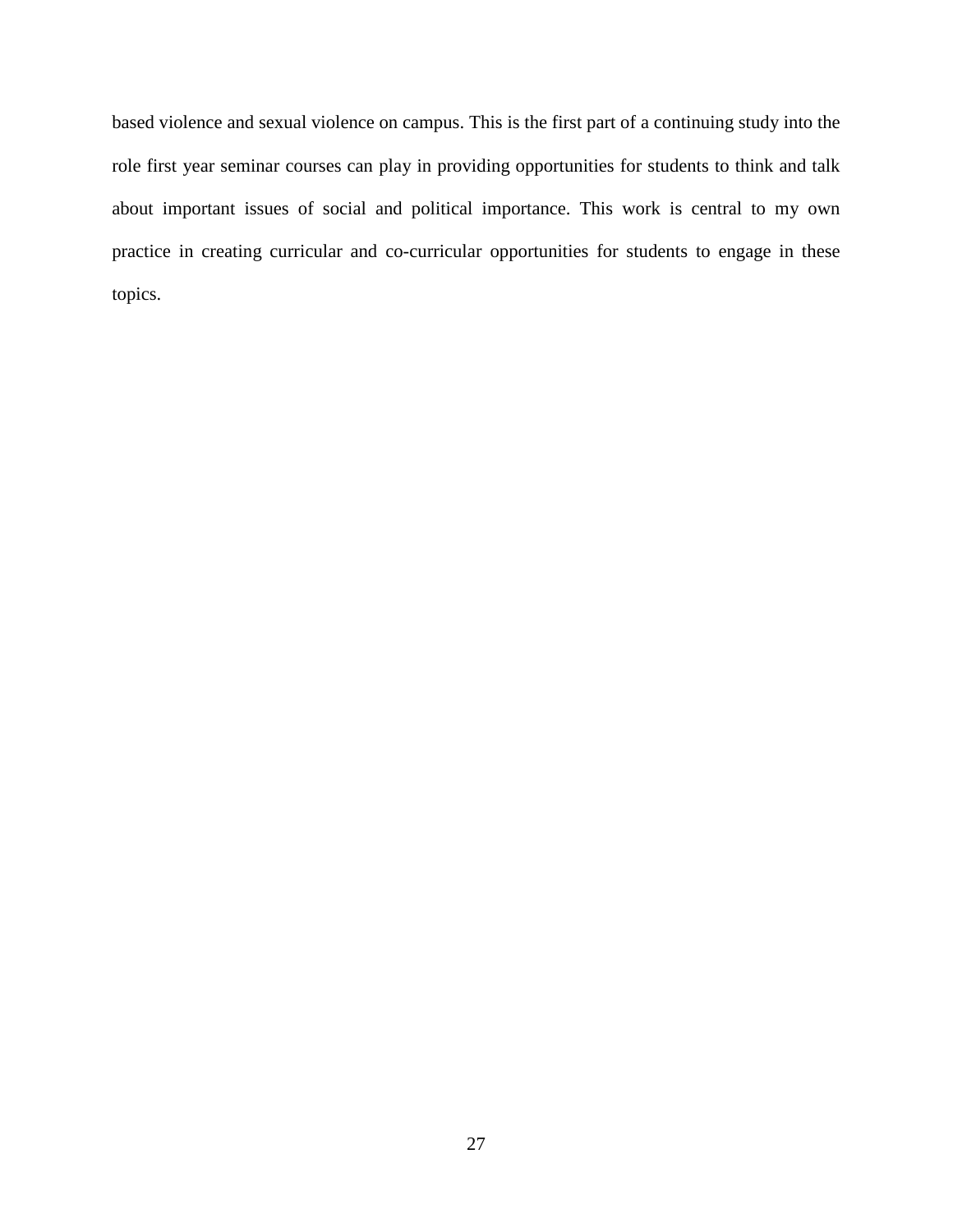#### **3.0 THE STUDY**

<span id="page-36-0"></span>If traditional college sexual assault prevention programs are addressing consent and healthy relationships without understanding or acknowledging the conflicting ideas students may be coming to college with regarding sex and sexual gender roles, then we may be missing the opportunity to meet students where they are and develop truly meaningful interventions that can contribute to their learning and personal development as well as prevent gender-based violence on campus. This is uncertain and potentially frustrating territory. It is an approach that is not easily assessed, and in this time where college administrators expect to see outcomes, it may also be a hard sell, especially given the sensitive nature of the topic. However, a preliminary assessment of the 21 students participating in the Village Seminar shows that most of them have never before been asked to even consider these topics.

# **3.1 INQUIRY SETTING**

<span id="page-36-1"></span>The University of Pittsburgh at Greensburg is a branch campus within the larger Pitt system. Located in a suburban/rural area just east of Pittsburgh, the Greensburg campus has approximately fewer than 1600 students with about one third of students living on campus. In 2014, the Pitt-Greensburg campus, through is Center for Applied Research, entered into a research and advocacy partnership with Blackburn Center, a Westmoreland County based anti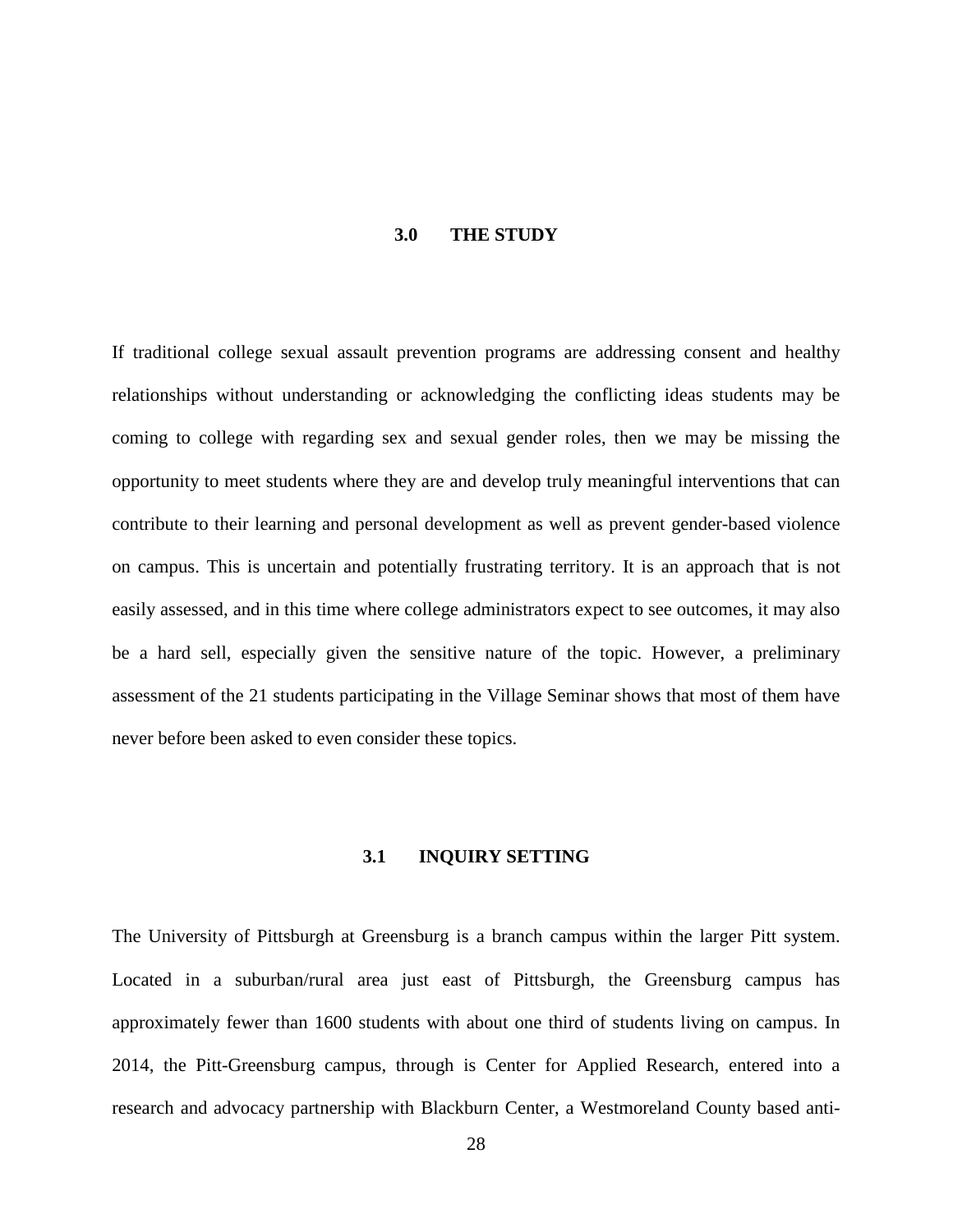violence agency that provides services and advocates against domestic and sexual violence, as well as other forms of violence that affect the community.

Working with Blackburn Center, we have begun activities on campus with students, staff and faculty to work on a variety of projects that advance our goal of achieving an end to genderbased violence though social transformation. A Committee for Gender Equity was formed to direct these efforts. The theoretical framework driving this work is a critical one that focuses on primary prevention by identifying and targeting the contributing societal causes of gender-based violence in the hopes it will lead to social change. While many schools, particularly in Pennsylvania, are still approaching gender violence from a standpoint that focuses on victim behavior modification, the primary prevention model is both progressive and challenging (Emmerling, 2014). This work has resulted in a number of initiatives including various programs and campus wide bystander intervention training. The ongoing work of the committee will focus on curricular interventions that can further students' education about gender-based violence and the societal factors and attitudes that contribute to it in the hopes it will lead to an increased awareness and a force for change.

<span id="page-37-0"></span>This partnership, along with the mission of the Academic Village to engage in innovative teaching, provides the ideal context for this study, as my goals for the Village Seminar course and the goals of the Committee for Gender Equity, which I chair, are in alignment.

#### **3.2 THE PEDAGOGICAL SURVEY AND CLASS TEXT**

The development and use of a pedagogical survey is central to this study. The pedagogical survey can be defined as a uniform set of confidential responses submitted as a class assignment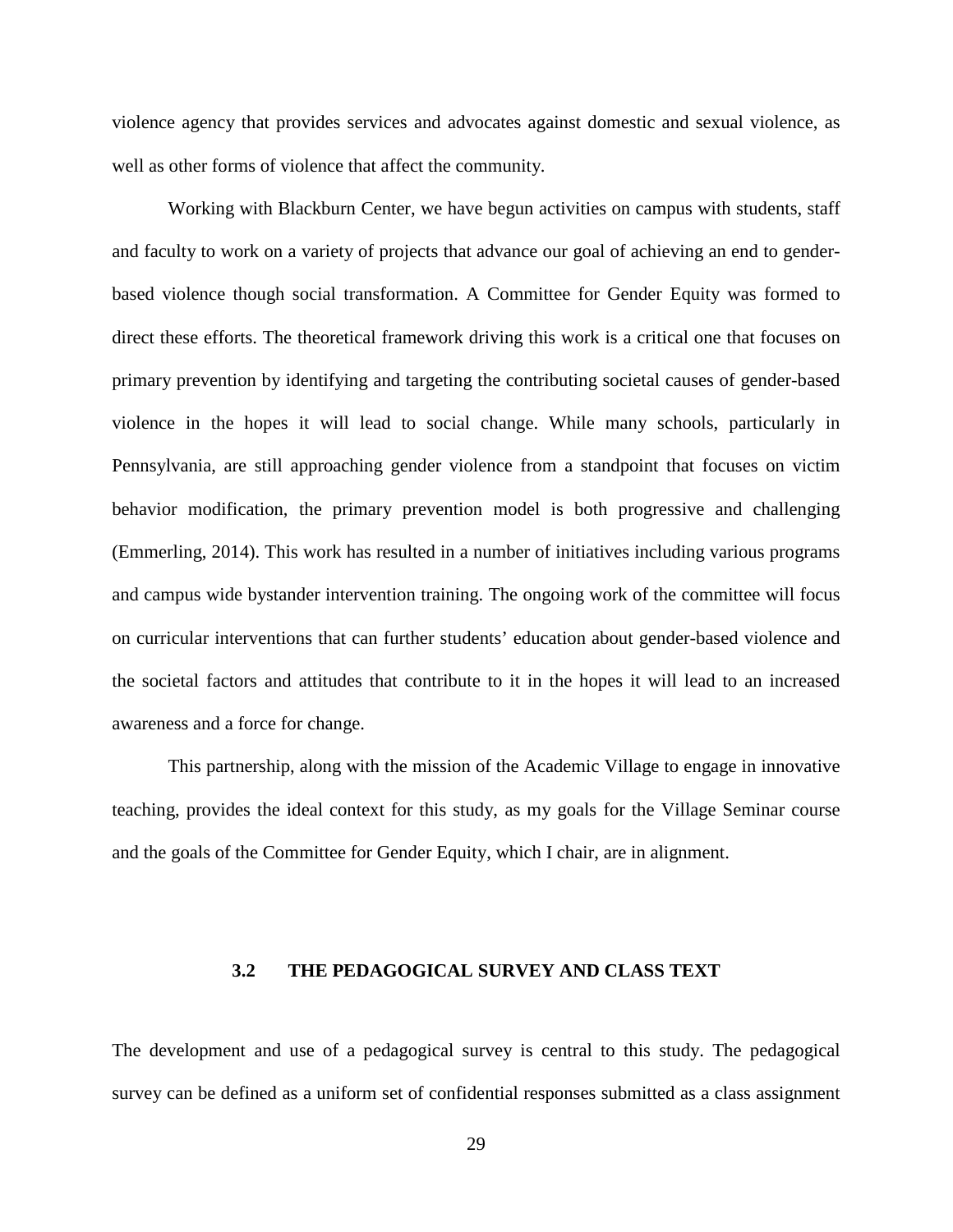for the purpose of creating a text for classroom discussion. Further clarification on the use of the pedagogical survey is provided by Garman (2013).

The Pedagogical Survey is a questionnaire taken by members of a class in order to gather information related to a lesson and used as a heuristic text. It is vital that class members respond anonymously. They generally use pseudonyms in order to remain anonymous, yet are able to identify their own responses. When collated and distributed, the document represents the collective thinking of the group and is given to the group members for analysis, self-awareness and classroom discussion. (N. Garman, personal communication, 2016.)

Based on the review of literature, five themes have been identified to incorporate into the pedagogical survey: sexual knowledge and understanding, virginity and purity, sexual roles and objectification, gender roles and behaviors, and hook up culture. This is a working list, and future versions of the survey will look different as our students change and as we learn more from them.

The anonymous survey, which asked students to pick pseudonyms, was divided into five sections based on the identified themes. An introduction providing some critical information from the literature was provided for each section. Pulling concepts from the social-ecological model as well as feminist pedagogy, questions were framed to elicit personal experiences as well as to encourage students to think about societal influence on those experiences. The questions on the survey were written to encourage open-ended responses and contained multiple prompts to assist students in thinking about their responses.

The pilot pedagogical survey (Appendix A) was administered to 21 students in the Village first year seminar course at Pitt-Greensburg at the beginning of week 10 of the Fall, 2016 semester. The survey was set up and administered using Qualtrics, the system the University of Pittsburgh provides and requires for conducting online polls, surveys, and related research projects. The results were collected confidentially, and no attempt was made to connect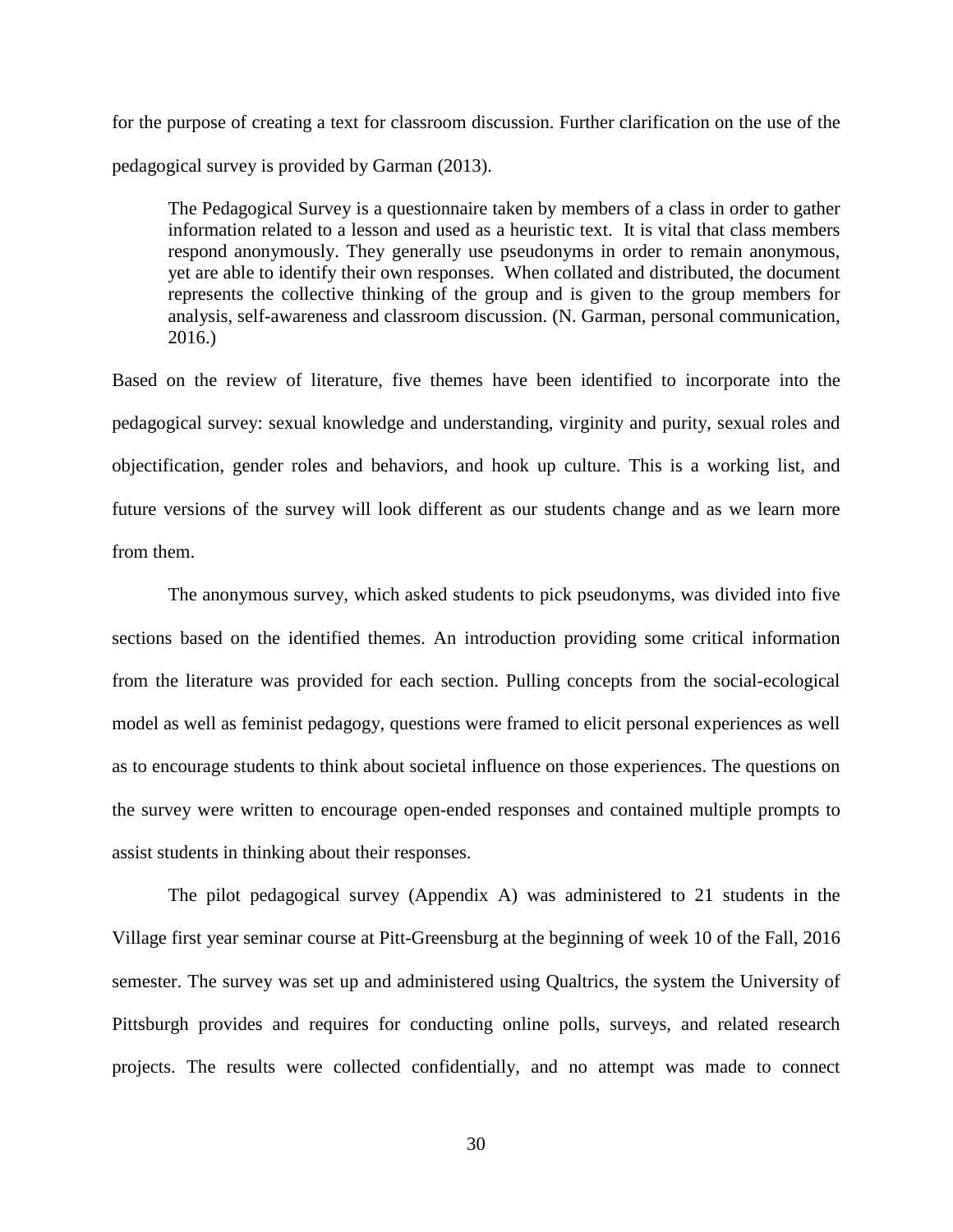individual responses to a student ID. The survey results were compiled into a single document and distributed to the participants as a text to read prior to in-class discussion. A sample of the text is provided (Appendix B). The text that was distributed provided instructions for reading and responding to it, and also included the introductions to each section of questions from the survey. Students were given one full week to read the text before being expected to discuss their thoughts in class.

#### **3.3 CLASS DISCUSSION**

<span id="page-39-0"></span>A single 50-minute class period during week 12 of the term was dedicated to discussion. Students were seated in a circle, and I was the only instructor present. My co-instructor and I both agreed that the students in the class might feel more comfortable discussing the topics on the survey if only one "grown-up" was in the room. We also agreed that the students were, in general, more comfortable with me because I had been the primary instructor for the course up to this point. I allowed the discussion to develop organically, not driving it in any particular direction. The discussion began with a single question from me, asking students to respond to the text they had read, and it developed from there based on the student response. Minimal notes were taken during the discussion, as I wanted to be engaged in the conversation and be present enough to prompt the discussion as needed. Major observations were recorded, including student reactions and observed comfort or discomfort with the topics being discussed. At the end of the class period, I collected each student's copy of the text on which a few of them had jotted notes as they read. In a few cases, the notes were very interesting to read and future iterations of this activity will focus more on gathering student feedback in this way.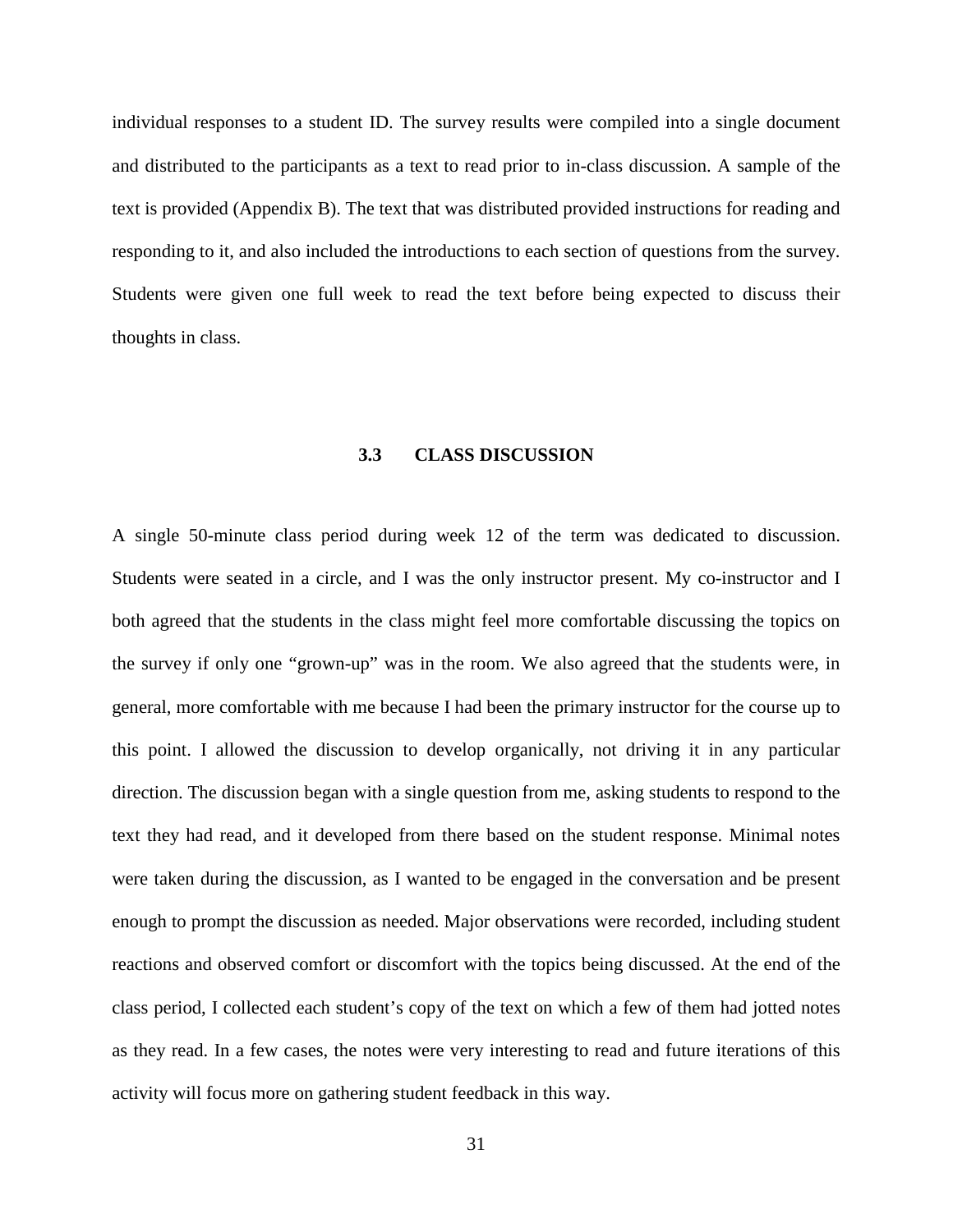#### **3.4 FOLLOW UP SURVEY**

<span id="page-40-0"></span>The follow up survey was sent to students via Qualtrics during the final week of the term and was intended to gather simple responses from the students in reaction to the use of the pedagogical survey and discussion after they had had some time to absorb and reflect on the experience. The questions posed in the follow up survey are:

Q1 - Please respond by sharing your thoughts or feelings about our class discussion on your responses to the survey about sex and sexual gender roles. Things to consider. was the discussion interesting, awkward, appropriate, inappropriate? Did you learn anything or think about anything differently? What did you think about being able to read your classmates' responses?

<span id="page-40-1"></span>Q2 – Regardless of your own knowledge about sex or sexual experiences, do you see a benefit to discussing such issues in this kind of class? Why or why not?

#### **3.5 INQUIRY QUESTIONS**

The goal of this study is to explore student attitudes and engage them in class discussion through the development and use of a pedagogical survey. By using the student responses to compile a text for the class to read, I am employing a major tenet of feminist pedagogy, which is the valuing of each individual voice (hooks, 1994). By distributing student responses as a text that does not identify any of the respondents, I am able to remove a great degree of conscious and unconscious bias, allowing the students to read the responses of their peers' free form judgment. The items on the questionnaire are framed and supported by the literature. The results of the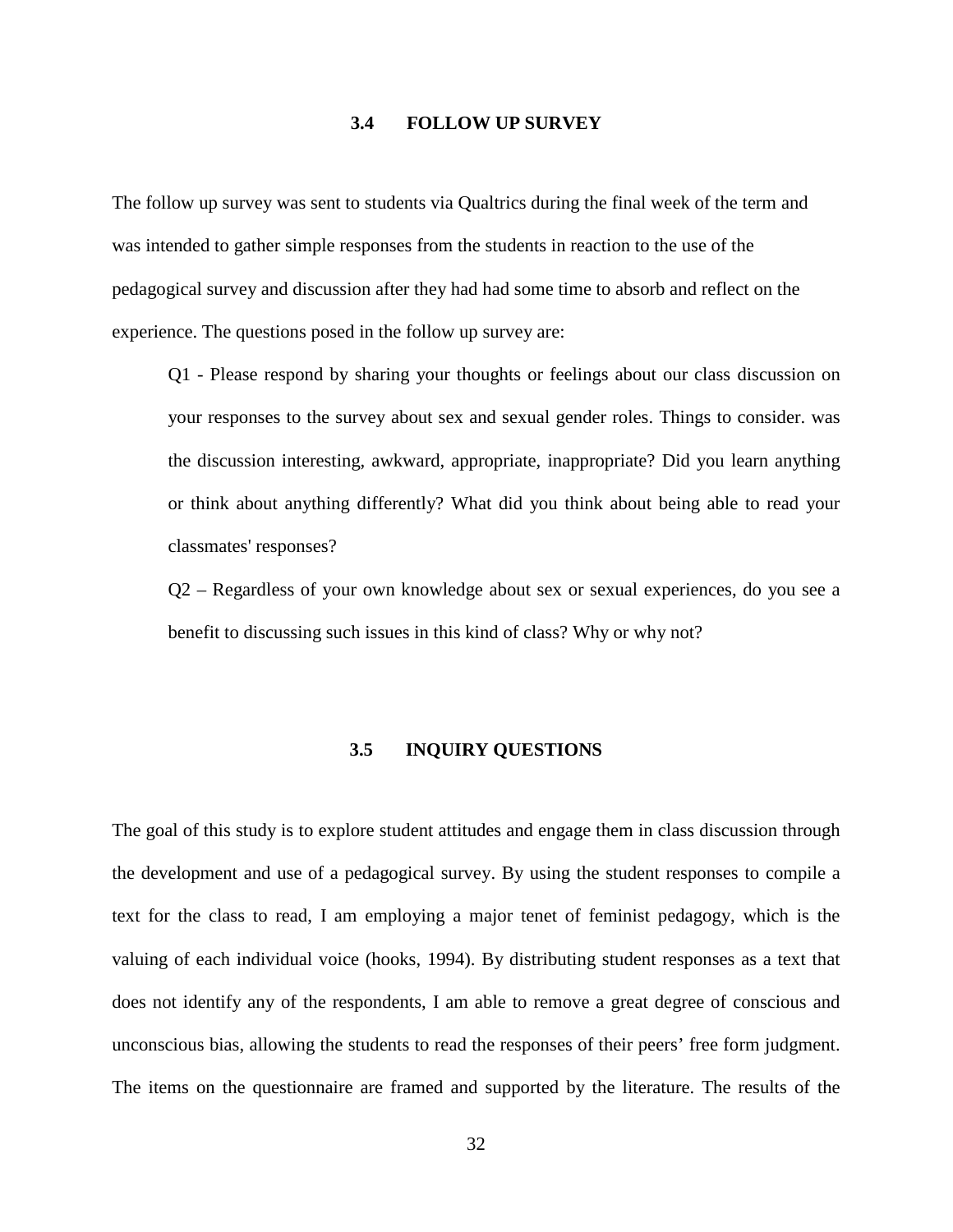study will inform the further development of the pedagogical survey and its use as part of a first year seminar curriculum. The questions I plan to answer are: What are the procedures and method for the development of a classroom survey/questionnaire? What do students report about their beliefs? What happens when students engage in classroom discussion about the questionnaire? How do students report the effects of the classroom experience?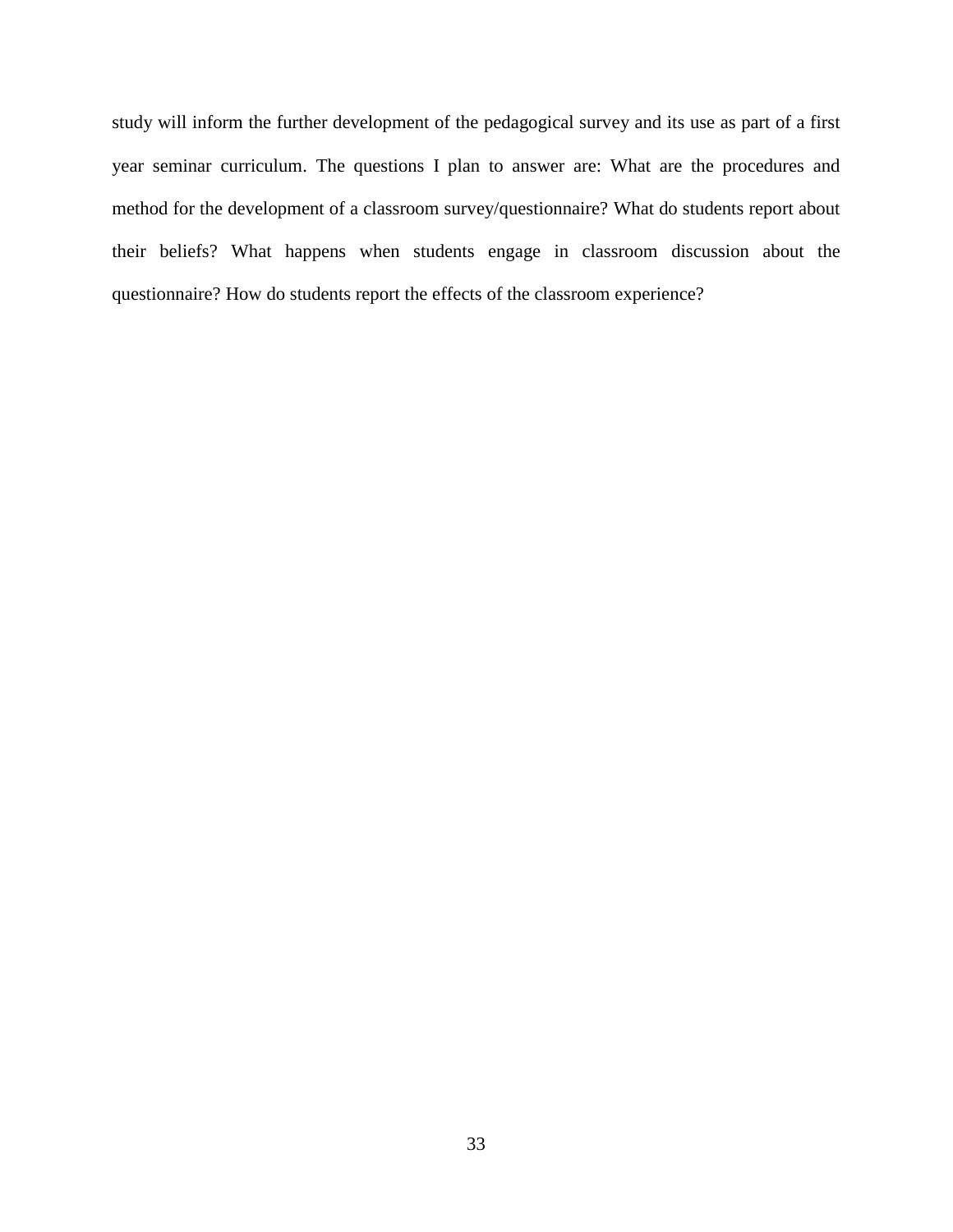#### **4.0 DATA AND DISCUSSION**

<span id="page-42-0"></span>A pilot survey containing 12 questions was administered to 20 students during week 10 of a 15 week first year seminar course at Pitt-Greensburg using the Qualtrics survey system. Nineteen students responded by the due date. Those 19 students' responses were then compiled into a single document, grouped by the responses to each question. The responses from the student who missed the deadline were not included. Students chose pseudonyms which were then used to identify their answers. These responses were distributed to the students to read and one class period was designated for discussion. Eighteen students came to class on the day of discussion. During the final week of the term, students were asked to respond to a two-question survey using Qualtrics. Twelve students responded.

#### **4.1 PEDAGOGICAL SURVEY AND RESULTS**

<span id="page-42-1"></span>Themes have been drawn from the data using analytic memos. Interesting or demonstrative quotes have been pulled from the text. These themes and quotes will be considered when developing the next version of the survey. Quotes are attributed using the students' chosen pseudonyms. Gender pronouns are also assumed based on the chosen pseudonym. If a student provided a gender-neutral pseudonym, then the gender-neutral pronoun "they" is used. Students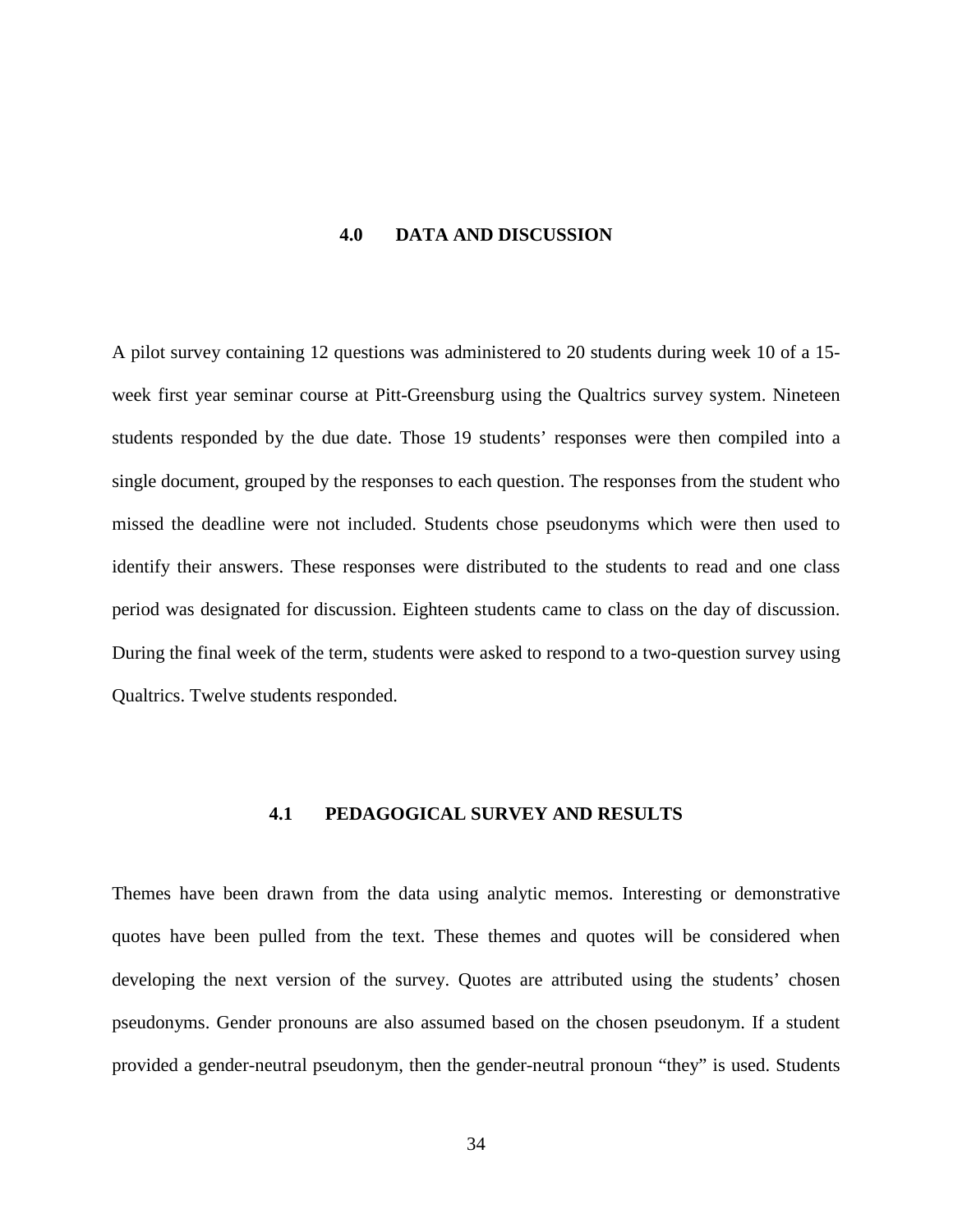were not asked to identify their gender on the survey. This was in part because no gender comparison is being done at this point and also to make accidental identification more difficult.

#### <span id="page-43-0"></span>**4.1.1 Sexual knowledge and understanding**

This section was introduced to students with some data on sex education in the United States and how it is mandated differently by different states. Students were then asked about their general knowledge about sex: what they had been taught and by whom. They were also asked if they believed the information they had been given was accurate. As expected, most students said they learned about sex in school and from parents. A few depended on their peers and themselves to find the information they needed. Several students responded that they were sure the information they had been given was accurate because of the source. One student who calls himself Luke Bryan said

Yes I believe it is [accurate] because my parents and teachers would know the most about sex.

While one student did acknowledge that their abstinence-only sex education was not sufficient, not one student questioned the information they received from parents and teachers or the motives behind it.

In spite of insisting they have a great understanding about sex, when asked if there are intimate actions they do not consider to be "real sex," nine of the 19 respondents stated very clearly that they do not consider oral sex to be "real sex." This concept of oral sex as not real sex is also implied in four responses where words such as intercourse and penetration were used to describe "real sex." A total of 13 respondents stated or implied oral sex is not "real sex." Also, when presented with three popular sexual education websites, 16 of the respondents said they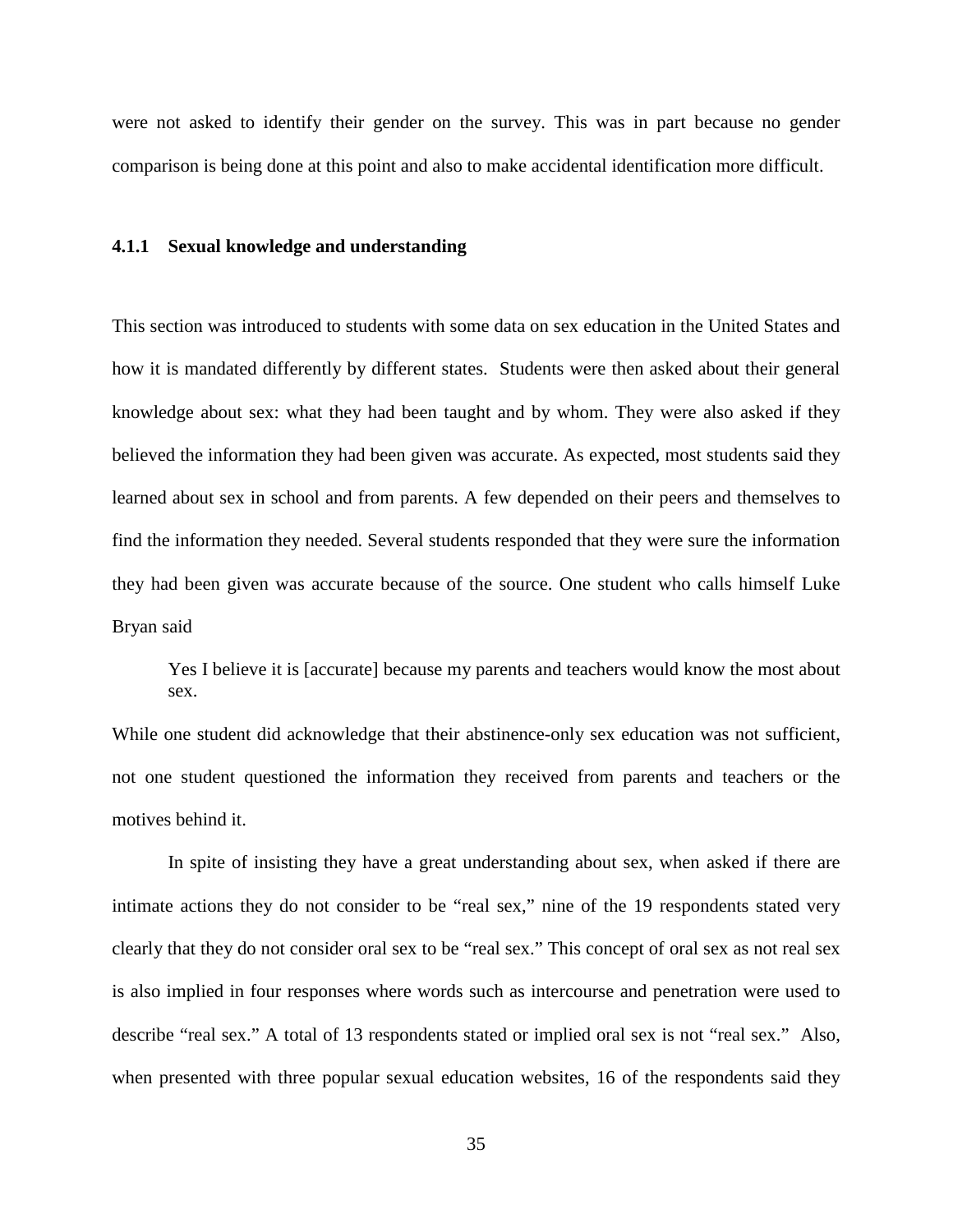had never heard of any of them and one said yes, but not until they reached college. These results call into question the respondents' confidence in the sexual education they received from parents and teachers. This finding is also supported by the literature (Orenstein, 2016; Valenti, 2009).

#### <span id="page-44-0"></span>**4.1.2 Virginity/purity**

This section was introduced by informing students that no medical definition for virginity exists. The introduction went on to provide an example of the differing messages young men and young women receive about sexual behavior.

When asked to define virginity, most responses referred to "having sex" or not being penetrated. Those responses matched exactly with those who had said or implied previously that oral sex was not "real sex." However, one respondent, Kaitlyn, said virginity could be defined as "Not have [sic] had any sexual interactions, including oral sex." When asked more specifically what actions are considered an end to virginity, eleven respondents used the words "intercourse" or "vaginal sex." Interestingly, Kaitlyn, who previously included not having oral sex in her definition of virginity, said, "Full on sex is the end of virginity." These responses were expected and this concept of oral sex as not "real sex" among young people is supported by the literature (Orenstein, 2016; Valenti, 2009).

Students were then asked about societal pressures on young men and young women with regard to virginity. The question was asked in such a way so that students would make a distinction between the pressures felt by men versus women. Almost all of the respondents stated that young men are pressured to have sex and young women are discouraged from having sex. Only one student said there were no societal pressures and another, Crystal, said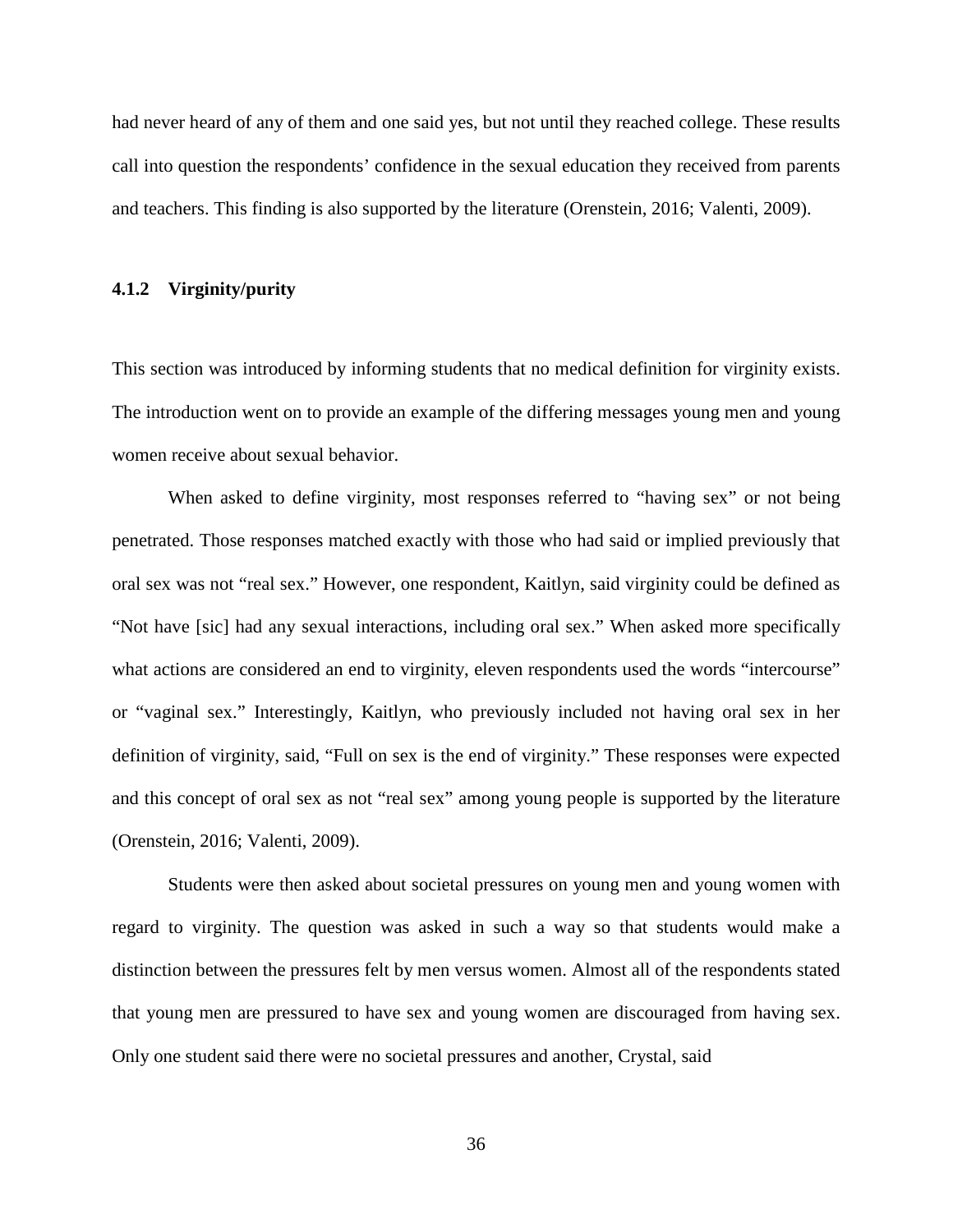I think both guys and girls think they have to have sex in order to be perceived as "cool" in our generation today.

Most of the responses were unsurprising, but it is possible they could have been influenced, in part, by the introduction, which shared a story about a school assembly where young men and young women received very different and controversial messages about sexual behavior. This story may be more appropriately shared as a part of the class discussion in the future.

# <span id="page-45-0"></span>**4.1.3 Sexual roles/objectification**

The questions in this section were introduced by a story about a young woman who is conflicted about her personal choices around her appearance. She sometimes wonders if her choices are really her own and what makes her comfortable or if she is trying to get attention from others. The gendered nature of this question may have skewed the answers a bit by possibly leaving the male students out of the first question as it related directly to the example.

Students were first asked if they could relate to the example from the introduction. Several students simply said no, they could not. Others were more empathetic, but many of the students made sure to clarify that while they could understand the example, they personally do not have this conflict. Most of the respondents referred to their ability to wear what they want or what makes them comfortable, denying any societal pressure for them personally, but acknowledging it exists for others. Three of the students who gave female pseudonyms indicated a desire not to draw attention, which was interesting. Marilyn said, "I choose not to stand out for fear of being judged by everyone," and Guinevere stated, "I normally try not to seek attention from others." Sue responded, "I do not generally present myself to attract attention of any sort." Several other students affirmed the assumption that women dress for attention. Luke said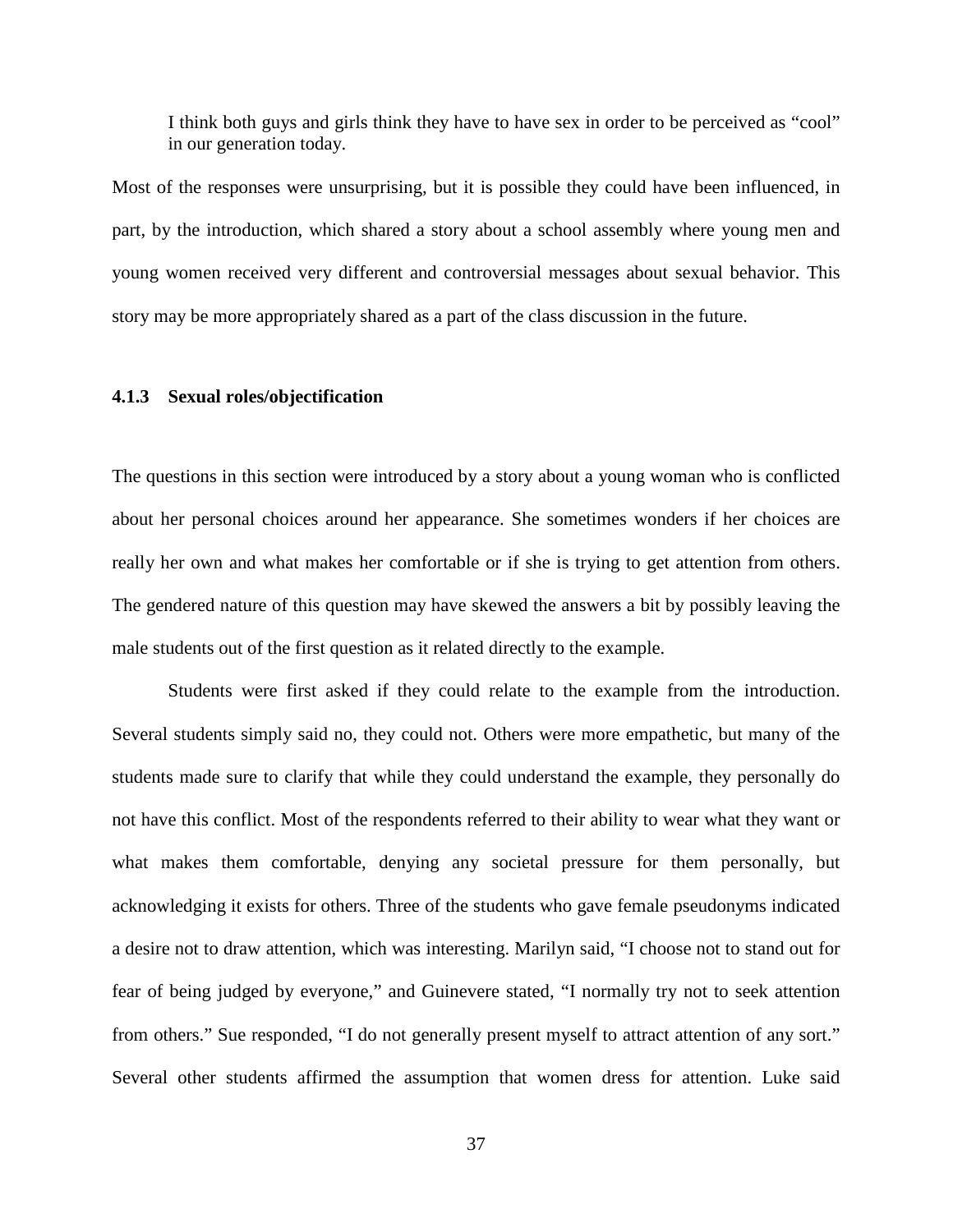"…many girls will dress slutty around Halloween time to get the recognition they want" and Leigh stated simply, "I like to present myself as clean and friendly but not slutty." Her selection of words is interesting and betrays what I think is an ongoing struggle for young women to appear attractive but not too much so, friendly but not flirty, and sexy but not slutty. The desire of some of the women to simply not attract attention at all may be inspired by society's fixation on women's looks as well as students' own past experiences with unwanted attention. Marilyn, in particular, discussed earlier in the survey her desire to remain a virgin.

Because I got into a sticky situation with a guy that almost led to sex…I've spent the last four years regretting everything I did with him.

This experience likely influenced her desire to just not stand out at all.

Students were then asked about pressure they have felt to look a certain way. Some discussed pressure from family or surrounding a job interview or special occasion. Several did acknowledge increased pressure on young women. Marilyn pointed out

…as we see in the media and on social media there is a great pressure…to be thin and pretty and just perfect all around.

While most students are aware of the pressures, many indicated a desire to be themselves and not give in to it. The responses did not get at the issue of objectification as much as I had hoped, so perhaps the questions need to be adjusted. One student however, did address the issue in her response. Sue said,

I think it is a shame that the fashion industry has decided that girls' fashion from early preteen to young woman should revolve around tight pants, short shorts/skirts etc. basically forcibly objectifying the female body from a young age, and leaving much fewer nice options for those who do not want to wear those things.

This issue of clothing and fashion came up frequently in student responses as well as in classroom discussion. Therefore, fashion and how young people feel constricted or liberated by it, might be an interesting topic to explore in the next version of the pedagogical survey.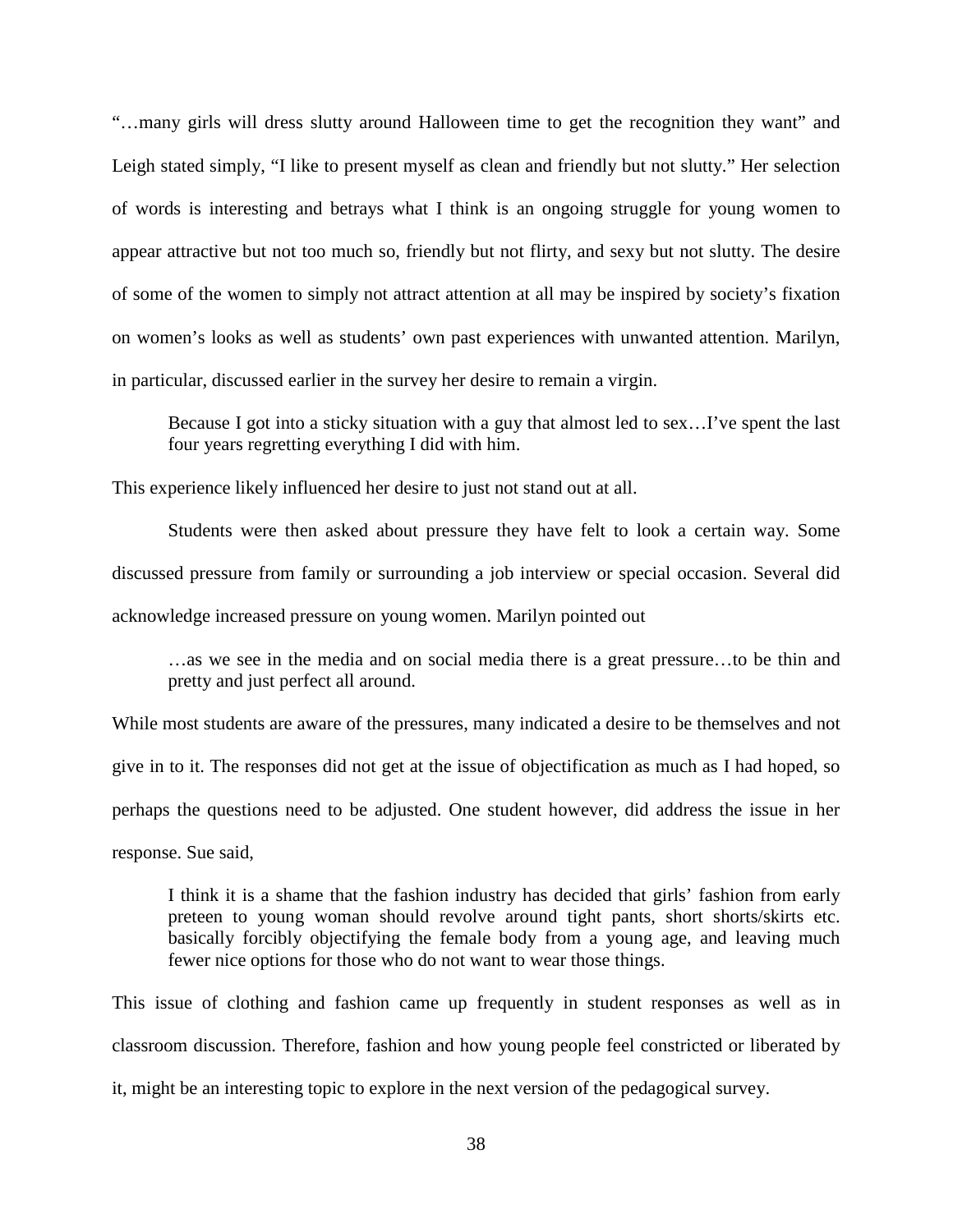#### <span id="page-47-0"></span>**4.1.4 Gender roles and behaviors**

This section was introduced by referencing societal pressures felt by both women and men when it comes to sexual relationships. Some examples of these pressures were provided, along with a simple explanation of Butler's (1988) concept of gender performativity. This is possibly more information than necessary for this section, as it could influence students to respond in ways already provided in the examples.

When asked about societal pressure to act in particular ways because of gender, most students acknowledged that was the case for both men and women. Several denied feeling such pressures themselves, and a few pointed out that acting outside of prescribed gender expectations is easier for women. Kaitlyn expressed this sentiment well,

Women can act more different from their gender. Women can dress manly, but guys would be harassed for dressing girly.

One student, Pseudonym, expressed this as well and suggested it is because "women's empowerment has been pushed and ingrained into society for the last few decades." This student goes on to state,

…men get ridiculed by other men more often for acting 'less manly' than women do for 'being unlady-like.'

It is unclear if Pseudonym identifies as a man or woman, but the feeling of women's empowerment being "pushed" will be an interesting one to explore more deeply.

One student, Crystal, alluded to benevolent sexism in her response when she talked about "gentlemen" being

…expected to hold the door for women, build things, fix cars, etc. when in reality, the roles can always be switched in a relationship.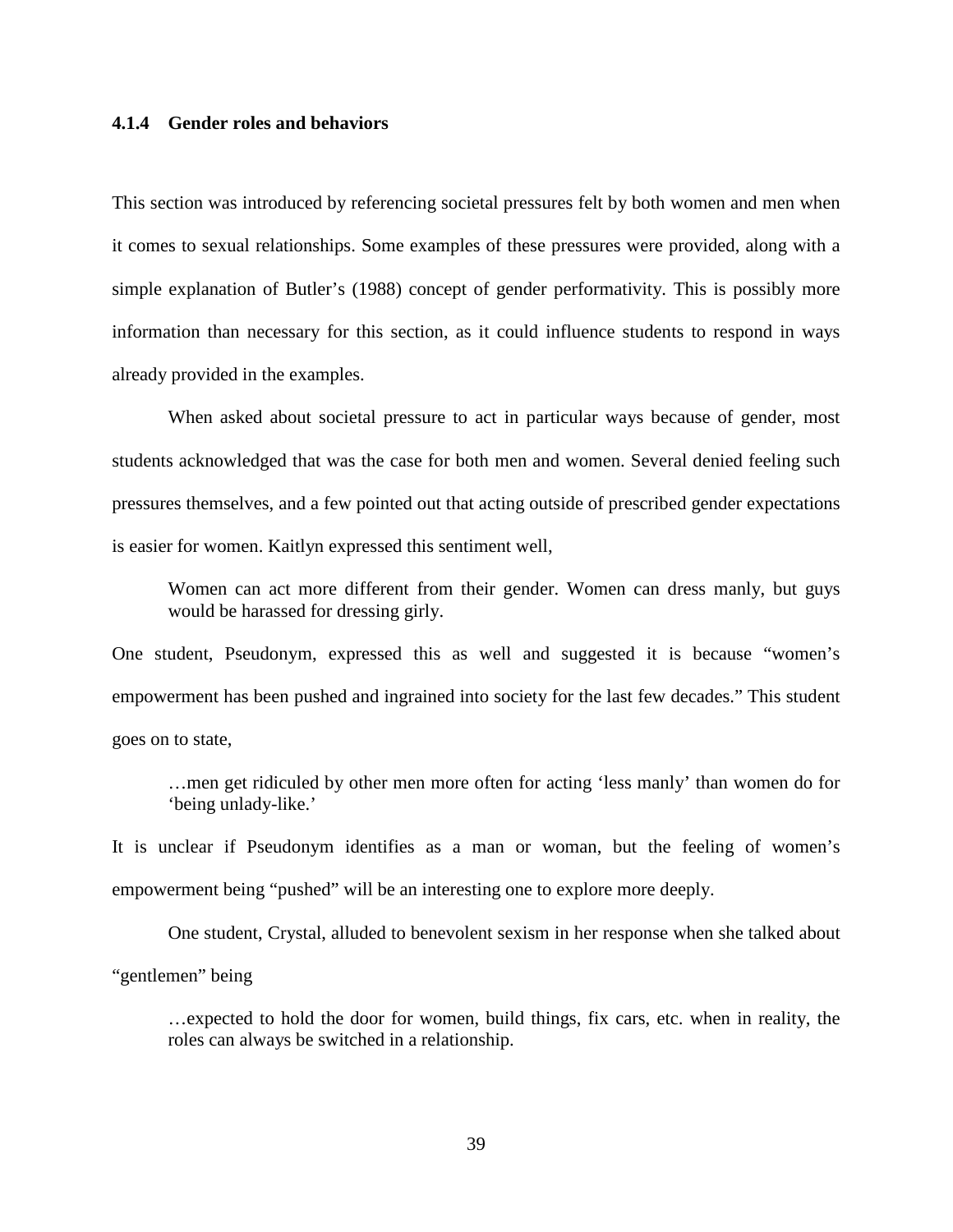Like most of the students, Crystal believes in an egalitarian society where men and women should be able to be themselves and not be beholden to stereotypical gender roles and behaviors. Most of the students see themselves as living in this society where others may be influenced by these societal pressures, but they are not. Very few students could provide specific examples and spoke more generally about these pressures.

The students were then asked to think about a time they performed as they were expected and to think about the gender implications of that. This question proved quite challenging and few students were able to think beyond examples that apply to women and men equally, such as church, a formal event or a job interview. One student, Loafman, however, did grasp the meaning of the question and provided an example I would like to share in full:

At my grandpa's funeral I was being looked to at 16 years old to be tough and not let emotions take over because everyone else was crying so I needed to be the one to be happy and try to cheer everyone up a little. It was weird to do this but at the same time that is how I am. I do not usually let emotions show in public. But by myself or with my significant other it does not matter to me. I am willing to be so.

This story is a good example of hyper-masculine expectations experienced by young men. This concept of confused masculinity or hyper-masculinity has been identified as a troubling item in the ongoing research partnership the Pitt-Greensburg campus is engaged in with Blackburn Center. In the coming year, we plan to address these issues through programming, training and curriculum, and it will be interesting to explore this further in future classes and versions of the pedagogical survey.

One student, Patrick, succinctly made a statement that is supported by the literature and fell in line with what I was hoping to get from more of the students. When asked about women and men performing, he simply stated, "men and women perform in sex." This is an important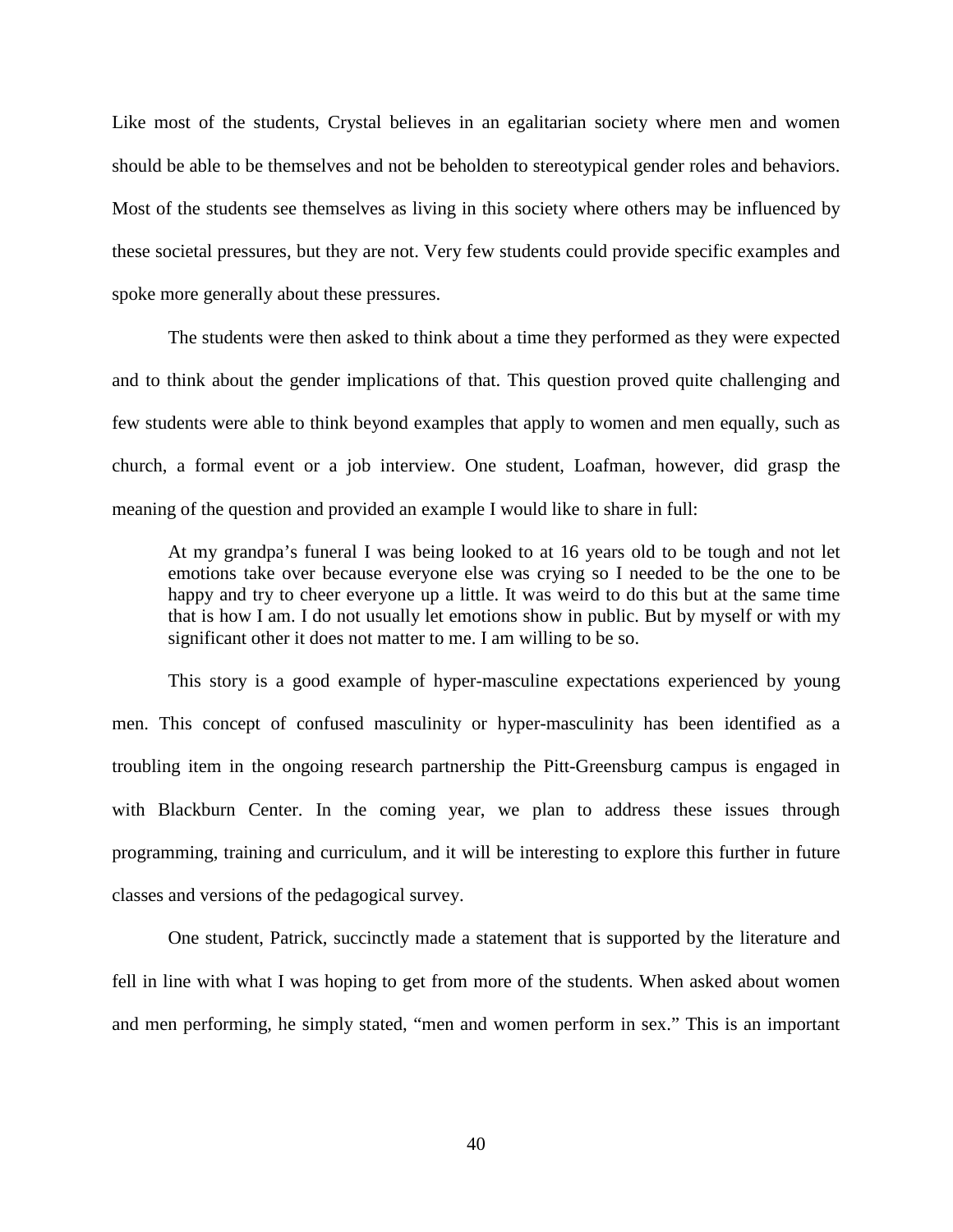observation that may have some link to young peoples' ideas about what sex should look like based on what they see in movies, on TV, and in pornography.

#### <span id="page-49-0"></span>**4.1.5 Hooking up**

The final category on the questionnaire aimed to get students to think about the concept of hooking up. The questions were introduced using the Wikipedia definition of hookup culture as well as Orenstein's (2016) argument that hookup culture is one of the key complications for young people trying to navigate sexual activity and relationships. The student responses conveyed a unified definition of the concept while also acknowledging its complicated nature.

The first question asked students to define hooking up. Most students simply put the provided definition from the intro into their own words, and several students pointed out that the provided definition was accurate. No new or revealing information was provided. This confirms my suspicion that too much information is being provided in the section introductions. This will be a particular challenge moving forward, as there should be some context given to students so responses address what is being asked. On the other hand, less context up front could provide material for more meaningful conversations about students' understanding of the topics coming into the survey.

Students were asked about problems or conflicts they can identify with living in a hookup culture, given lack of accurate sex education and mixed cultural messages about sex and sexual roles for young men and young women. These responses were also unsurprising and followed the themes of unwanted pregnancy, sexually transmitted diseases, and emotional attachments that are not reciprocated. One student, Jacob simply said "some people catch feelings."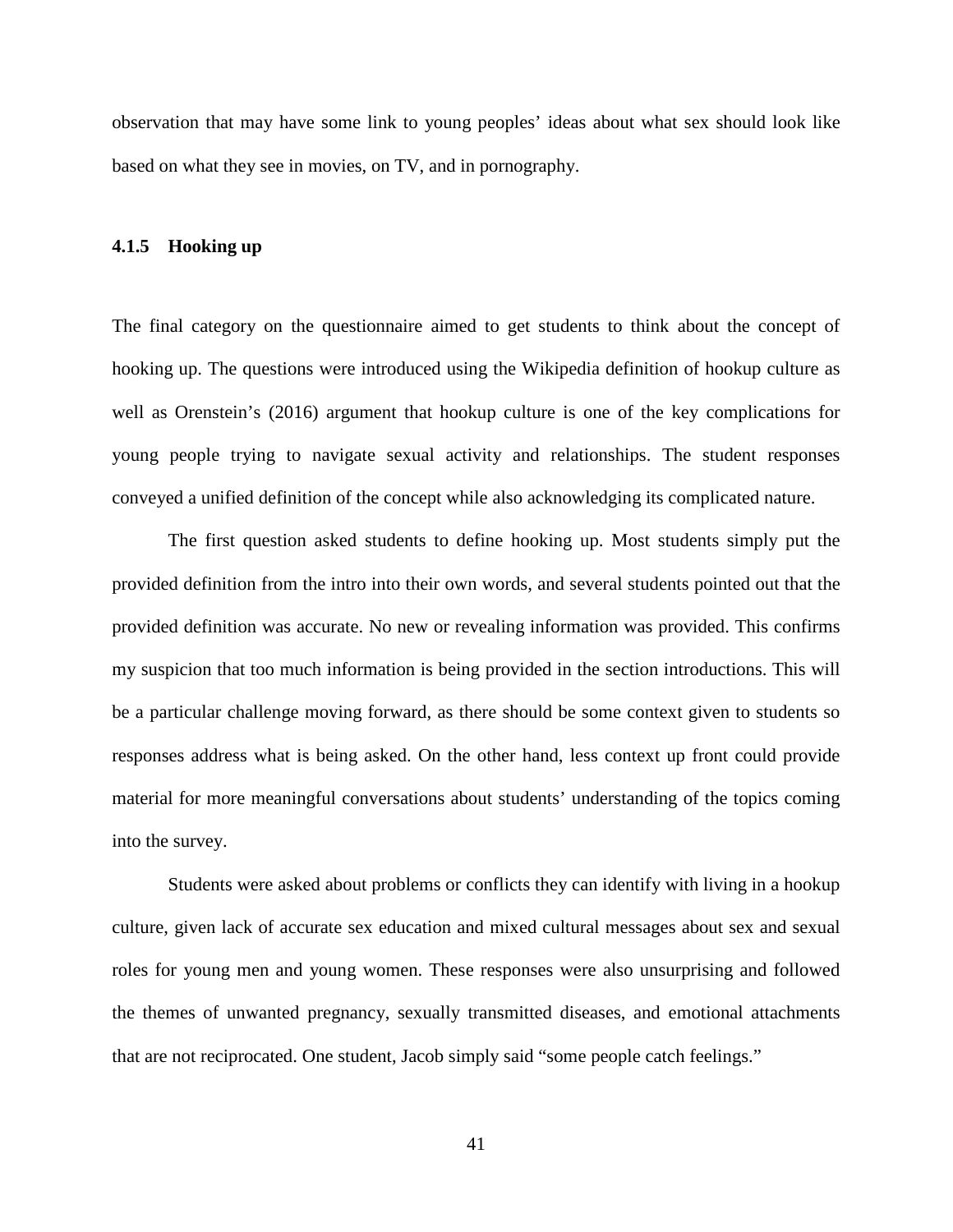A few students noted religious or moral objections to the concept of hooking up. Loafman said,

…this is not a good culture and I do not believe in hooking up with anyone. I feel that it is not right.

Memelord123, on the other hand, expressed a less conservative viewpoint, saying,

I feel like hook up culture is sexual expression and a learning experience. I'm just not a part of it.

This statement is in line with observed attitudes from this generation of students that generally convey less judgment and greater acceptance of individual choices.

One student, Kaitlyn, who had previously stated that she could not think of a situation where men or women might perform or act differently than they normally would, said in response to the final survey question about problems associated with hook-up culture, "many people might be confused about how to act during a sexual encounter." This shows some recognition that men and women act in certain ways with regard to sexual experiences. It is interesting that an unrelated question would generate that response.

## **4.2 CLASS DISCUSSION AND RESULTS**

<span id="page-50-0"></span>All responses were compiled by question, listing each individual response below the question. Students were identified by their chosen pseudonyms. A hard copy of this document was distributed to students one week before the scheduled class discussion period. They were asked to jot down any thoughts or questions they had as they read the document. Students came to class with marked copies on the day designated for discussion. Seventeen of the twenty students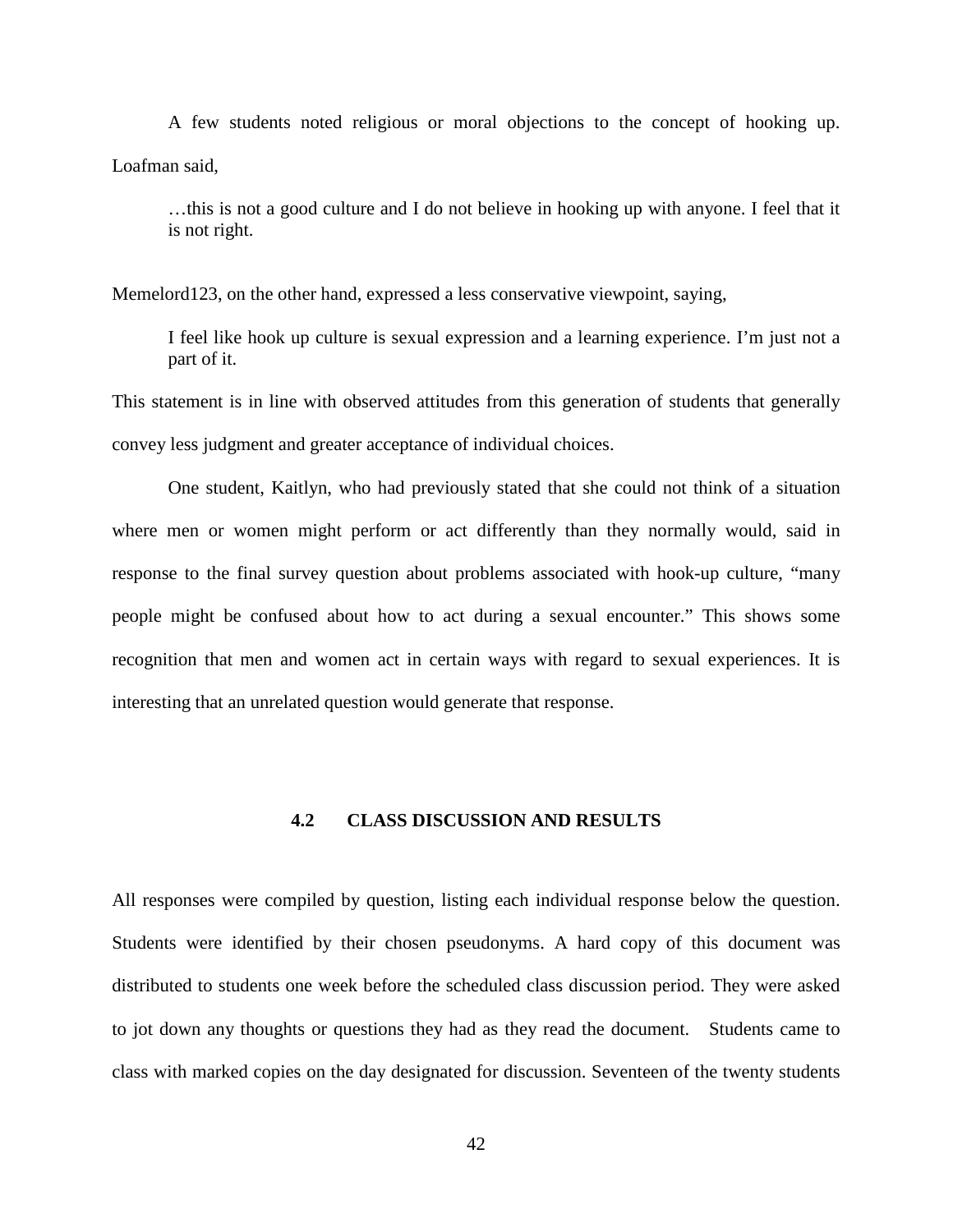enrolled in the class were present the day of the discussion. This level of attendance was consistent with the attendance for the class and the students who missed were not ones with the best attendance record, so I cannot draw any conclusions from it as it relates to the material being discussed.

The class discussion began quite awkwardly. Students were asked to share any thoughts or insights they had about what they had read. The room was silent. So, a different tactic was tried and the instructor focused on a few specific questions and responses, asking more pointed questions. This resulted in some better response. Ultimately, only half of the students in the room spoke up, but others were engaged, sometimes laughing or making a side comment to the friend sitting next to them.

The open discussion did reveal a few more interesting points that clarify and add to the information the students provided in their written questionnaires. One example is the revelation that many of them do not consider oral sex "real sex." Students said it is not real sex because you cannot get pregnant or because you do not lose your virginity. One female student made the surprising statement that oral sex is "not intimate."

When discussing the concept of virginity, students agreed that they felt less pressure to remain a virgin, but the prevalence of oral sex suggests many are still engaging in this behavior, which they perceive as not affecting virginity. There was also general agreement that society has "lightened up" or become more accepting of young people engaging in sex. One student spoke about young people who keep track of their "body count," which is the number of people they have "been" with. There was some discussion about whether or not a person is added to your body count if you only engage in oral sex. It is also important to note here that when the students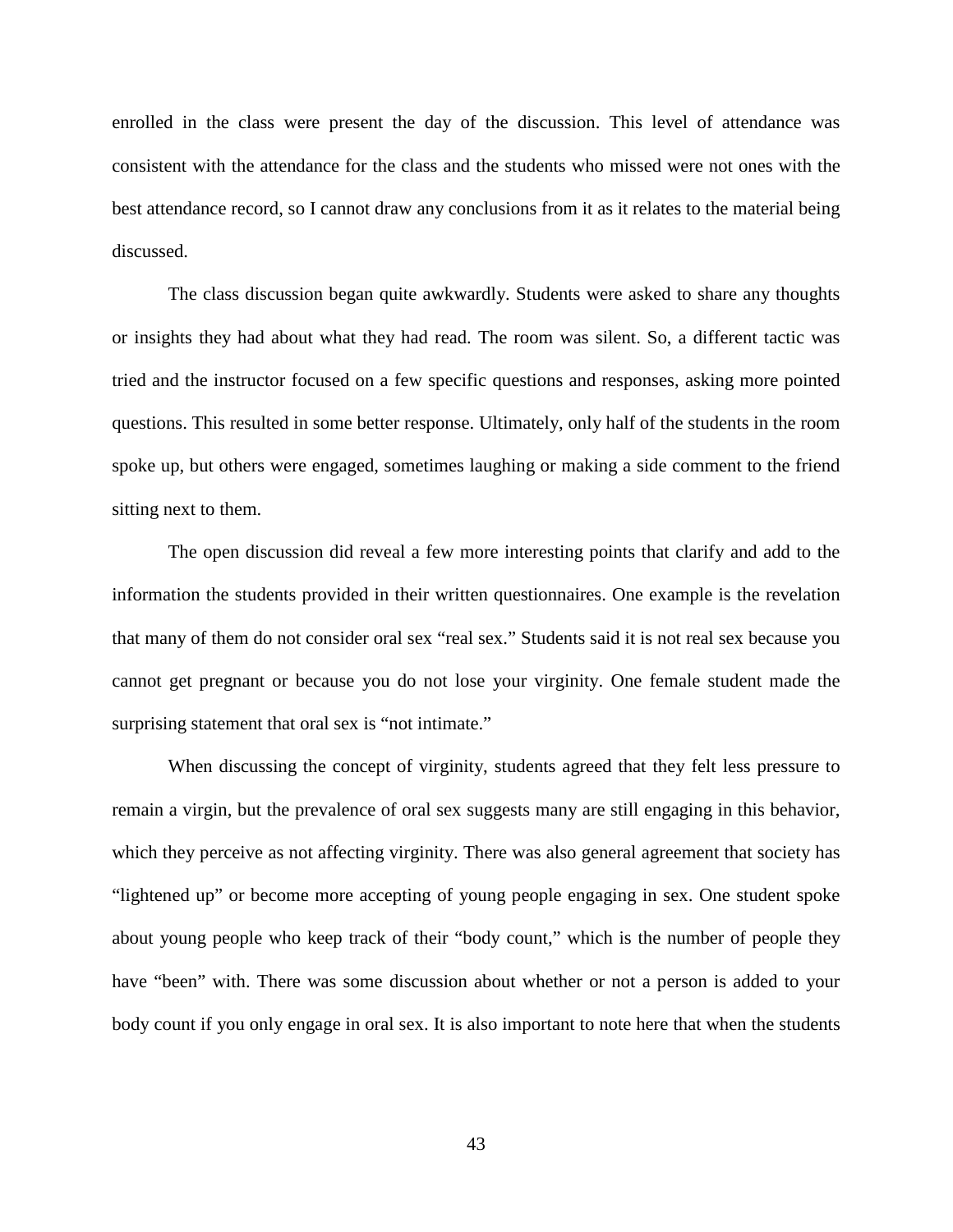are talking about oral sex, they are speaking specifically about fellatio. A man performing oral sex on a woman is considered quite intimate by this group of students.

Once the discussion moved away from sex and more toward gender roles, the students opened up even more. A lengthy discussion took place about clothing choices. Students generally agreed that it is far more acceptable for women to wear men's or masculine clothing than it is for men to wear women's clothing or clothing considered to be feminine. The males also expressed the opinion that men feel pressure to dress in more drab and subdued colors. Bright clothes and shoes are often mocked. They did point out that those rules for men seem to be different if you are a celebrity or star athlete. They were asked if this double standard also applied to famous men "getting away with" wearing women's clothing. There was general agreement that while a famous man wearing a skirt or high heels might generate some conversation, ultimately, he will be accepted for those choices. We then spoke about men who wear make-up and it was generally agreed that musicians and actors can "get away with" wearing make up in public when it is not part of their costume for a performance. This was attributed to the idea that famous people can "get away" with things average people cannot. But it is an idea worthy of further investigation.

Lastly, students generally agreed that the pressure on women to look a certain way in public is greater and potentially more physically and mentally damaging than it is on men. However, they also agreed that social pressures on both women and men to act in ways that are associated with their gender can be equally damaging. Given all of that, however, few students were willing or able to provide specific examples from their own experiences.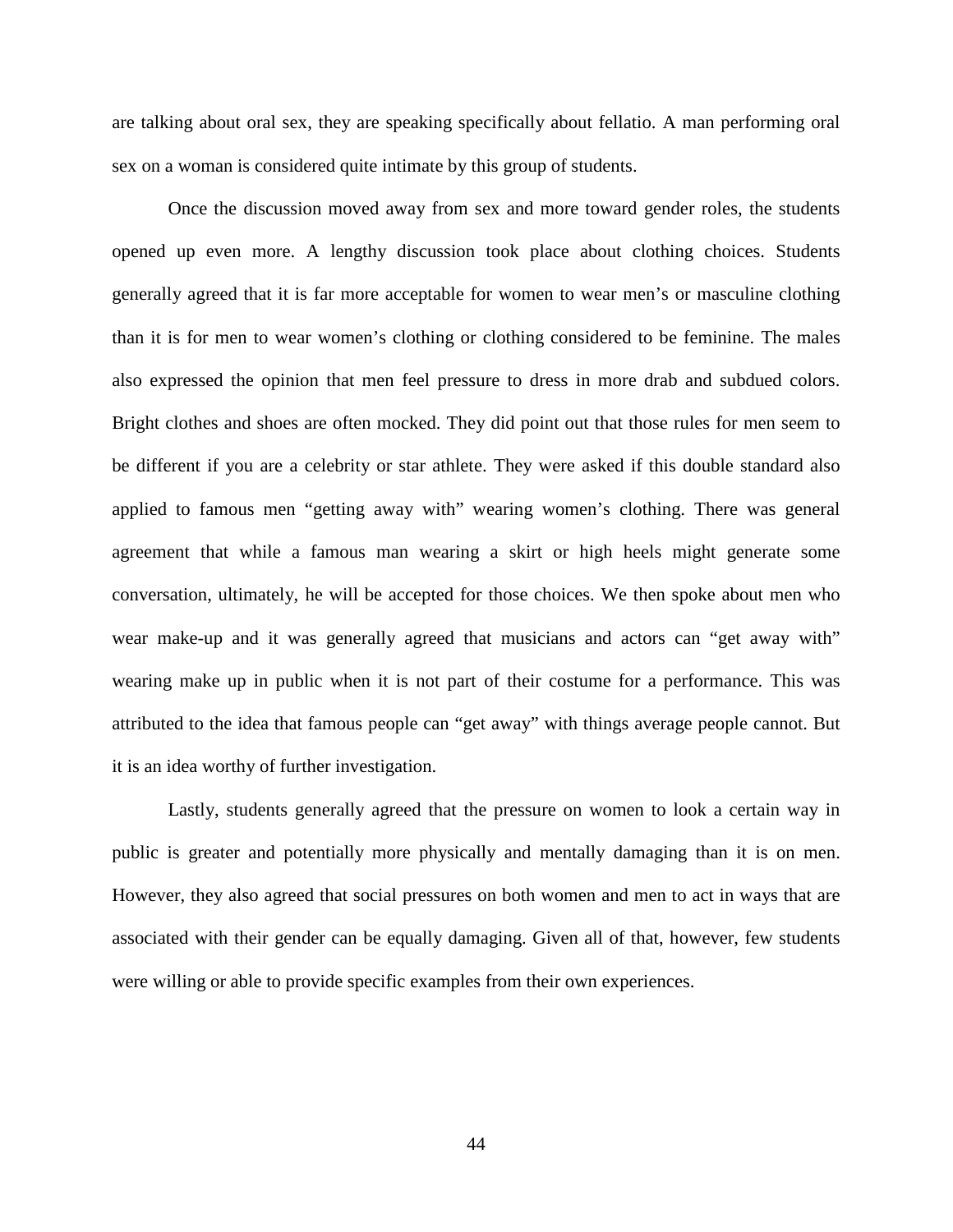# **4.3 FOLLOW UP SURVEY RESULTS**

<span id="page-53-0"></span>Students were sent a Qualtrics survey of two questions during the final week of the term. The intention of the follow up was to determine what, if any value the students found in the pedagogical survey exercise and discussion and if they believed a first year seminar course is the appropriate or most comfortable place to engage in this activity. Twelve students responded to these questions.

About half of the students said the class discussion was awkward, and a few even said reading their fellow students' answers was awkward, even though they did not know whose answers were whose. The other half of the students said the conversation was either not awkward or that it was awkward only at first. One student expressed annoyance at the repetitiveness of the information. However, this same student acknowledged the benefit of talking about these topics in a classroom setting. Overwhelmingly, the students said they found some benefit in the exercise and that a college classroom is an appropriate venue for such discussions. While a few students insisted that they personally did not feel the need to discuss these topics, they indicated their belief that their fellow students might need to. Lastly, students appreciated reading and hearing the perspectives of others, and a few mentioned "eye-opening" moments.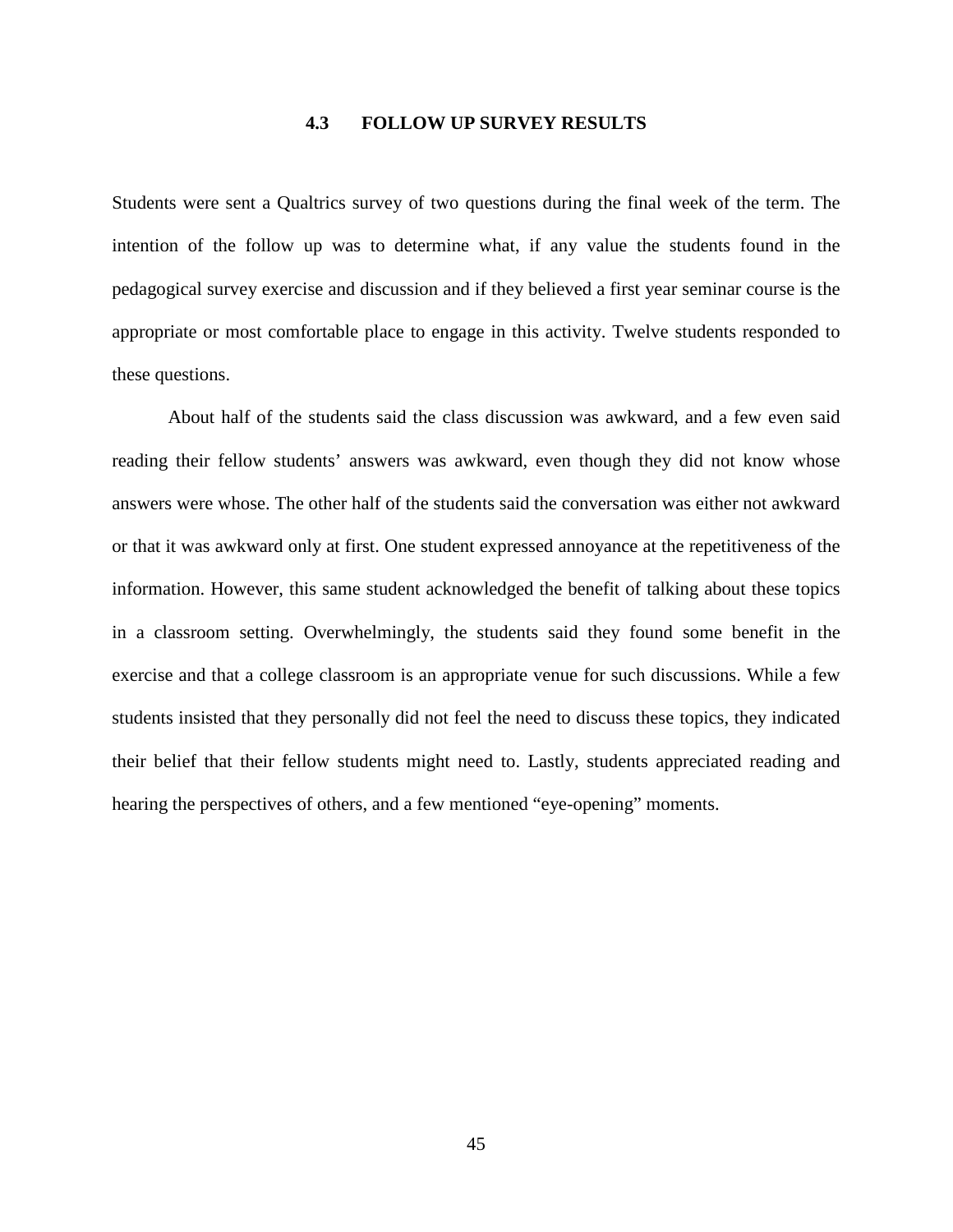#### <span id="page-54-0"></span>**5.0 LESSONS LEARNED AND NEXT STEPS**

There is a strong belief among these students that the information they have been given by the adults in their lives about sex is correct and accurate. While we did not get into their knowledge of specific sexual facts, their overwhelming belief that oral sex is not "real sex" and that it will not result in the spread of sexually transmitted infections indicates a significant gap in the education they have received. Not one student elaborated on the question asking what they had been taught. They all believe they personally have been taught all they need to know but that the education of others their age is lacking. The students were also unaware of basic, well-known online resources for sexual education.

As far as their recognition of sexual gender roles go, students reveal an awareness of traditional gender roles. When pressed for specific examples or experiences from their own lives, however, they are either hesitant to share or unable to come up with anything. I did provide examples from my own life, such as the gym teacher in sixth grade who told me I could not possibly have broken the school sit-up record because I was a girl. This was not as effective as expected. These students had not experienced being told something is or is not possible because they were a boy or a girl. The messaging is subtler and deeply ingrained in the culture. So while it is useful for the instructor to be open about his or her own experiences, it will be more effective to provide students with examples from their peers and to help them explore the subtle messages they receive from the culture.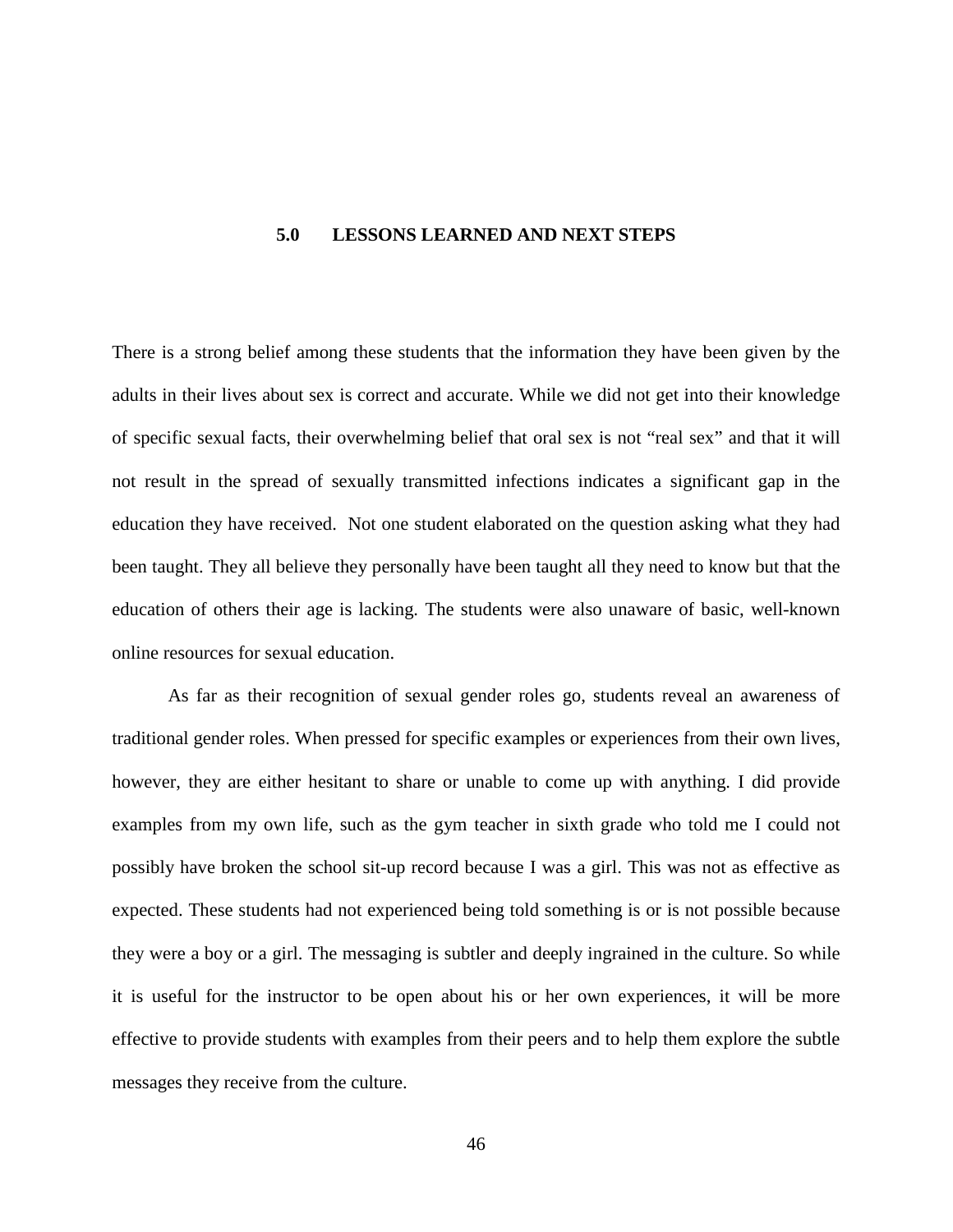Some other significant changes have also been identified:

- Ask students to identify their gender on the pedagogical survey. Make this an optional item.
- It has been decided to add yes/no questions to force people into a position and then ask them to explain it (N. Garman, meeting discussion, 2017).
- Remove headings and introductions. Do not ask too many follow-ups. Save follow-up questions for class discussion.
- Mix up the order of the questions.
- Incorporate a short quiz or interactive, app-driven game to gauge student knowledge about basic sexual topics.
- Find a hands-on activity for an in-class session that can help students identify nuanced gender messaging.

Based on the results from the pedagogical survey and subsequent classroom activity, it can be concluded that there is benefit and value to this curriculum in a first-year seminar class. The pedagogical survey will be revised as described and classroom discussion will be revised to include a protocol that can guide instructors in leading class discussion. The study will be repeated, as adapted, in the Fall of 2017, and two sections of traditional first year seminar will be added.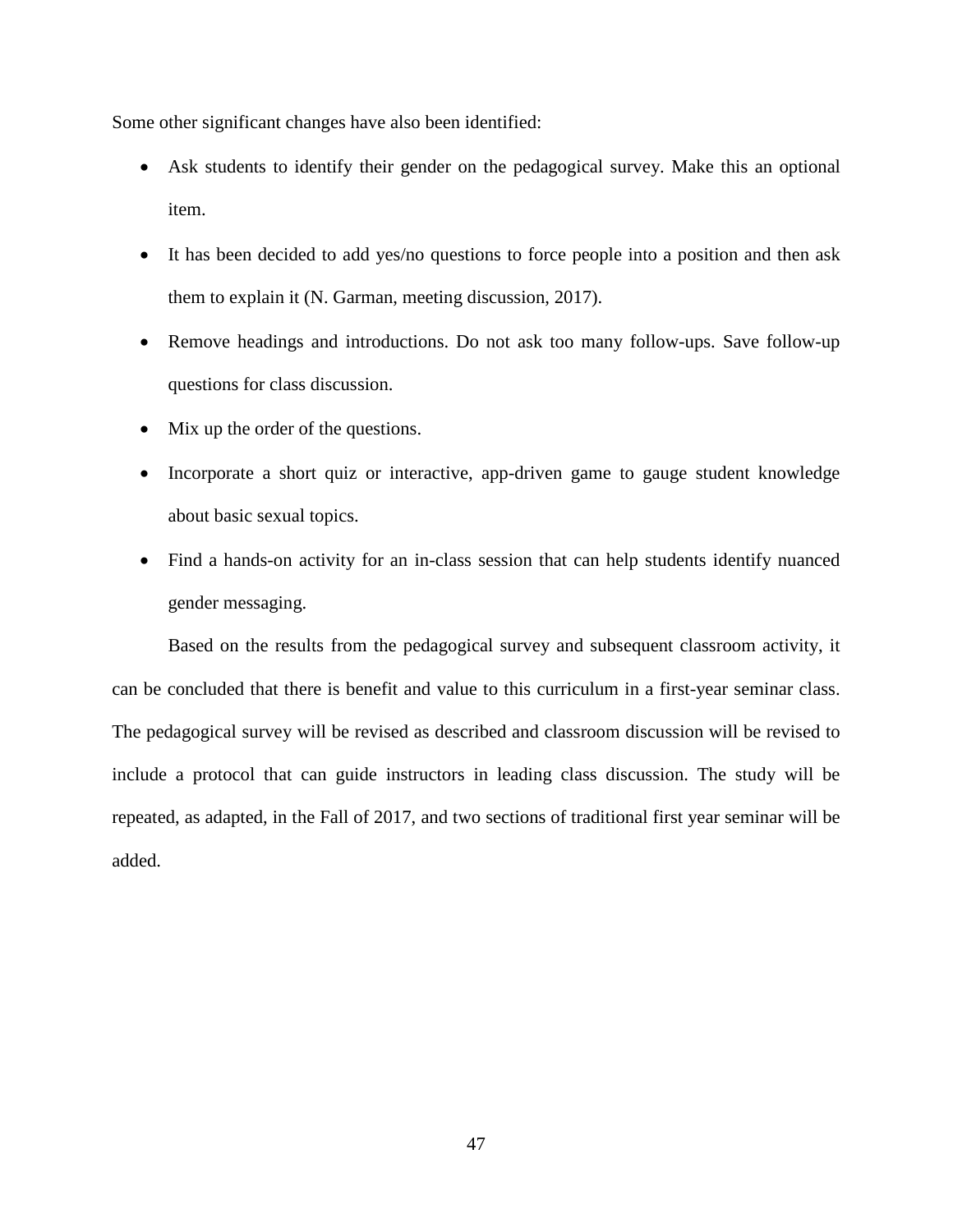# **APPENDIX A**

### **Pilot Pedagogical Survey**

<span id="page-56-0"></span>Please read the following statements, and then respond to each questions thoughtfully and thoroughly. THIS IS AN ANONYMOUS SURVEY.

- Every attempt has been made to not assume sexual or gender identity. Some questions may not apply to you. If that is the case, please indicate that in your answer, and elaborate if you feel comfortable doing so.
- Gender identity and expression are restricted to male and female within the context of some questions in the survey. If you identify outside of the gender binary (agender, gender queer, gender fluid), please respond based on your own experiences and perceptions of the culture.
- Anytime during the survey when you feel comfortable giving a personal example to further explain your response, please do so.
- If a question makes you particularly uncomfortable, you may opt out of answering that question.
- A text of your responses will be shared with the class to drive in class discussion. However, all results will be completely confidential.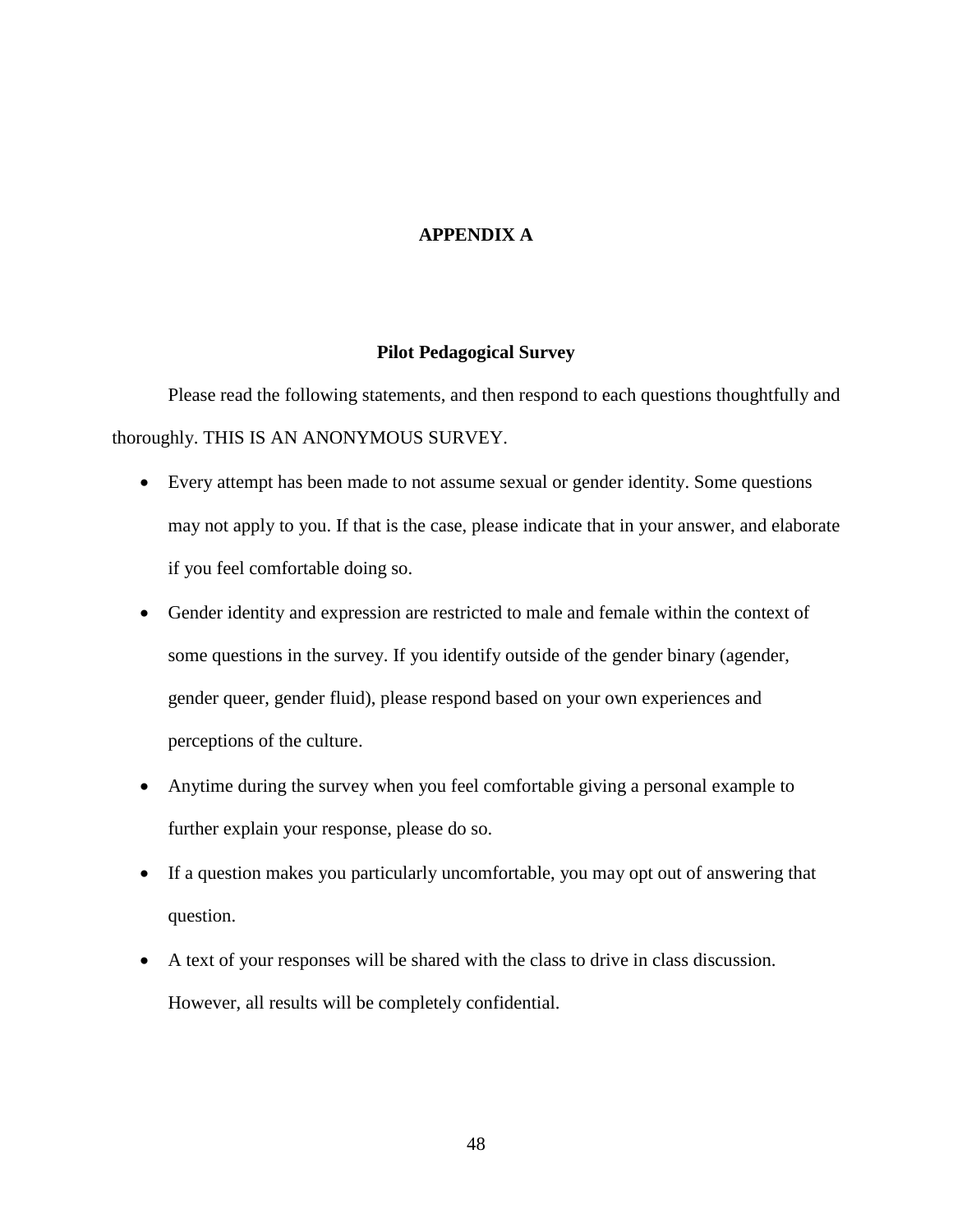Please provide a pseudonym. This should be a random name that will be used during class discussion to refer to your answers. Please make sure you choose a pseudonym that will not easily identify you

#### SEXUAL KNOWLEDGE AND UNDERSTANDING

Twenty-four US states mandate sex education be provided in schools. Only 13 states require that education be "medically accurate." Pennsylvania is one of the remaining 26 states that does not require schools to provide sex education to students. (Guttmacher Institute, [www.guttmacher.org\)](http://www.guttmacher.org/).

- 1. What have you been taught about sex? Who or what has been your prime resource for information about sex? Do you think the information you have received has been complete and accurate? Why or why not?
- 2. Are there intimate actions that you or your peers do not consider to be "real sex"? If so, what are they?
- 3. Several websites that provide comprehensive, medically accurate information about sex are Scarleteen (Corinna, 1998), Go Ask Alice (Columbia University, 2005) and Sex, Etc. (Rutgers University, 2016). Have you either heard of or used any of these sites? VIRGINITY/PURITY

Although there is a great deal of focus on the concept of virginity, no medical definition for virginity exists (Carpenter, 2005; Valenti, 2009). Also, young men and women often receive differing messages about sexual behavior. One very recent example comes from Payson High School in Arizona, where girls were required to attend an abstinence only assembly during school hours, while boys were given the option to attend an assembly after school where they were given dating tips (Stern, 2016). According to several newspaper reports, the presenter,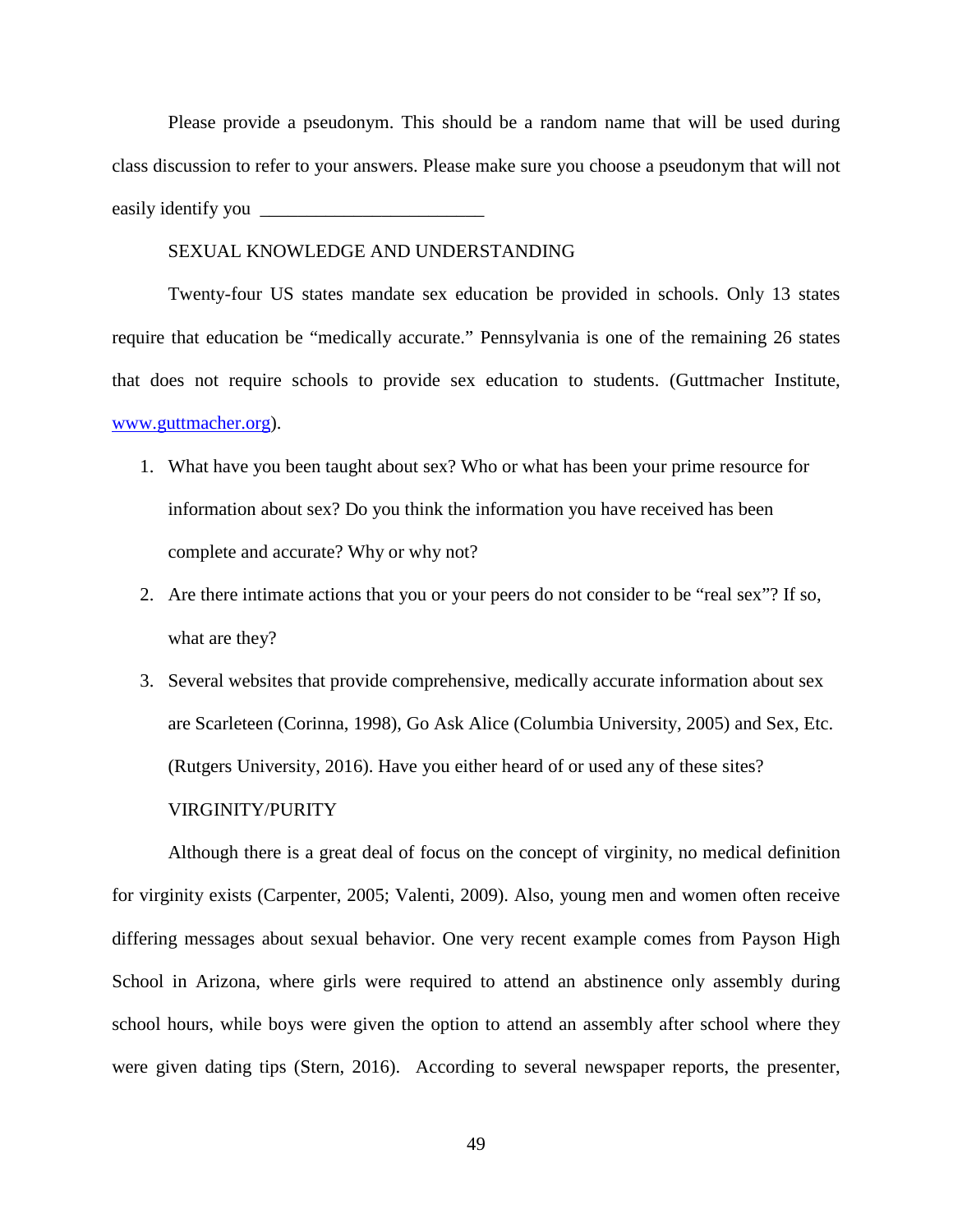Brad Henning, told girls they "should make sure they do not turn on a guy by dressing or acting in a way that unleashes a guy's God-given sexual urges," adding that girls "have a low sex drive so the planet will not get overpopulated" (Nelson, 2016; Stern, 2016).

- 4. If you had to define virginity, what would your definition be?
- 5. What actions do you consider to be an end to virginity? Is this important to you? Why or why not?
- 6. What kinds of societal pressure do young men experience with regards to virginity? How about young women?

# SEXUAL ROLES/OBJECTIFICATION

In her 2016 book, "Girls and Sex: Navigating the Complicated New Landscape," Peggy Orenstein interviews a wide range of young women about their sexual experiences. One young woman, Sydney, who, in her words, chooses to dress "slutty" was considering the difference between dressing a certain way because one does not feel good about themselves versus because they do feel good about themselves and don't need validation. Orenstein asked her to distinguish between the two and she could not, saying "My whole life is an attempt to figure out what, in the core of myself, I actually like versus what I want to hear from other people, or wanting to look a certain way to get attention" (p. 16).

- 7. Can you relate to what Sydney is talking about? In what ways? Consider all of the things you do or the ways you present yourself that get you attention from others, sexually or otherwise. Why do you choose the things and way of acting that you do?
- 8. Do you ever feel like there is pressure to be or look a certain way? Explain.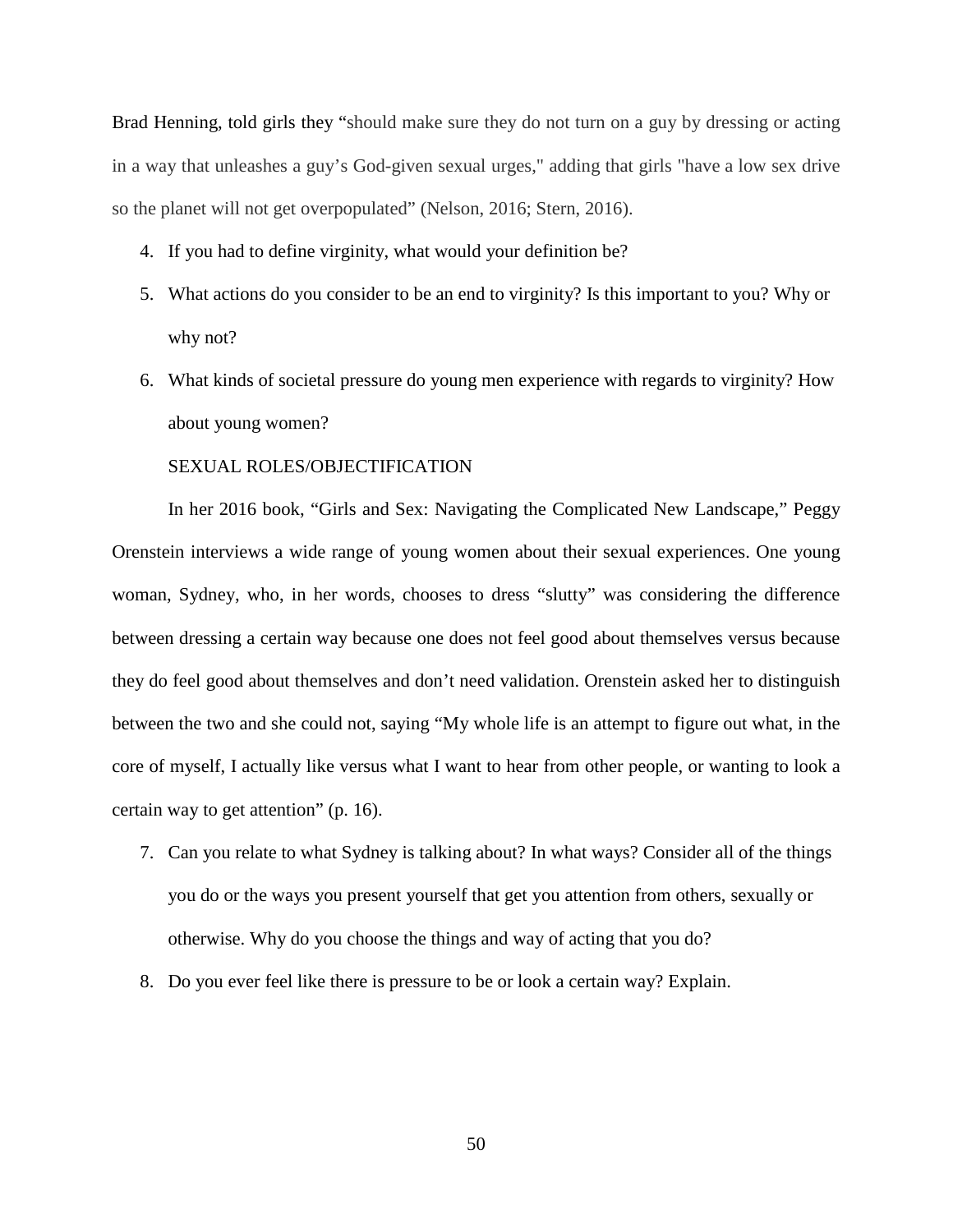#### GENDER ROLES AND BEHAVIORS

Historically, women and men have felt some societal pressure to behave in ways that are considered most appropriate for their gender. For example, women might feel like they need to be nurturing, while men may have felt pressure to be tough or competitive. These pressures have surely eased a bit over time, however, females and males are still subjected to certain societal pressures related to gender. The way they act on these pressures has been referred to by Judith Butler (1988) as "gender performativity." Very simply put, gender can be considered an act, something we all put on to present ourselves to others. This act is influenced by cultural and sociological factors.

- 9. Do you feel any societal pressure to behave in particular ways because of your gender? Do you think it is more acceptable for men or women to behave in ways that are not traditionally aligned with their gender? Why do you think this? Can you offer an example?
- 10. Can you think of a time you have "performed" as you were expected to even though it is not how you normally behave? Can you think of situations when men or women might do this? Can you provide an example?

#### HOOKING UP

According to Wikipedia, a hookup culture "is one that accepts and encourages casual sexual encounters, including one-night stands and other related activity, which focus on physical pleasure without necessarily including emotional bonding or long-term commitment." (https://en.wikipedia.org/wiki/Hookup\_culture).

11. How do you define hooking up? Does hooking up imply or lead to commitment or dating or is it casual?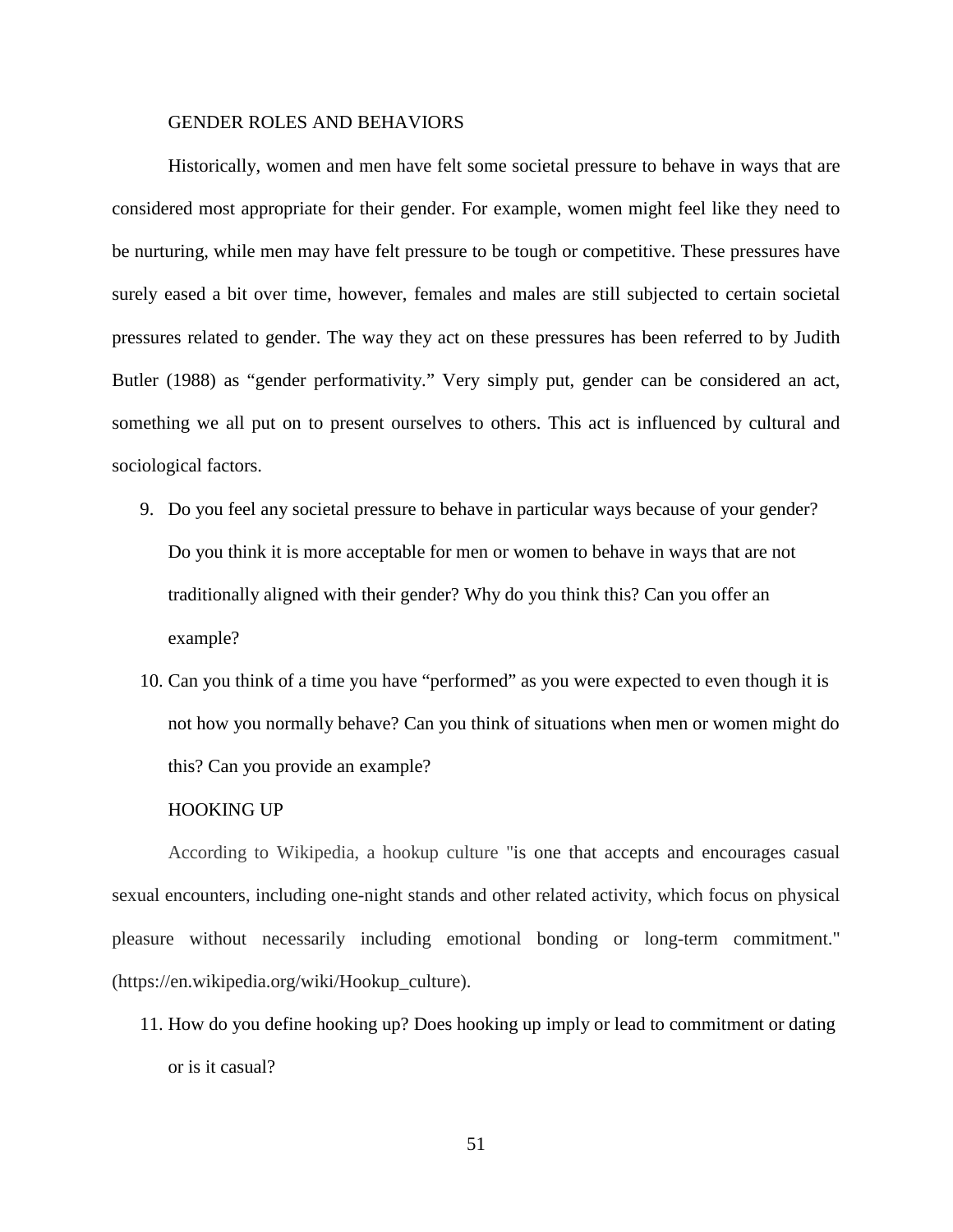12. If such a hook up culture exists, what kinds of conflicts or problems can you identify given the lack of uniform and accurate sex education and mixed cultural messages about sexual roles for men and women?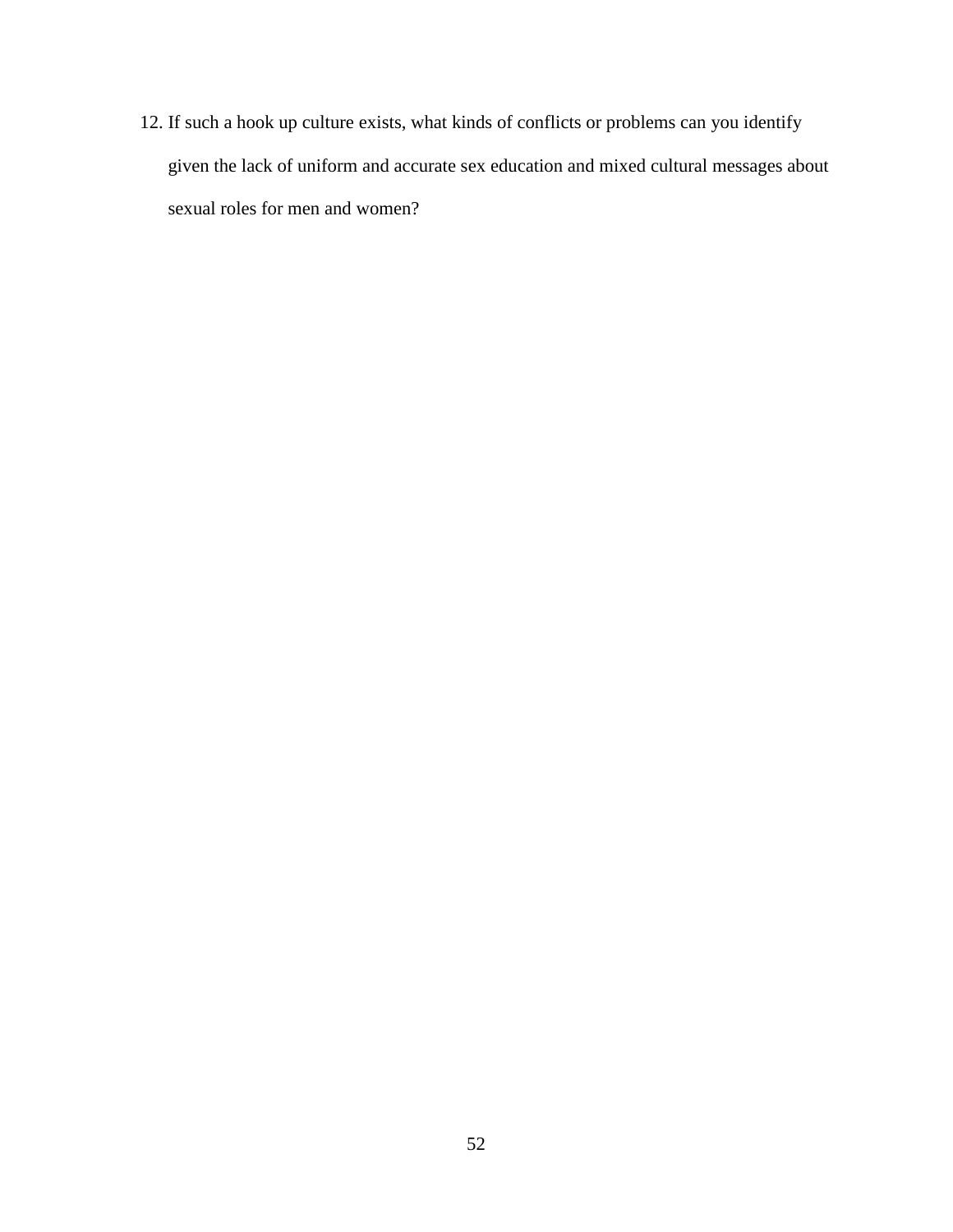# **APPENDIX B**

# **Sample Class Text**

<span id="page-61-0"></span>Nineteen of you responded to the survey, and here are your results. The introductions to each segment of questions has been included here. Read through everyone's responses. Make notes, jot down your responses and thoughts on this copy. Look for common themes as well as where you and your classmates differ. Be prepared to discuss in class on November 15 and 17.

# **SEXUAL KNOWLEDGE AND UNDERSTANDING**

Twenty-four US states mandate sex education be provided in schools. Only 13 states require that education be "medically accurate." Pennsylvania is one of the remaining 26 states that does not require schools to provide sex education to students. (Guttmacher Institute, www.guttmacher.org).

**What have you been taught about sex? Who or what has been your prime resource** 

**for information about sex? Do you think the information you have received has been** 

**complete and accurate? Why or why not?**

|                   | In my middle school, we had a sex ed class<br>throughout middle achool. We also had a class in my |
|-------------------|---------------------------------------------------------------------------------------------------|
|                   | ninth grade health class. My mom also talked to me                                                |
|                   | about it when I was younger. I believe the information                                            |
|                   | the I was taught was accurate beccasue of the sources                                             |
| pitt panther 2020 | provied and their credibility.                                                                    |
|                   | I was taught very little about sex in throughout                                                  |
|                   | school because in eight grade health class, the sexual                                            |
|                   | education part was taught to my class by my peers.                                                |
|                   | My main resource for information about sex was my                                                 |
|                   | parents which seemed to be more helpful than the                                                  |
|                   | little knowledge taken away from eighth grade health                                              |
| Patricia          | class.                                                                                            |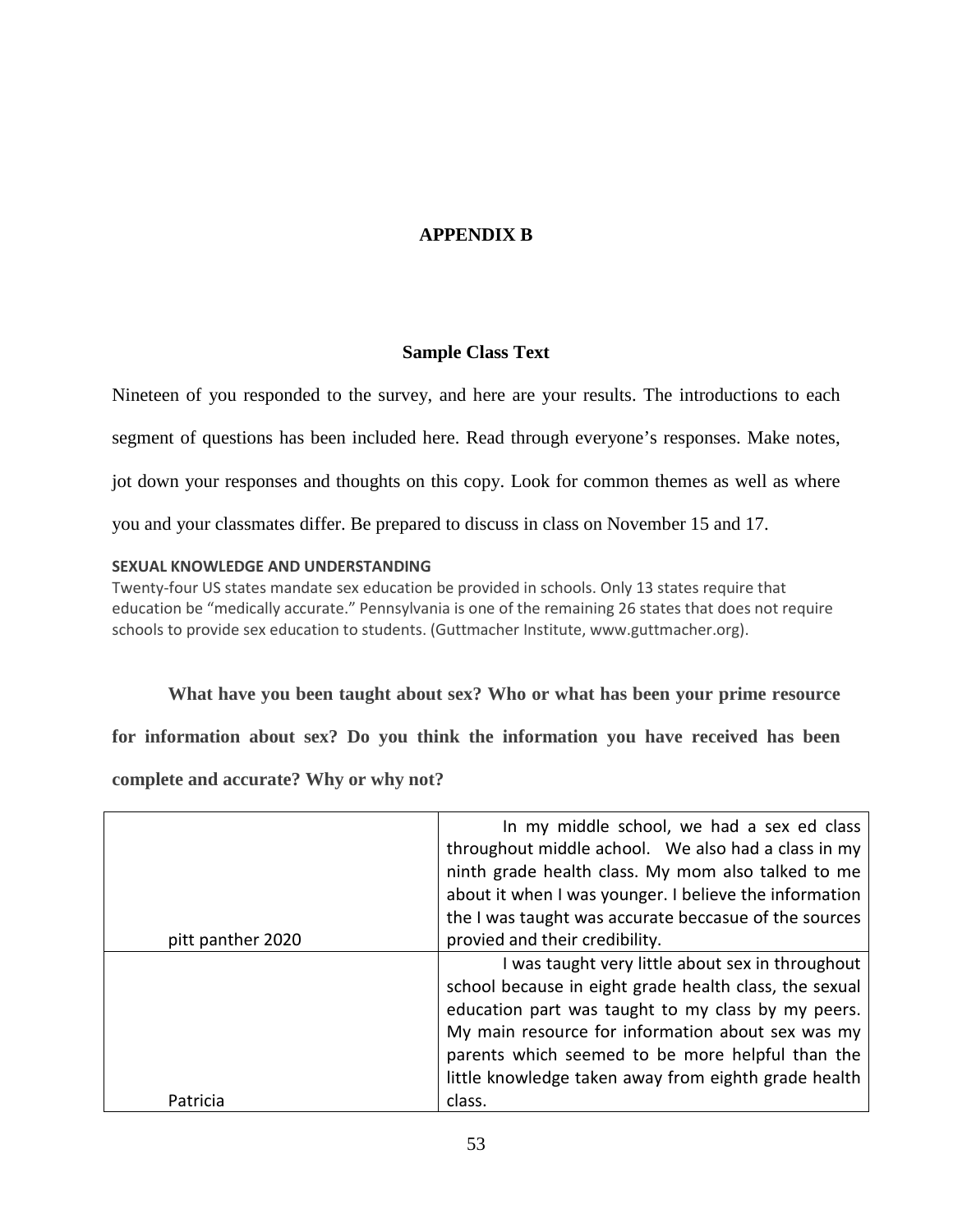|               | I learned about abstinence from my parents<br>and from sex ed classes, but the actual logistics I<br>learned for myself. I think most of the information I<br>have learned has been accurate, despite culture's                                                                                                                                                                               |
|---------------|-----------------------------------------------------------------------------------------------------------------------------------------------------------------------------------------------------------------------------------------------------------------------------------------------------------------------------------------------------------------------------------------------|
| Musical Lover | depiction of sex.                                                                                                                                                                                                                                                                                                                                                                             |
|               | I was taught about the basic sexual organs<br>males and females had as well as how everything<br>We also learned about<br><b>STIS</b><br>worked.<br>and<br>contraception. We have a health class in high school<br>that all freshmen are required to take and one of the<br>lessons involved sex. I think I learned a lot from that<br>class but they also made sex out to be scarier than it |
| Marilyn       | has to be.                                                                                                                                                                                                                                                                                                                                                                                    |
|               | I have been taught that it is part of human<br>existence and is okay as long as its protected. My<br>parents and peers have been my prime resource. Yes<br>i believe it has been complete because it makes sense                                                                                                                                                                              |
| Monkey        | because i agree with it.                                                                                                                                                                                                                                                                                                                                                                      |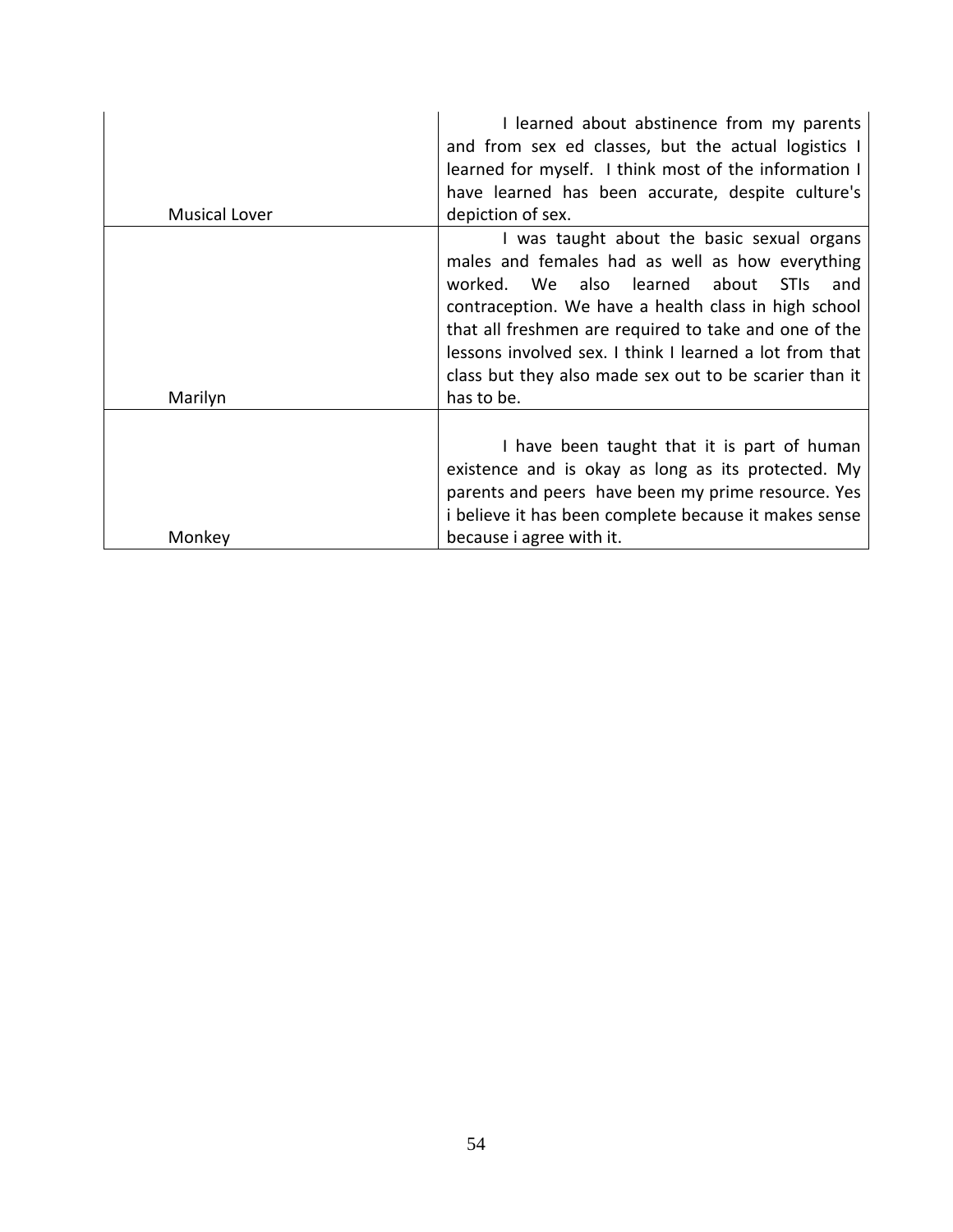# **BIBLIOGRAPHY**

- <span id="page-63-0"></span>Aguilera, J. (2016). House Members Unite to Read Stanford Rape Victim's Letter. The *New York Times*. Online, June 16, 2016. Retrieved from http://www.nytimes.com/2016/06/17/us/politics/congress-stanford-letter.html? r=0
- Ali, R. (2011). *Dear colleague letter.* Washington, DC: U.S. Department of Education, Office for Civil Rights.
- Anderson, N. & Svrgula, S. (2015) What a Massive Sexual Assault Survey Showed About 27 Top US Universities. *The Washington Post.* Retrieved from [https://www.washingtonpost.com/news/grade-point/wp/2015/09/21/what-a-massive](https://www.washingtonpost.com/news/grade-point/wp/2015/09/21/what-a-massive-sexual-assault-survey-showed-about-27-top-u-s-universities/)[sexual-assault-survey-showed-about-27-top-u-s-universities/](https://www.washingtonpost.com/news/grade-point/wp/2015/09/21/what-a-massive-sexual-assault-survey-showed-about-27-top-u-s-universities/)
- Baker, K.J.M. (2016). Here Is the Powerful Letter the Stanford Victim Read to Her Attacker. *BuzzfeedNews*. Retrieved [https://www.buzzfeed.com/katiejmbaker/heres-the-powerful](https://www.buzzfeed.com/katiejmbaker/heres-the-powerful-letter-the-stanford-victim-read-to-her-ra?utm_term=.imGY9NkaN#.lma2OKzRK)[letter-the-stanford-victim-read-to-her-ra?utm\\_term=.imGY9NkaN#.lma2OKzRK](https://www.buzzfeed.com/katiejmbaker/heres-the-powerful-letter-the-stanford-victim-read-to-her-ra?utm_term=.imGY9NkaN#.lma2OKzRK)
- Bank, B., Delamont, S. & Marshall, C. (2007). *Gender and Education: An Encyclopedia.* Credo.
- Baumgardner, K. J. (2014): Resisting Rulemaking: Challenging the Montana Settlement's Title IX Sexual Harassment Blueprint. *Notre Dame Law Review*, *89*(4), 1813-1840.
- Bazalon, L. (2017). The landmark sexual assault case you've probably never heard of. *PoliticoMagazine*. **Retrieved** from [http://www.politico.com/magazine/story/2017/04/sexual-assault-title-ix-trump-california](http://www.politico.com/magazine/story/2017/04/sexual-assault-title-ix-trump-california-san-diego-215037)[san-diego-215037](http://www.politico.com/magazine/story/2017/04/sexual-assault-title-ix-trump-california-san-diego-215037)
- Bem, S. (1974). The Measurement of Psychological Androgyny. *Journal of Consulting and Clinical Psychology, 42*(2), 155-162.
- Blackburn Center (2015). *Social Transformation: Ending Gender Violence*. Retrieved from <http://www.blackburncenter.org/social-transformation>
- Bridges, A. J., Wosnitzer, R., Scharrer, E., Sun, C. & Liberman, R. (2010). Aggression and sexual behavior in best-selling pornography videos: A content analysis update. *Violence Against Women. 16*(10), 1065-1085. doi: 10.1177/1077801210382866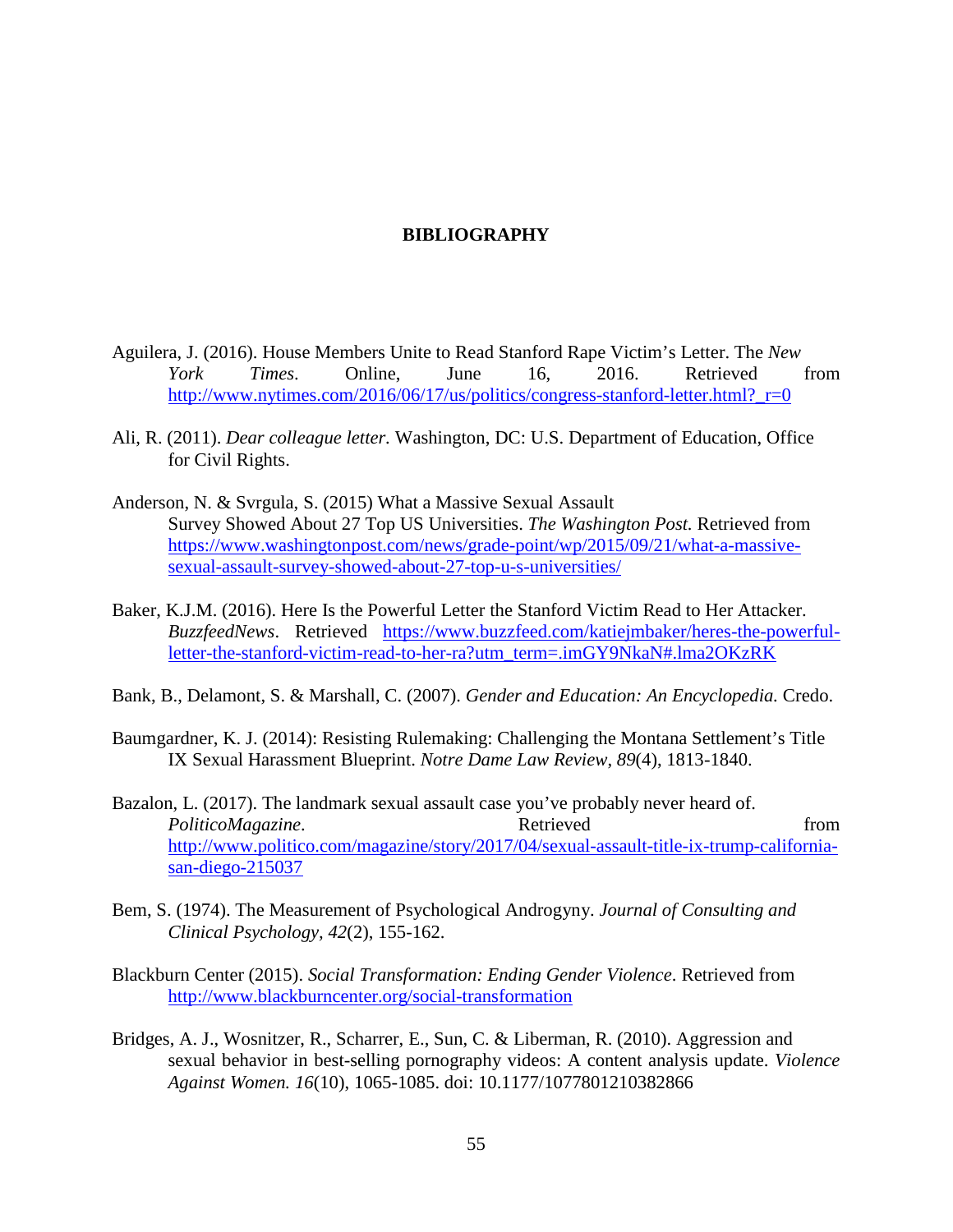- Buchwald, E., Fletcher, P. & Roth, M. (2005). *Transforming a Rape Culture.* Minneapolis, MN: Milkwood Editions.
- Butler, J. (1988). Performative acts and gender constitution: An essay in phenomenology and feminist theory. *Theatre Journal. 40*(4), 519-531.
- CampusClarity (2013). One in Five Women in College Sexually Assaulted: Source of Statistic. Blog. October 18, 2013. Retrieved from <https://home.campusclarity.com/one-in-five-women-in-college-sexually-assaulted/>
- Cantor, D., Fisher, B., Chibnall, S., Bruce, C., Townsend, R., Thomas, G. & Lee, H. (2015). *AAU campus climate survey on sexual assault and sexual misconduct*. Rockville, MD: Westat.
- Carpenter, L. M. (2005). *Virginity Lost: An Intimate Portrait of First Sexual Experiences.*  New York, NY: New York University Press.
- Centers for Disease Control and Prevention (2015). *The Social-Ecological Model: A Framework for Prevention.* Retrieved from [https://www.cdc.gov/violenceprevention/overview/social](https://www.cdc.gov/violenceprevention/overview/social-ecologicalmodel.html)[ecologicalmodel.html](https://www.cdc.gov/violenceprevention/overview/social-ecologicalmodel.html)
- Choi, N., Fuqua, D. R., & Newman, J. L. (2008). The Bem Sex-Role Inventory: Continuing Theoretical Problems. *Educational and Psychological Measurement.* 68(5)*,* 881-900.
- Degue, S., Valle, L.A., Holt, M. K., Masetti, G. M., Matjasko, J. L. & Tharp, A. T. (2014). A systematic review of prevention strategies for sexual violence perpetration. *Aggression and Violent Behavior, 19,* 346-362.
- Claymen, C., Dickens, B., Keene, A., Mosbacher, E., Varela, L. & Washburn, H. (2016). *Stronger Together*. Harvard Crimson. Retrieved from <http://www.thecrimson.com/article/2016/10/29/oped-soccer-report/>

Eckstein, R. P., Moynihan, M. M., Banyard, V. L. & Plante, E. G. (2013). *Bringing in the bystander: A prevention*

*workshop for establishing a community of responsibility. Prevention Innovations Research Center*. University of New Hampshire College of Liberal Arts.

- Emmerling, A. (2014). Community engagement 2014/2015. Internal documents. E-mail to Social Transformation Committee. April 28, 2014.
- FISA Foundation (2016). *Blackburn Center Against Domestic & Sexual Violence makes a commitment to end gender-based violence: A case study in audacious leadership.*  Pittsburgh, PA. Ann Belser.
- Grinberg, E. (2016). Trump's 'locker room talk' stirs real talk about sexual violence. Retrieved from <http://www.cnn.com/2016/10/11/health/trump-locker-room-talk-reaction/>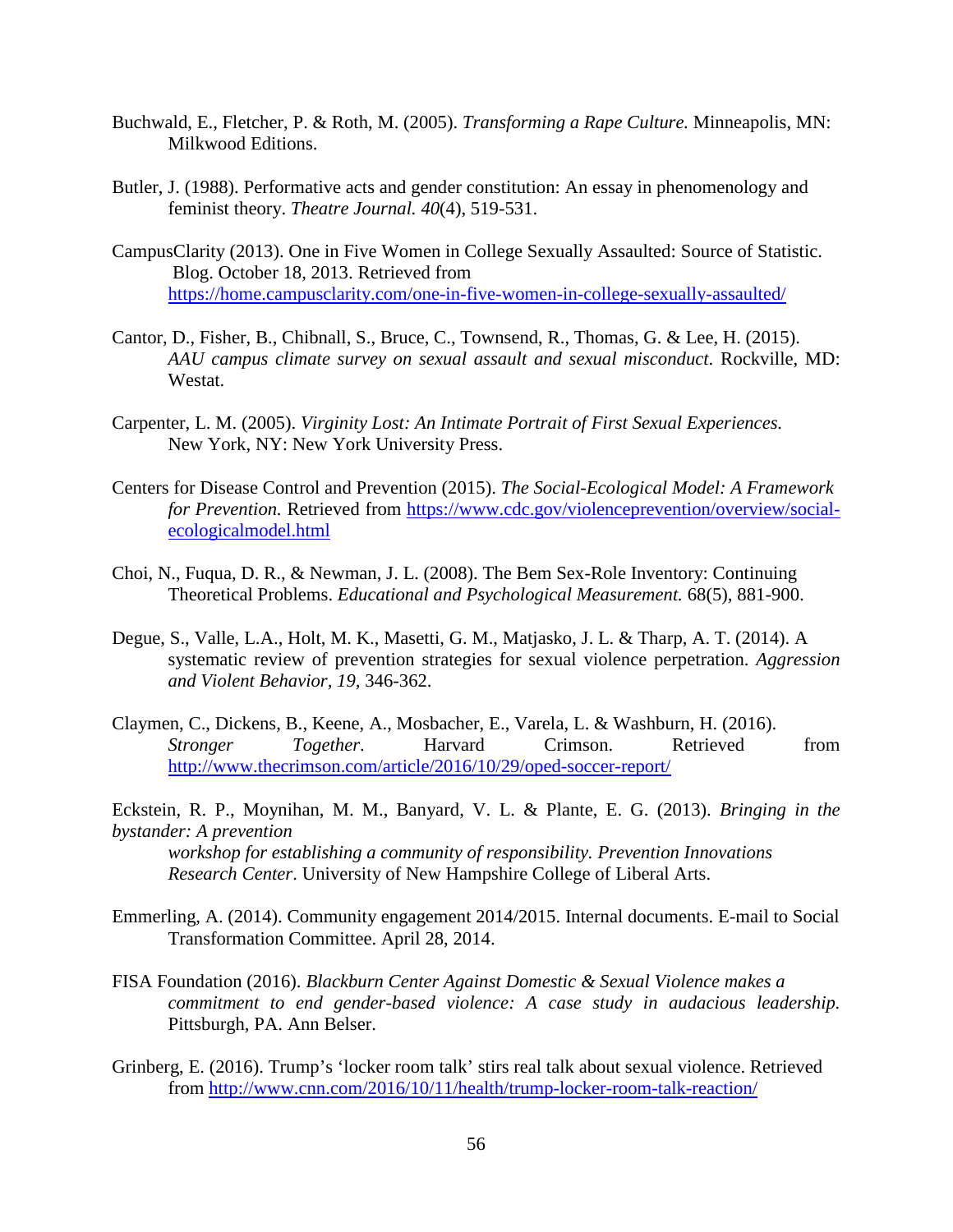- Grinberg, E. & Shoichet, C. E. (2016). Brock Turner released from jail after serving 3 months for sexual assault. Retrieved from [http://www.cnn.com/2016/09/02/us/brock-turner](http://www.cnn.com/2016/09/02/us/brock-turner-release-jail/)[release-jail/](http://www.cnn.com/2016/09/02/us/brock-turner-release-jail/)
- Guttmacher Institute (2016). Fewer U.S. Teens are receiving Formal Sex Education Now Than in the Past. Retreived from [https://www.guttmacher.org/news-release/2016/fewer-us-teens](https://www.guttmacher.org/news-release/2016/fewer-us-teens-are-receiving-formal-sex-education-now-past)[are-receiving-formal-sex-education-now-past](https://www.guttmacher.org/news-release/2016/fewer-us-teens-are-receiving-formal-sex-education-now-past)
- Hoffman, R. M. & Borders, L. D. (2001). Twenty-five years after the Bem Sex-Role Inventory: A reassessment and new issues regarding classification variability. *Measurement and Evaluation in Counseling and Development, 34,* 39-55*.*
- Holler, T. (2016). It isn't Locker Room Talk. Retrieved from <http://www.blackburncenter.org/single-post/2016/10/12/It-Isnt-Locker-Room-Talk>
- hooks, b. (1994). *Teaching to Transgress: Education as the Practice of Freedom*. New York, NY: Routledge.
- Kipnis, L. (2015). Sexual paranoia strikes academe. *The Chronicle Review.* Retrieved May 13, 2015 from [http://chronicle.com/article/Sexual-Paranoia-Strikes/190351.](http://chronicle.com/article/Sexual-Paranoia-Strikes/190351)
- Koss, M. P. (1985). "Hidden rape: Incidence and prevalence of sexual aggression and victimization in a national sample of students in higher education. *Annual Convention of the American Psychological Association (*93rd, Los Angeles, CA, August, 1985).
- Kuang, J. (2013). In focus: Taking back Title IX: Northwestern joins national push to address sexual assault. *The Daily Northwestern*. Retrieved from [https://dailynorthwestern.com/2013/11/21/top-stories/in-focus-title-ix-northwestern](https://dailynorthwestern.com/2013/11/21/top-stories/in-focus-title-ix-northwestern-joins-national-push-to-address-sexual-assault/)[joins-national-push-to-address-sexual-assault/](https://dailynorthwestern.com/2013/11/21/top-stories/in-focus-title-ix-northwestern-joins-national-push-to-address-sexual-assault/)
- Lisak, D. & Miller, P. M. (2002). Repeat rape and multiple offending among undetected rapists. *Violence and Victims, 17*(1), 73-84.
- Mccabe, J. (2013). Making theory relevant: The gender attitude and belief inventory. *Teaching Sociology, 41*, 282-293. doi: 10.1177/0092055X13480153
- McClelland, S. I. (2010). "Intimate Justice: A Critical Analysis of Sexual Satisfaction." *Social and Personality Psychology Compass,* 4(9), 663-80.
- Nelson, M. (2016). "PHS Assembly Warns Girls Not to Provoke 'Uncontrollable' Boys: Dating Talk Flap." *Payson Roundup*. October 4, 2016. Retrieved from [http://www.paysonroundup.com/news/2016/oct/04/phs-assembly-warns-girls-not](http://www.paysonroundup.com/news/2016/oct/04/phs-assembly-warns-girls-not-provoke-uncontrollabl/)[provoke-uncontrollabl/](http://www.paysonroundup.com/news/2016/oct/04/phs-assembly-warns-girls-not-provoke-uncontrollabl/)
- New, J. (2016). 'It Just Happened.' *Inside Higher Ed.* Retrieved from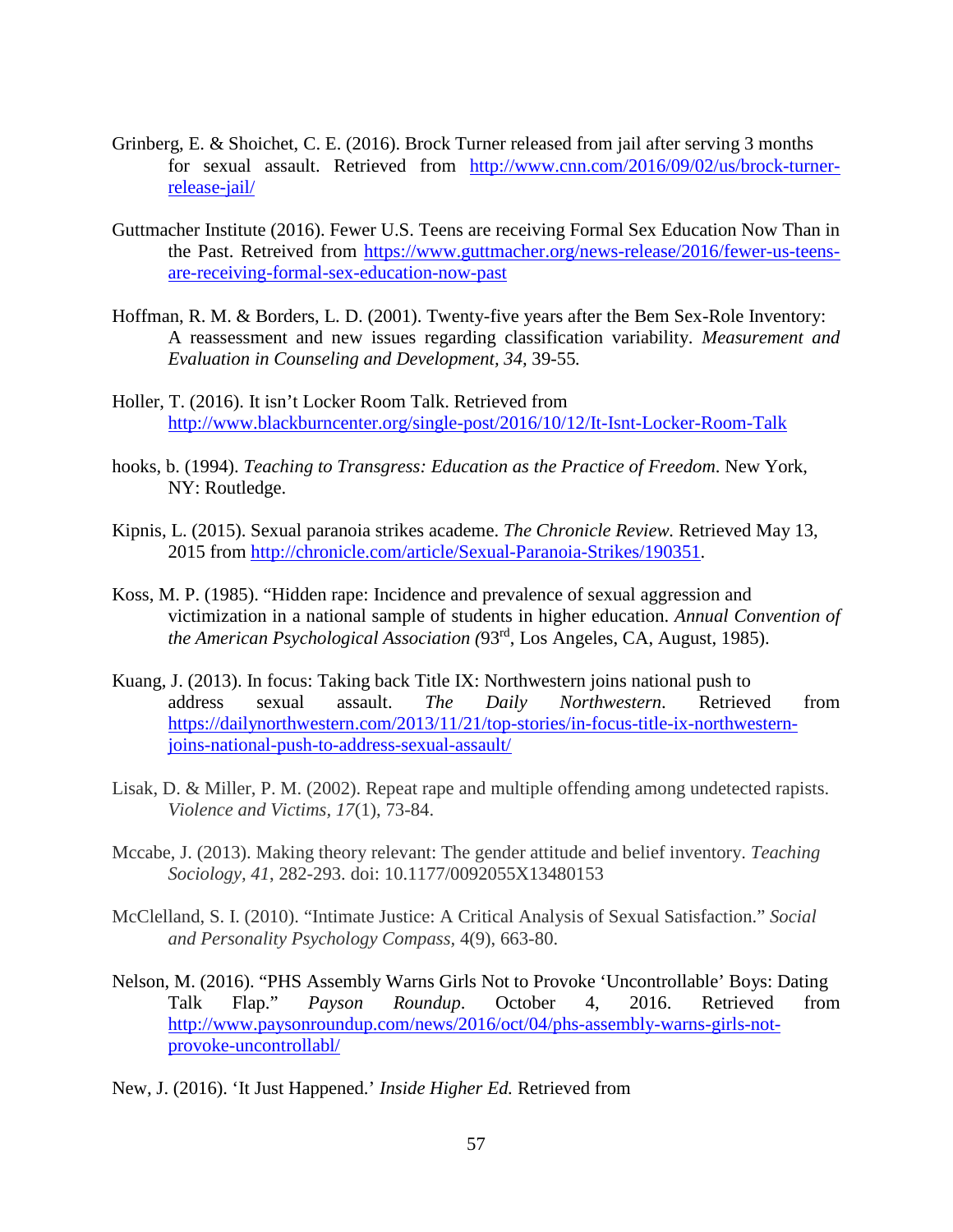[https://www.insidehighered.com/news/2016/08/02/researchers-say-many-students-still](https://www.insidehighered.com/news/2016/08/02/researchers-say-many-students-still-struggle-affirmative-consent)[struggle-affirmative-consent](https://www.insidehighered.com/news/2016/08/02/researchers-say-many-students-still-struggle-affirmative-consent)

- New York Times (2016). Transcript: Donald Trump's Taped Comments About Women. October 8, 2016. Retrieved from [https://www.nytimes.com/2016/10/08/us/donald-trump](https://www.nytimes.com/2016/10/08/us/donald-trump-tape-transcript.html?_r=0)[tape-transcript.html?\\_r=0](https://www.nytimes.com/2016/10/08/us/donald-trump-tape-transcript.html?_r=0)
- Norkin, L. (2017). What Betsy DeVos' confirmation could mean for campus sexual assault. Retrieved from [http://www.refinery29.com/2017/02/139801/betsy-devos-title-ix-impact](http://www.refinery29.com/2017/02/139801/betsy-devos-title-ix-impact-campus-sexual-assault)[campus-sexual-assault](http://www.refinery29.com/2017/02/139801/betsy-devos-title-ix-impact-campus-sexual-assault)
- Orenstein, P. (2016). *Girls and Sex: Navigating the Complicated New Landscape*. New York, NY: Harper.
- oxford, k. [kellyoxford]. (2016, Oct 08). women have tweeted me sexual assault stories for 14 hours straight. Minimum 50 per minute. harrowing. do not ignore. #notokay [Tweet]. Retrieved from the state of the state of the state of the state of the state of the state of the state of the state of the state of the state of the state of the state of the state of the state of the state of the state of https://twitter.com/kellyoxford/status/784758511347511296?ref\_src=twsrc%5Etfw&ref [url=http%3A%2F%2Fwww.cnn.com%2F2016%2F10%2F11%2Fhealth%2Ftrump](https://twitter.com/kellyoxford/status/784758511347511296?ref_src=twsrc%5Etfw&ref_url=http%3A%2F%2Fwww.cnn.com%2F2016%2F10%2F11%2Fhealth%2Ftrump-locker-room-talk-reaction%2Findex.html)[locker-room-talk-reaction%2Findex.html](https://twitter.com/kellyoxford/status/784758511347511296?ref_src=twsrc%5Etfw&ref_url=http%3A%2F%2Fwww.cnn.com%2F2016%2F10%2F11%2Fhealth%2Ftrump-locker-room-talk-reaction%2Findex.html)
- Pennsylvania Coalition Against Rape (n.d.) *About Sexual Violence: Oppression.* Retrieved from <http://www.pcar.org/about-sexual-violence/oppression-sexual-violence>
- Perez-Pena, R. & Lovett, I. (2014). California law on sexual consent pleases many but leaves some doubters. *New York Times.* Retrieved from [http://nyti.ms/YJhqE4.](http://nyti.ms/YJhqE4)
- Roiphe, K. (1993). Date Rape's Other Victim. *The New York Times Magazine.* June 13, 1993. Retrieved from [http://www.nytimes.com/1993/06/13/magazine/date-rape-s-other](http://www.nytimes.com/1993/06/13/magazine/date-rape-s-other-victim.html?src=pm)[victim.html?src=pm](http://www.nytimes.com/1993/06/13/magazine/date-rape-s-other-victim.html?src=pm)
- Senn, C. Y., Eliasziw, M., Barata, P.C., Thurston, W. E., Newby-Clark, I. R., Radtke, H. L. & Hobden, K. L. (2015). Efficacy of a sexual assault resistance program for university women. *The New England Journal of Medicine,* 372(24)*,* 2326-2335.
- Stemple, L., Flores, A. & Meyer, I. H. (2016). Sexual victimization perpetrated by women: Federal data reveal surprising prevalence. *Aggression and Violent Behavior.* doi: 10.1016/j.avb.2016.09.007
- Stern, R. (2016). "Payson High School Requires Girls to Attend Abstinence Assembly; Boys Get Optional Dating Talk. *Phoenix New Times*; October 17, 2016: 5:22 AM. Retrieved from [http://www.phoenixnewtimes.com/news/payson-high-school-requires-girls-to-attend](http://www.phoenixnewtimes.com/news/payson-high-school-requires-girls-to-attend-abstinence-assembly-boys-get-optional-dating-talk-8738520)[abstinence-assembly-boys-get-optional-dating-talk-8738520](http://www.phoenixnewtimes.com/news/payson-high-school-requires-girls-to-attend-abstinence-assembly-boys-get-optional-dating-talk-8738520)
- Suran, E. (2015). Title IX and social media: Going beyond the law. *Michigan Journal of Gender & Law, 21*(273), 273-309.